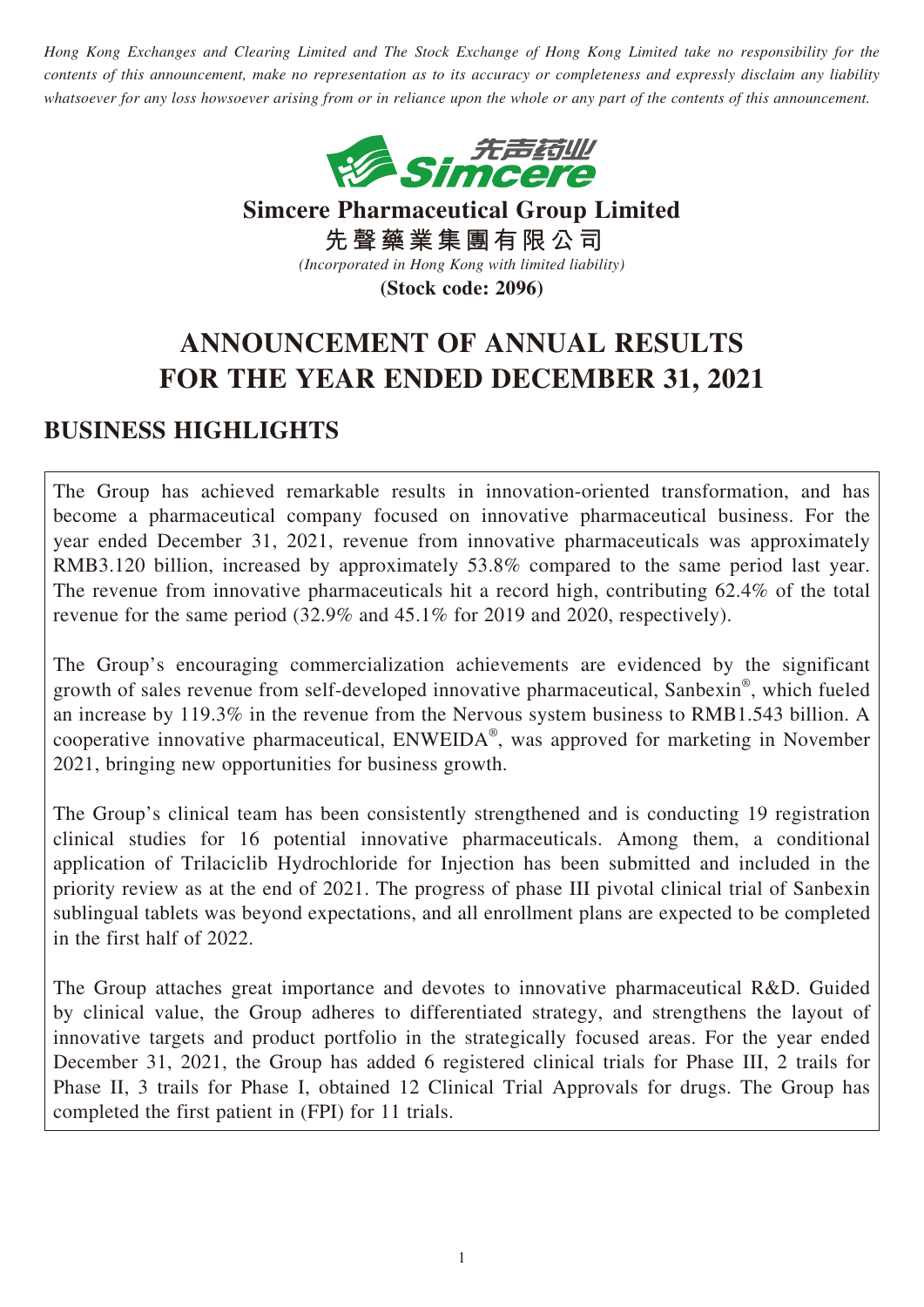# **FINANCIAL HIGHLIGHTS**

For the year ended December 31, 2021, the Group recorded the following financial results:

- Revenue of approximately RMB5,000 million, representing an increase of approximately 10.9 % compared to the year ended December 31, 2020;
- Research and development costs of approximately RMB1,417 million, which accounted for approximately 28.3% of the revenue, representing an increase of approximately 24.1% compared to the year ended December 31, 2020;
- Profit for the year of approximately RMB1,499 million, representing an increase of approximately 125.6% compared to the year ended December 31, 2020;
- Basic earnings per share of approximately RMB0.58, representing an increase of approximately 107.1% compared to the year ended December 31, 2020.

The board (the "**Board**") of directors (the "**Directors**") of Simcere Pharmaceutical Group Limited (the "**Company**") is pleased to announce the consolidated financial results of the Company together with its subsidiaries (collectively the "**Group**") for the year ended December 31, 2021 (the "**Reporting Period**"), together with the comparative figures for the same period in 2020. The consolidated financial information for the Reporting Period have been reviewed by the audit committee of the Company (the "**Audit Committee**").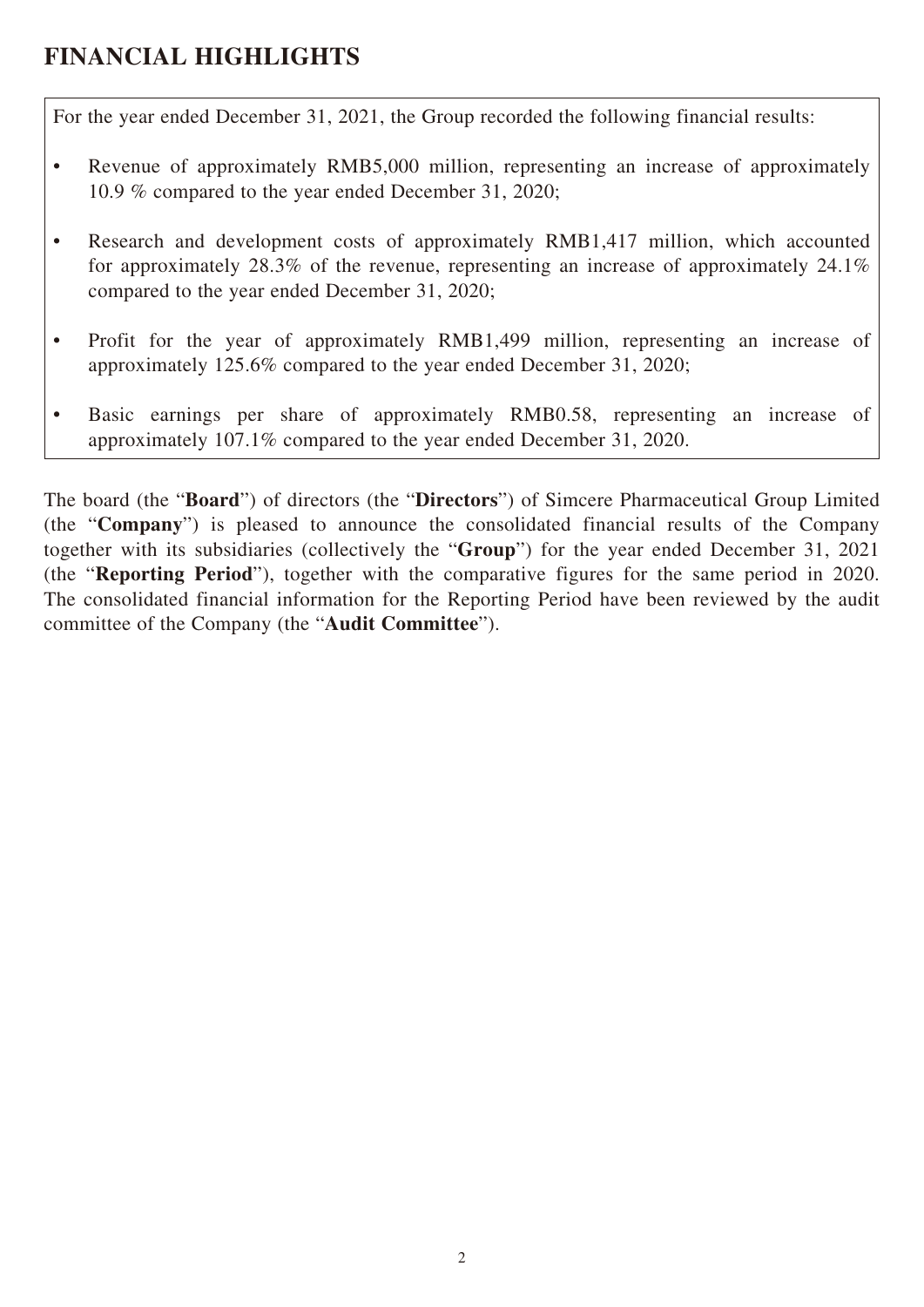# **COMPANY OVERVIEW**

Simcere Pharmaceutical Group Limited is an innovation and R&D-driven pharmaceutical company with capabilities in R&D, production and professional marketing.

The Group focuses on three therapeutic areas including oncology, nervous system and autoimmune with forward-looking layout of disease areas with significant clinical needs in the future. In these three major areas, the Group has five innovative pharmaceuticals approved for marketing and sale (including an imported innovative pharmaceutical). As of December 31, 2021, the Group has over 10 products recommended in more than 40 guidelines and pathways issued by government authorities or prestigious professional associations, and has over 40 products included in the Drugs Catalogue for the National Basic Medical Insurance, Workrelated Injury Insurance and Maternity Insurance (the "**NRDL**").

The Group pays high attention to the building of innovative pharmaceutical R&D capability and has realized functions covering the whole process from drug discovery, preclinical development, clinical trial to registration, and has a national key laboratory of translational medicine and innovative pharmaceuticals. The Group establishes innovative drug R&D centers in Shanghai, Nanjing and Boston and another innovative drug R&D center is under preparation in Beijing. The Group has nearly 60 innovative pharmaceuticals in its R&D pipelines, and is conducting 19 registration clinical studies for 16 potential innovative pharmaceuticals. As of December 31, 2021, the Group had a R&D team of approximately 950 persons in total.

The Group has leading commercial capabilities with nationwide sales and distribution network. As innovative pharmaceuticals continue to be approved for marketing, the Group has constantly enhanced training and improved the professional academic promotion capabilities of its marketing team, so as to ensure the speed and efficiency of commercial promotion and to increase product coverage. As of December 31, 2021, the Group had a total of nearly 4,000 salespersons spanning across 31 provinces, municipalities and autonomous regions in China, covering over 2,700 Class III hospitals, approximately 17,000 other hospitals and medical institutions, as well as more than 200 large-scale national or regional pharmacy chains.

The Group establishes world-class manufacturing infrastructures and quality control standards, and has continuously improved its manufacturing capabilities of pharmaceuticals. The Group has put into use of 5 PRC GMP certified production facilities for the manufacturing of its pharmaceutical products, and has received EU GMP certification or passed the U.S. FDA inspection for some of its production workshops.

Driven by both independent and collective R&D efforts, the Group continuously develops the products with urgent patient demand and significant market potential, striving to achieve the corporate mission of "providing today's patients with medicines of the future".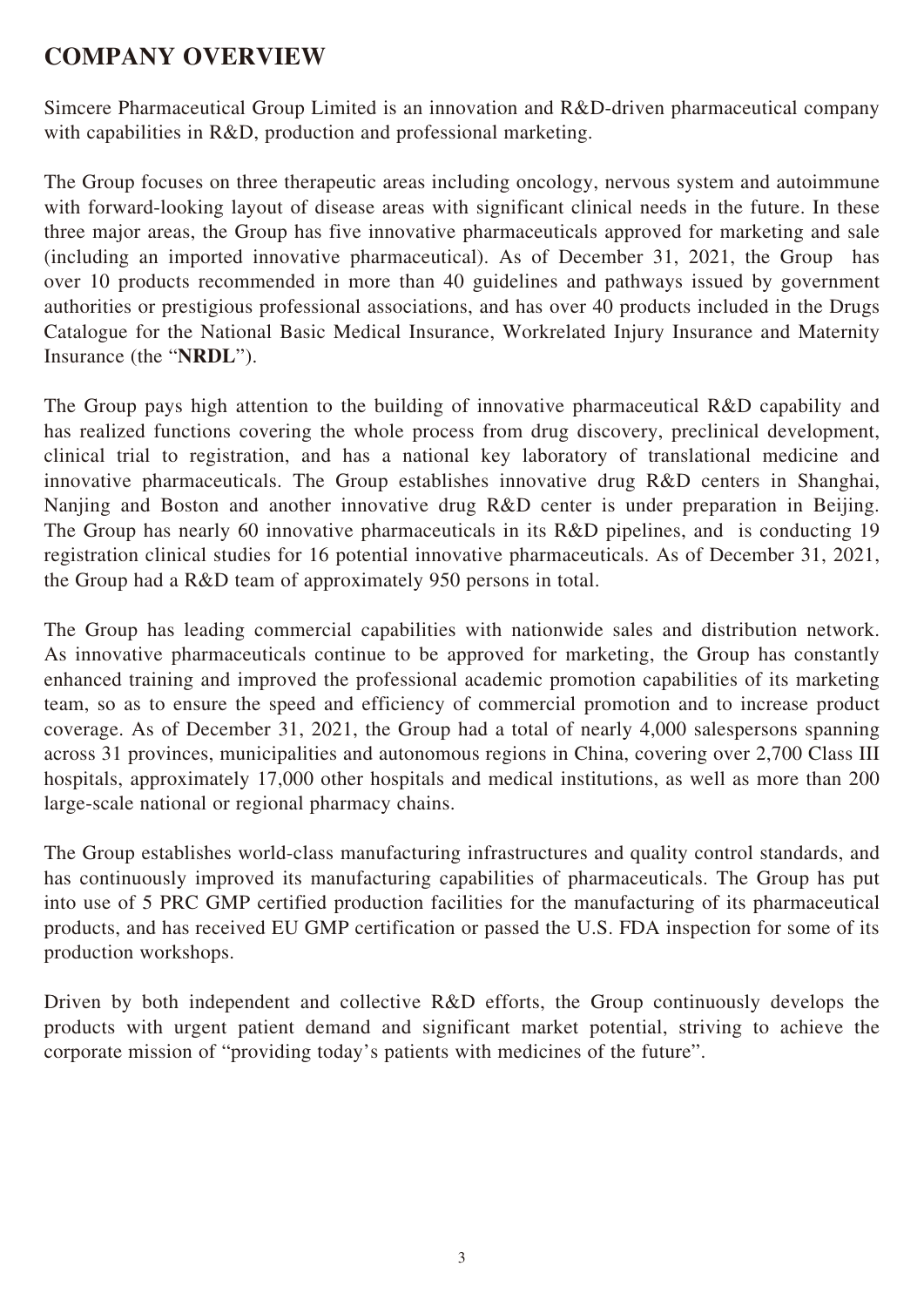# **MAJOR PRODUCTS**

| <b>Nervous System Products</b> | Sanbexin <sup>®</sup> (edaravone and dexborneol concentrated solution for<br>injection)                                                                               |
|--------------------------------|-----------------------------------------------------------------------------------------------------------------------------------------------------------------------|
| <b>Oncology Products</b>       | Endostar <sup>®</sup> (recombinant human endostatin injection)<br>$ENWEIDA®$ (envafolimab injection)                                                                  |
| <b>Autoimmune Products</b>     | Iremod <sup>®</sup> (iguratimod tablets)<br>Yingtaiqing <sup>®</sup> (diclofenac sodium sustained release capsules/gel)<br>Orencia <sup>®</sup> (abatacept injection) |
| <b>Other Products</b>          | Softan <sup>®</sup> (rosuvastatin calcium tablets)<br>$ZAILIN^{\circledcirc}$ (amoxicillin granules/dispersible tablets/capsules)                                     |

# **MANAGEMENT DISCUSSION AND ANALYSIS**

### **INDUSTRY REVIEW**

China has a large patient base with significant unsatisfied clinical needs, which has promoted the rapid development of the pharmaceutical market in recent years. Since 2016, the acceleration of pharmaceutical review and approval in China, the extended coverage of the NRDL and more investment from the capital market drove the booming development of the R&D of innovative pharmaceuticals. At the same time, there are general phenomena of followed innovation, the repeated R&D of popular targets and the serious homogenization of clinical trials of new pharmaceuticals. In 2021, the regulatory authorities issued the Guiding Principles for Antitumor Drugs-Oriented Clinical Research and Development by Clinical Value, which put forward the vigorous requirements for differentiated innovation as the source of evaluation to guide innovative pharmaceutical enterprises to avoid low-level duplication and develop products with the practical value of clinical innovation based on actual needs. Both pharmaceutical enterprises and innovative biotechnology corporations shall further prove their own capability on the two pivotal elements of registration for marketing and commercialization if they are willing to demonstrate innovation value. Since the development of innovative pharmaceuticals in China has entered the era of 2.0, innovative enterprises must adhere to being patient-oriented, keep in line with the forward-looking differentiation in the pursuit of high-quality development, so as to develop the ability of professional and mature innovative drugs R&D and commercialization, thus attaining a advantageous position in competition and cooperation and promoting a steady development of the enterprise.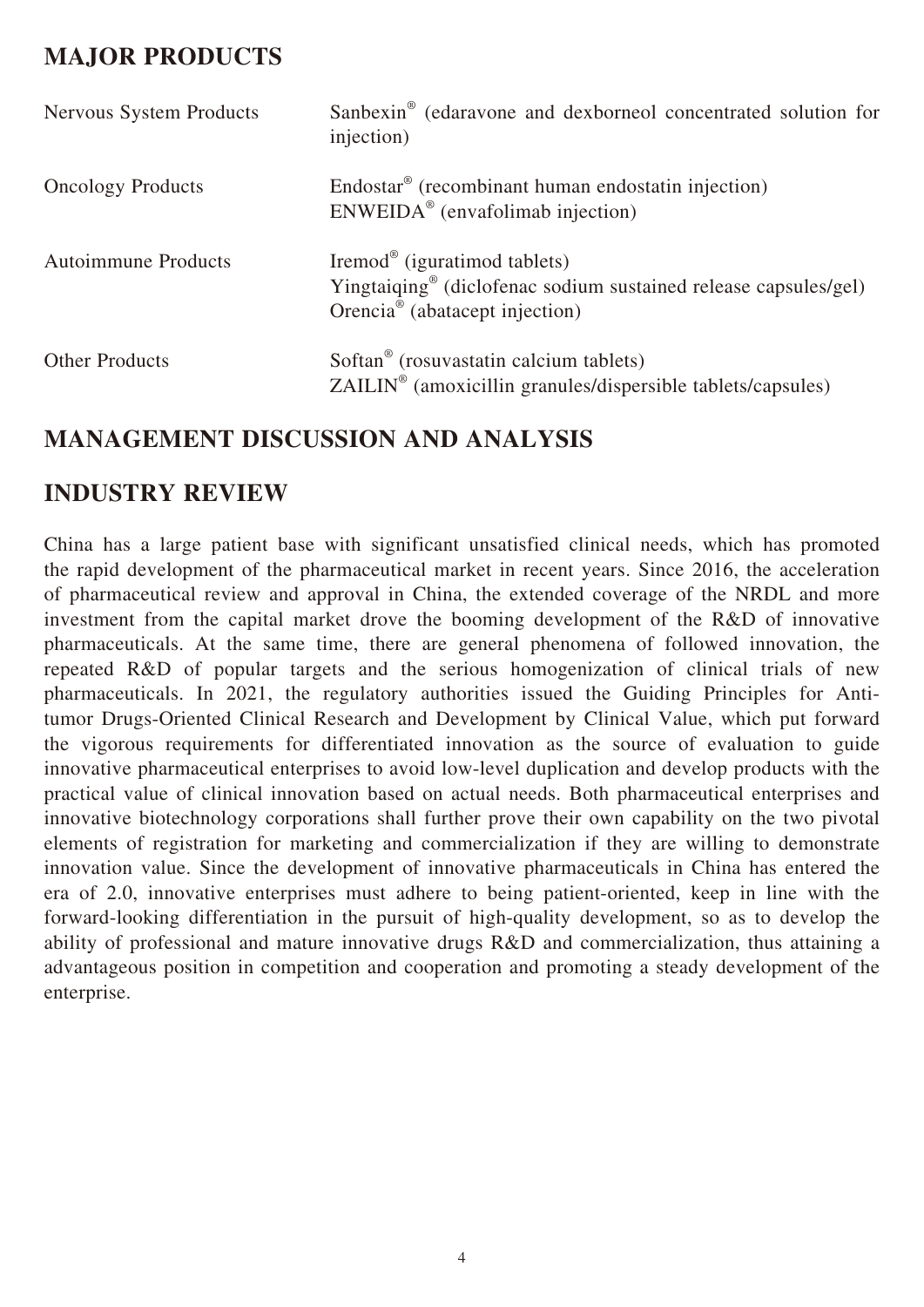### **KEY MILESTONES**

During the year ended December 31, 2021, the Group made a series of advances in respect of its product candidates and business operations, including the following key milestones and achievements:

- January 18, 2021 Trilaciclib Hydrochloride for Injection obtained the Clinical Trial Approval issued by the Center for Drug Evaluation ("**CDE**") of National Medical Products Administration of China (the "**NMPA**"), which is designed for preventing chemotherapy-induced myelosuppression in patients with smallcell lung cancer. On April 9, 2021 and June 10, 2021, the pharmaceutical product obtained another two phase III Clinical Trial Approvals issued by the NMPA for two indications: metastatic colorectal cancer and triple negative breast cancer, respectively.
- February 9, 2021 Sevacizumab obtained the Clinical Trial Approval issued by the NMPA for treatment of malignant solid tumors.
- February 16, 2021 Data from the result of phase III TASTE clinical study relating to Sanbexin<sup>®</sup> (edaravone and dexborneol concentrated solution for injection) was published in STROKE, a leading international authoritative medicine journal.
- March 18, 2021 New indications of Endostar<sup>®</sup> (recombinant human endostatin injection) obtained the Clinical Trial Approval issued by the NMPA to conduct a phase III clinical study of Endostar<sup>®</sup> intrapleural injection for the treatment of malignant thoracoabdominal effusions.
- March 29, 2021 The Group entered into an exclusive license agreement with Kazia Therapeutics, to introduce the right to develop and commercialize SIM0395 (PI3K/mTOR) for all indications in Greater China. On December 6, 2021, SIM0395 obtained the Clinical Trial Approval issued by the NMPA, which is designed for glioblastoma (GBM), including patients with new diagnosis and recurrence.
- April 12, 2021 SIM0307 (AQP4) obtained the Clinical Trial Approval issued by the NMPA, which is designed for the treatment of acute severe ischaemic stroke complicated by cerebral oedema.
- June 17, 2021 Lenvatinib mesilate capsules obtained the Clinical Trial Approval issued by the NMPA, which is used in a multi-center phase Ib/II clinical study for evaluation on treatment of advanced solid tumors with Envafolimab in combination with Lenvatinib. On September 2, 2021, the product obtained the Clinical Trial Approval for endometrial cancer.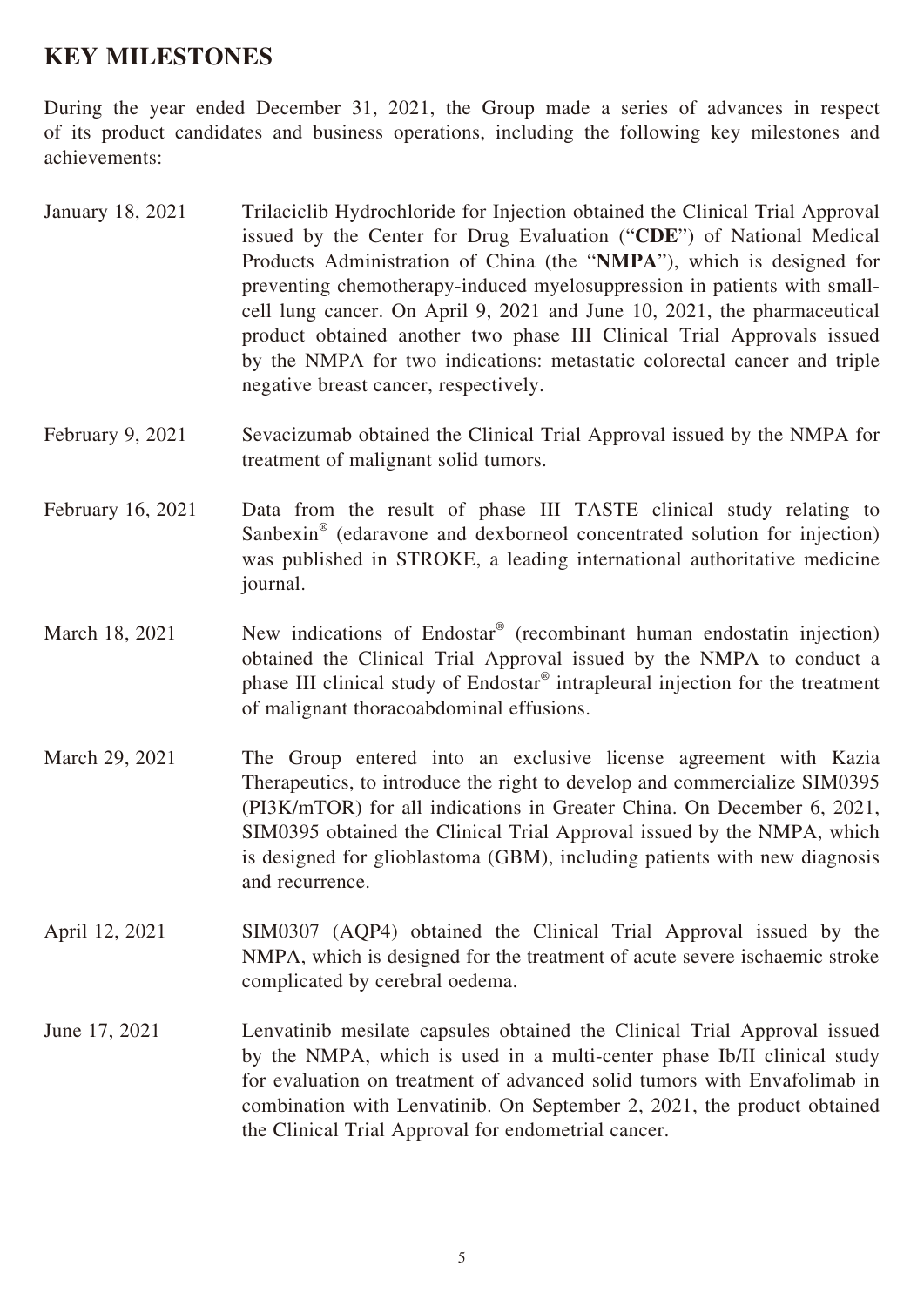- June 29, 2021 The Group entered into a strategic regional licensing partnership under the license agreement to develop and commercialize two medicines targeting the neurotoxicity amyloid protein N3pE (pGlu-Aβ) for treating Alzheimer's disease (AD) in Greater China with Vivoryon Therapeutics, namely SIM0408 (QPCT) and SIM0409(Aβ).
- July 29, 2021 The clinical trial application for an open-label, multiple-cohorts and multi-institutional phase II clinical study on the efficacy and safety of Sevacizumab combination with envafolimab with or without chemotherapy for the treatment of patients with advanced solid tumors obtained the Clinical Trial Approval issued by the NMPA.
- November 17, 2021 The Group entered into a technology transfer agreement with Shanghai Institute of Materia Medica, Chinese Academy of Sciences ("**SIMM**"), etc., to obtain development, production and commercialization rights on an exclusive basis of the anti-novel coronavirus ("**SARS-CoV-2**") drug candidate SIM0417 (3CL) series worldwide.
- November 25, 2021 (Envafolimab Injection), a single domain antibody against recombinant humanized PD-L1 and a protein fused with Fc, developed by the Group in collaboration with 3D Medicines (Beijing) Co., Ltd. ("**3D (Beijing) Medicines**") and Jiangsu Alphamab Biopharmaceuticals Co., Ltd. ("**Jiangsu Alphamab**"), has formally obtained the conditional approval for marketing in China by the NMPA.
- November 29, 2021 The NMPA accepted the application for registration and marketing authorization for the overseas-manufactured drug of Trilaciclib Hydrochloride for Injection, which is intended for preventive use in the patients with extensive small-cell lung cancer (ES-SCLC) treated with platinum-containing drugs in combination with etoposide regimens to reduce the incidence of chemotherapy-induced myelosuppression. On December 22, 2021, the CDE officially included Trilaciclib Hydrochloride for Injection into the Priority Review Drug Species Designation.
- December 6, 2021 SIM0235, a humanized antitumor necrosis factor receptor 2 (TNFR2) monoclonal antibody independently developed by the Group, has obtained the Clinical Trial Approval issued by the NMPA, which is intended to be used for clinical trials of relapsed or refractory advanced solid tumors and cutaneous T-cell lymphoma (CTCL).
- December 15, 2021 The Group and Avilex Pharma ApS ("**Avilex**"), a Danish biotechnology company, announced to develop, manufacture and commercialize a drug candidate SIM0419 (PSD-95) for all indications in Greater China. SIM0419 is a dipeptide candidate drug for the treatment of numerous neurological diseases such as acute ischemic stroke (AIS) and subarachnoid hemorrhage (SAH).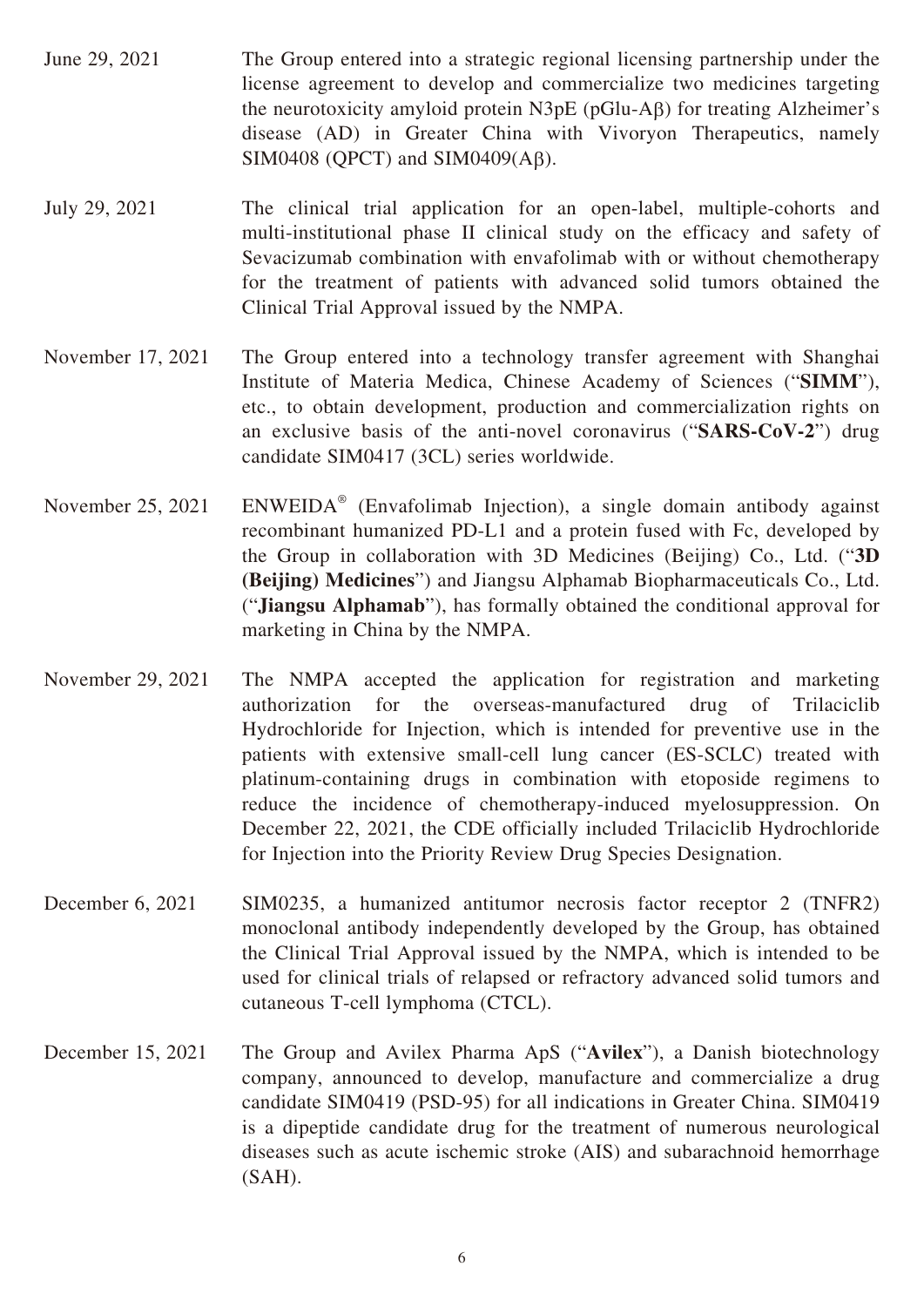December 27, 2021 SIM0270, an oral brainpenetration selective estrogen receptor downregulator (SERD) inhibitor self-developed by the Company, has obtained the Clinical Trial Approval issued by the NMPA, and is proposed for a clinical trial for the treatment of ER-positive, HER-2 negative breast cancer.

Following the Reporting Period and up to the date of this announcement, the Group completed the following milestones:

- January 29, 2022 SIM0235 (TNFR2) has obtained the Investigational New Drug (IND) approval issued by the U.S. Food and Drug Administration (FDA), which is intended to be used for clinical trials of advanced solid tumors and cutaneous T-cell lymphoma (CTCL).
- February 23, 2022 The Group announced that the primary endpoint had been achieved a randomized, double-blind, placebo-controlled, multi-center phase III clinical study (TRACES study) evaluating safety, efficacy and pharmacokinetics of Trilaciclib Hydrochloride for Injection in extensive small-cell lung cancer (ES-SCLC) patients who are receiving carboplatin in combination with etoposide or topotecan treatment, has met the primary endpoint in efficacy.
- February 24, 2022 SIM0408 (QPCT) obtained the Clinical Trial Approval issued by the NMPA, and is proposed for the treatment of mild cognitive impairment (MCI) and dementia at mild stage caused by Alzheimer's disease.
- March 18, 2022 The Group entered into a cooperation agreement with Lynk Pharmaceuticals Co., Ltd., pursuant to which, the Group obtain the exclusive commercialization right of a selective JAK1 inhibitor for rheumatoid arthritis and ankylosing spondylitis indications in China.
- March 21, 2022 SIM0272 (SCR-6920), the anti-tumor oral protein arginine methyltransferase 5 (PRMT5) inhibitor self-developed by the Group has obtained the Clinical Trial Approval issued by the NMPA, which is intended to be used in the clinical trial for the treatment of advanced malignant tumors.

For details of each of the above, please refer to the announcements of the Company published on the websites of The Stock Exchange of Hong Kong Limited (the "**Stock Exchange**") and the Company.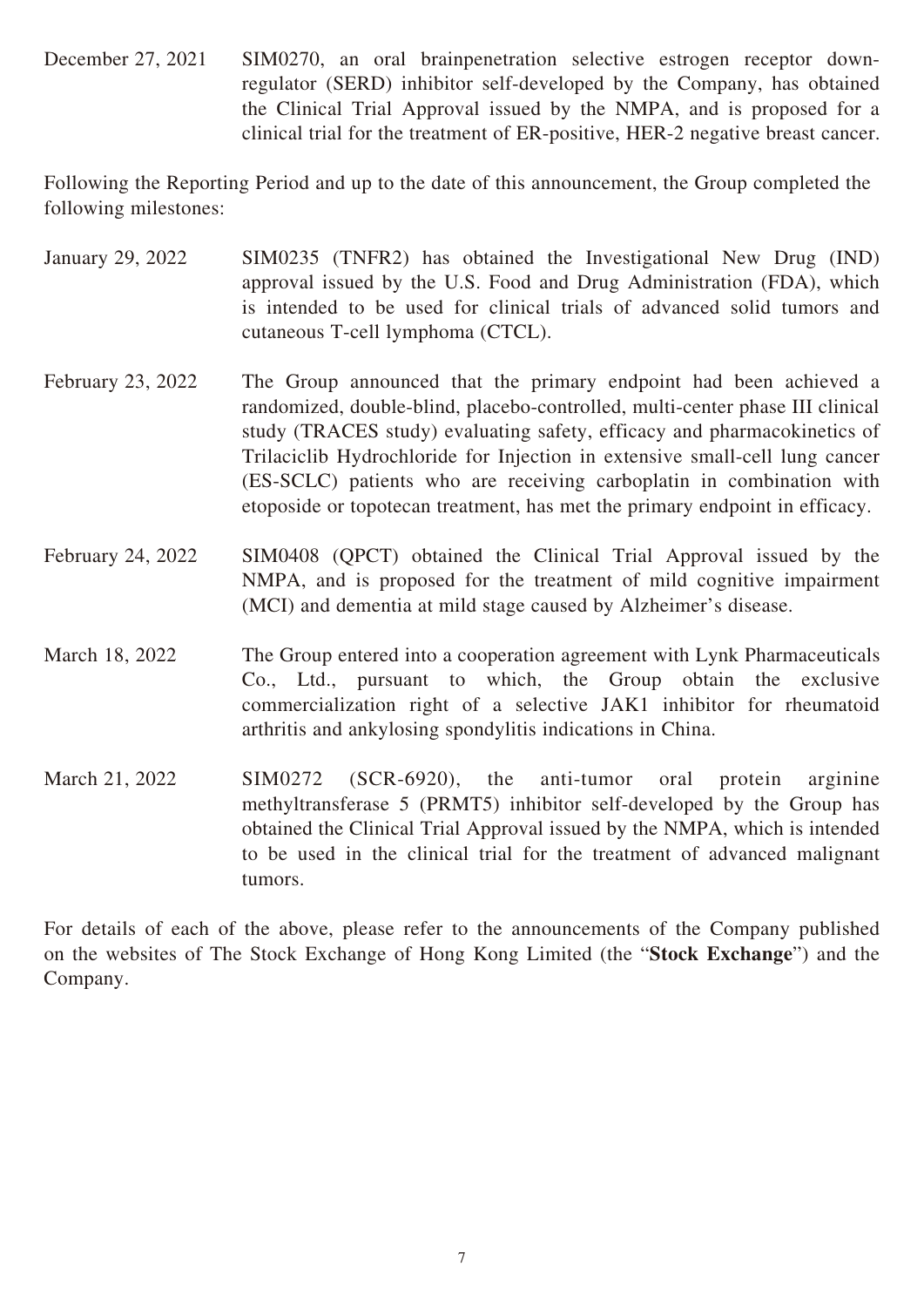### **REVENUE**

For the year ended December 31, 2021, the revenue of the Group was approximately RMB5.000 billion. In particular, the revenue from innovative pharmaceuticals has become the main source of revenue for the Group, and amounted to approximately RMB3.120 billion, representing a significant increase of approximately 53.8% compared to the revenue of RMB2.029 billion from innovative pharmaceuticals for the same period of 2020. The revenue from innovative pharmaceuticals hit a record high, contributing 62.4% of the total revenue for the same period to set a historic high (32.9% and 45.1% for 2019 and 2020, respectively).

The Group's main revenue concentrated on the three major strategically focused areas: oncology, nervous system and autoimmune. The Group generates revenue from sales of pharmaceutical products and promotion service. The increase of the Group's total revenue during 2021 was mainly due to the rapid increase in revenue from an innovative pharmaceutical, Sanbexin<sup>®</sup> (edaravone and dexborneol concentrated solution for injection).

#### **Nervous System Products**

Main products in this therapeutic area include Sanbexin<sup>®</sup>. For the year ended December 31, 2021, sales revenue from the Nervous system product portfolio reached approximately RMB1,543 million, accounting for approximately 30.9% of the Group's total revenue. Besides, the Group also generated revenue from provision of promotion service.

#### *Sanbexin® (edaravone and dexborneol concentrated solution for injection)*

Sanbexin<sup>®</sup> is a category I innovative drug developed by the Group with proprietary intellectual property right and has been approved for marketing in China in July 2020. According to Frost & Sullivan (Beijing) Inc., Shanghai Branch Co. ("**Frost & Sullivan**"), it has been the only pharmaceutical for the treatment of stroke which has obtained the approval for sale since 2015 worldwide.

- On February 16, 2021, data from the result of phase III TASTE Trial relating to Sanbexin<sup>®</sup> was published in STROKE, a leading international authoritative medicine journal. The trial included a total of approximately 1,200 acute ischemic stroke patients and was completed at 48 clinical centers in China, with randomized, double-blind, positive controlled, head-to-head comparison with edaravone monotherapy conducted. Data shows that Sanbexin® has the efficacy advantage and is fairly safe.
- On March 1, 2021, the updated NRDL was officially implemented. Sanbexin<sup>®</sup> was included in the NRDL on December 28, 2020.
- On August 27, 2021, Sanbexin<sup>®</sup> was recommended by the Specialists' Consensus on the Clinical Assessment and Treatment of Acute Cerebral Infarction Ischemic Penumbra in China. The recommended contents are: Edaravone and dexborneol concentrated solution blocks the cerebral ischemic cascade through multiple targets and has a protective effect on the ischemic penumbra, which is worthy of further clinical exploration (Level II recommendation, level B evidence).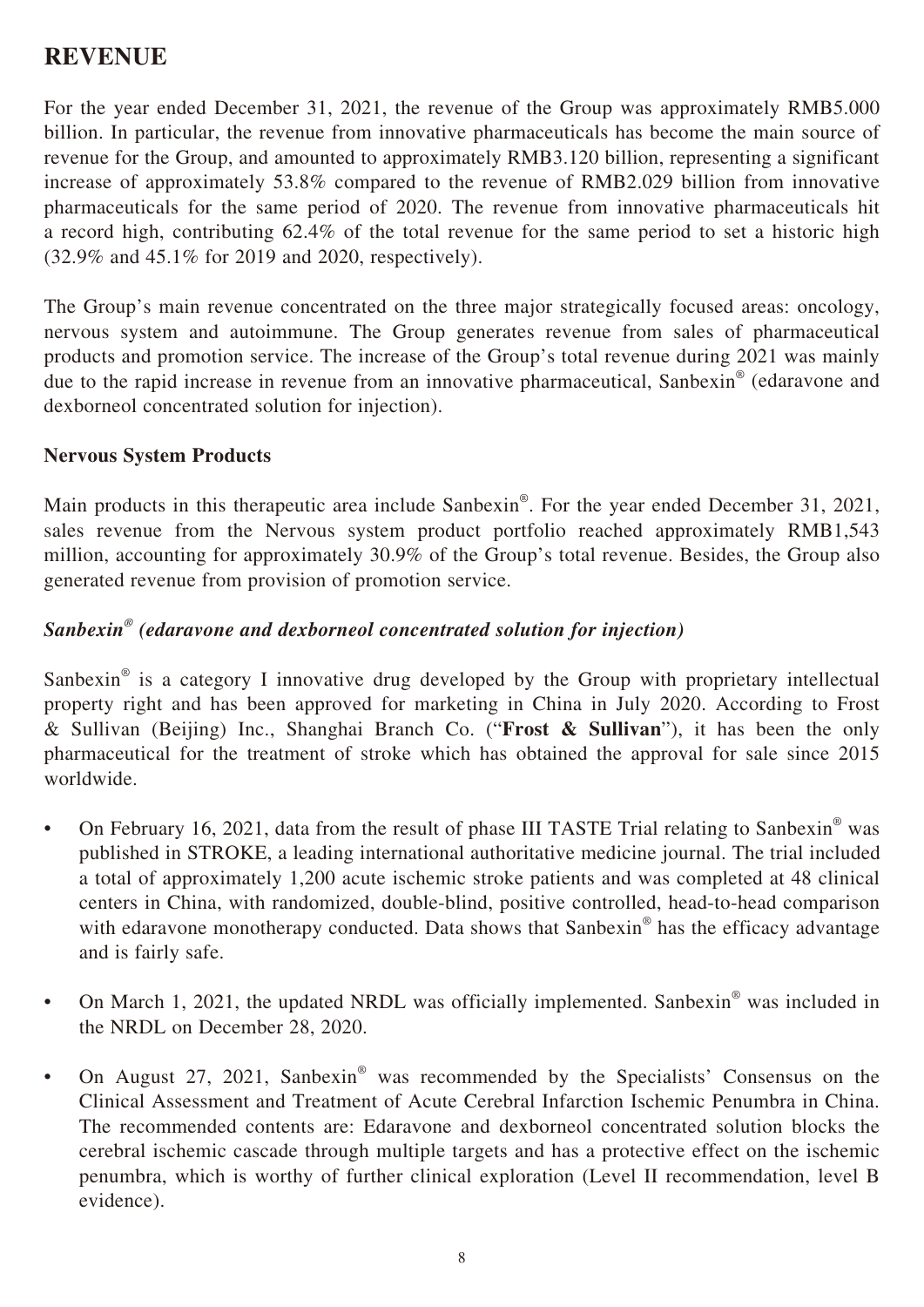- In September 2021, two studies of Sanbexin® were presented at the European Stroke Organization Conference (ESOC). In patients with large atherosclerosis (LAA) ischemic stroke, edaravone and dexborneol can achieve better functional outcomes than edaravone; in the rat model of global cerebral ischemia, edaravone and dexborneol concentrated solution for injection showed neuroprotective effect.
- In September 2021, a study at the scientific meeting of the American Heart Association (AHA) Hypertension Council showed that in patients with a history of hypertension, edaravone and dexborneol had better functional outcomes than edaravone.
- In October 2021, a research result of the 25th World Congress of Neurology (WCN) showed that edaravone and dexborneol combined with Alteplase was effective in the treatment of Acute Ischemic Stroke (AIS), which could effectively improve neurological function, inhibit bleeding transformation and reduce cytokine level.
- On March 18, 2022, a study for evaluation of the efficacy and safety of Sanbexin<sup>®</sup> combined with reperfusion in the treatment of AIS patients (TASTE II) completed the first patient in for the clinical trial. The study was led by Professor Wang Yongjun (王擁軍) of Beijing Hospital, Capital Medical University, with intended enrollment of more than 1,362 cases.

#### **Oncology Products**

Main products in this therapeutic area include Endostar<sup>®</sup> (recombinant human endostatin injection), etc. For the year ended December 31, 2021, sales revenue from the oncology product portfolio reached approximately RMB1,200 million, accounting for approximately 24.0% of the Group's total revenue. Besides, the Group also generated revenue from provision of promotion service.

#### *Endostar® (recombinant human endostatin injection)*

Endostar $^{\circ}$  is the first proprietary anti-angiogenic targeted drug in China and the only endostatin approved for sale in domestic and overseas. Endostar® has been included in the NRDL since 2017 and is recommended as a first-line treatment for patients with advanced non-small-cell lung cancer (NSCLC) by a number of oncology clinical practice guidelines issued by the National Health Commission of the PRC ("**NHC**"), Chinese Medical Association (中華醫學會) and Chinese Society of Clinical Oncology ("**CSCO**"). In September 2020, CSCO's Expert Committee on Antineoplastic Safety Management (中國臨床腫瘤學會抗腫瘤藥物安全管理專家委員會) and Expert Committee on Vascular Targeting Therapy (血管靶向治療專家委員會) published the Expert Consensus on the Clinical Application of Recombinant Human Endostatin to Treat Malignant Serous Effusion (《重 組人血管內皮抑制素治療惡性漿膜腔積液臨床應用專家共識》) in Chinese Clinical Oncology. Based on the relevant translational research, clinical trial and real world study, the consensus aimed to provide guidance for the reasonable application of Endostar® in the clinical practice to treat malignant serous effusions (including malignant pleural effusions, malignant ascites and malignant pericardial effusions).

• On March 18, 2021, the Group obtained the Clinical Trial Approval issued by the NMPA for the phase III clinical trial of Endostar<sup>®</sup> on the new indication of malignant thoracoabdominal effusions, that is, a randomized, controlled and double-blinded multicentre phase III clinical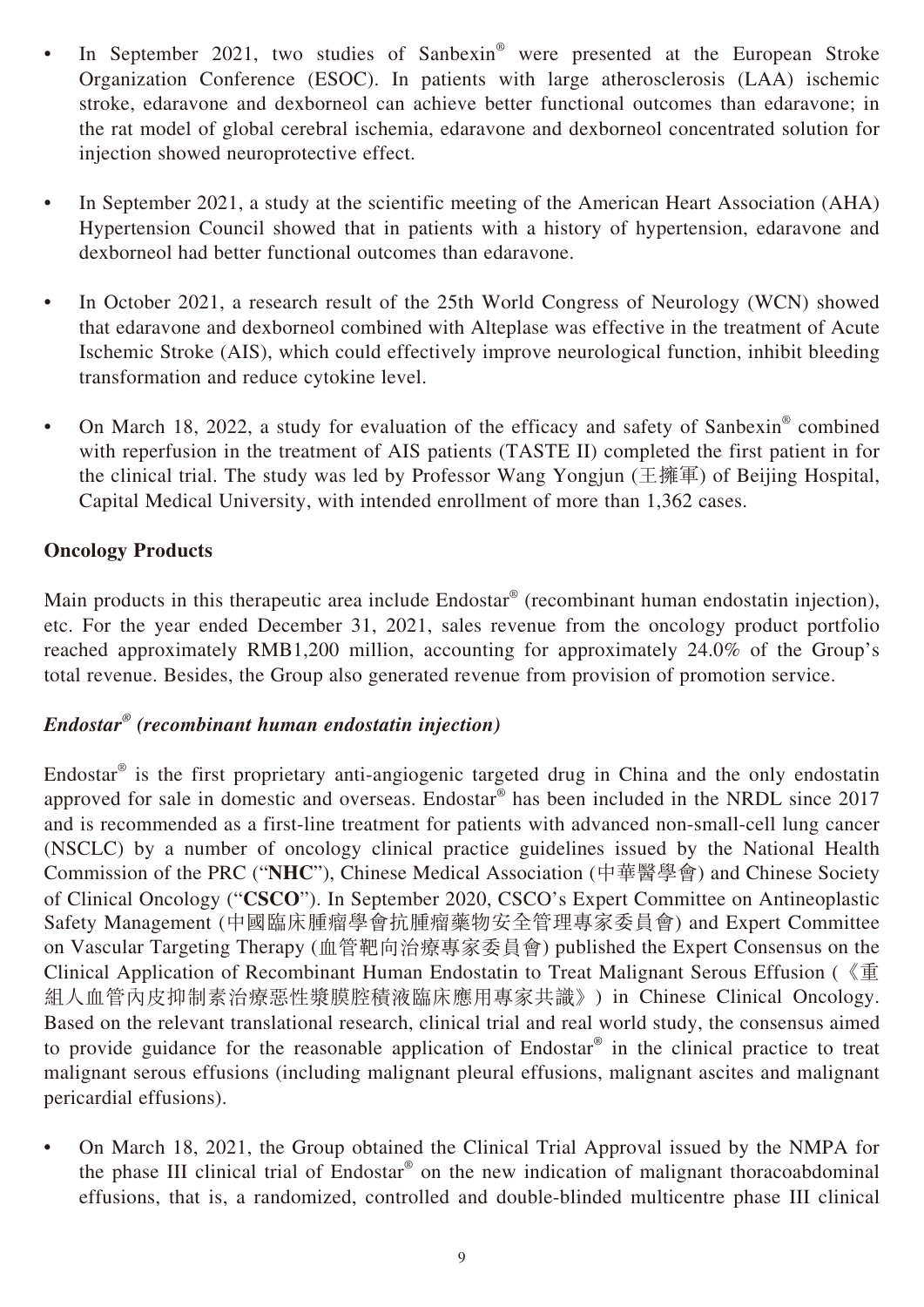study of intracavitary injection with Endostar® in combination with Cisplatin versus Placebo in combination with Cisplatin for the treatment of malignant thoracoabdominal effusions (COREMAP study). The first patient in for the clinical trial was completed on July 28, 2021.

- In April 2021, the Guidelines of Chinese Society of Clinical Oncology for the Diagnosis incorporated anti-angiogenesis therapy into the first-line recommended treatment of recurrent and metastatic nasopharyngeal carcinoma for the first time and recombinant human endostatin is the only recommended antiangiogenic drug.
- In June 2021, the American Society of Clinical Oncology (ASCO) published 4 important research results in relation to Endostar<sup>®</sup> at its 57th annual meeting in the form of online abstract, including the combination with Nivolumab to treat non-small cell lung cancer, the combination with radiotherapy to treat nasopharyngeal carcinoma and the combination with chemotherapy to treat melanoma.
- In September 2021, 9 studies of recombinant human endostatin were selected at the 24th annual meeting of Chinese Society of Clinical Oncology and the 2021 CSCO annual meeting and 1 study was presented at the European Society for Medical Oncology (ESMO), showing the antitumor effect of recombinant human endostatin in NSCLC, SCLC, melanoma, cervical cancer and other tumors.

### *ENWEIDA® (envafolimab injection)*

 $ENWEIDA<sup>®</sup>$  is a single domain antibody against recombinant humanized PD-L1 and a protein fused with Fc. ENWEIDA<sup>®</sup> is the world's first PD- $(L)1$  antibody to be administered by subcutaneous injection approved for marketing. Its unique method of injection differentiates itself from other PD- (L)1 products currently on the market, with the advantages of short administration time and good safety. On March 30, 2020, the Group entered into a tripartite cooperation agreement in relation to envafolimab with 3D (Beijing) Medicines and Jiangsu Alphamab. The above-mentioned agreement provides the Group with the exclusive right to promote envafolimab for all oncology indications and the right of first refusal of external licensing or assignment in mainland China.

- In May 2021, the results of the world's first phase I clinical study of envafolimab were published, which showed that subcutaneous injection of envafolimab was an effective administration with good tolerance. With a wide range of doses and regimens, it had longlasting antitumor activity in patients with responsive advanced solid tumors.
- In June 2021, the domestic multi-institutional phase II clinical trial was published online. As the world's first PD-L1 nanobody in clinical development stage, envafolimab showed good efficacy and safety for advanced solid tumors with MSI-H/dMMR in phase II clinical study. As evaluated by BIRC, the Overall Response Rate (ORR) of all patients was 42.7%.
- On July 29, 2021, the Group obtained the Clinical Trial Approval issued by the NMPA for a multiple-cohort and multi-institutional phase II clinical trial on the efficacy and safety of Sevacizumab in combination with envafolimab with or without chemotherapy for the treatment of patients with advanced solid tumors.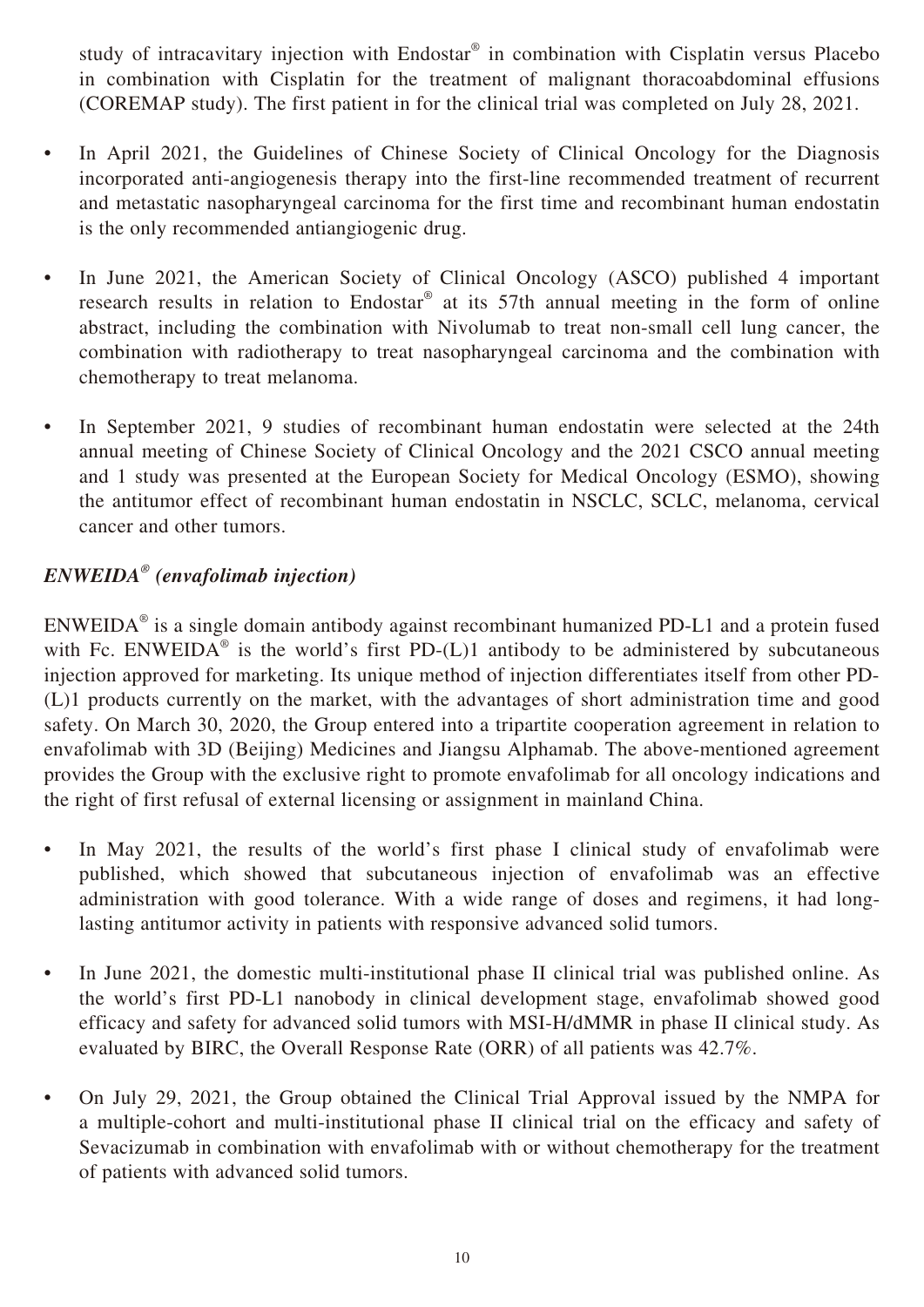• On November 25, 2021,  $ENWEIDA^{\circledast}$  has obtained the conditional approval of marketing in China by the NMPA, applicable for treatment of adult patients with advanced solid tumors who have unresectable or metastatic microsatellite instability-high (MSI-H) or mismatch repair gene-deficient (dMMR), including those patients with advanced colorectal cancer who have experienced disease progression after being treated with fluorouracil, oxaliplatin and irinotecan previously, as well as other patients with advanced solid tumors who have experienced disease progression after previous treatment and no satisfactory treatment alternatives.

#### **Autoimmune Products**

Main products in this therapeutic area include Iremod® (iguratimod tablets), Yingtaiqing® (diclofenac sodium sustained release capsules/gel) and Orencia® (abatacept injection). For the year ended December 31, 2021, sales revenue from the autoimmune product portfolio reached approximately RMB892 million, accounting for approximately 17.8% of the Group's total revenue. Besides, the Group also generated revenue from provision of promotion service.

#### *Iremod® (iguratimod tablets)*

Iremod<sup>®</sup> is the first iguratimod pharmaceutical product approved for marketing in the world and the only of its kind approved for marketing in mainland China, and is the only small molecule DMARD that is developed independently and marketed in China in the recent ten years. Iremod® has been included in the NRDL since 2017 and is recommended as the primary therapy drug for the treatment of active rheumatoid arthritis by a number of clinical practice guidelines and pathways issued by the NHC, Chinese Medical Association, Asia Pacific League of Associations for Rheumatology and the Ministry of Health, Labor and Welfare of Japan. Currently, the Group is actively promoting the indication expansion program on Sjögren's syndrome for this product. In April 2020, Iremod® was adopted in the "Primary Sjögren's Syndrome Diagnosis and Treatment Standards" (《原發性 乾燥綜合徵診療規範》) issued by the Division of Rheumatology of the Chinese Medical Doctor Association (中國醫師協會風濕免疫科醫師分會).

- In March 2021, the results of the phase IV prospective real-world study on Iremod<sup>®</sup> were published online in *The Lancet Regional Health-Western Pacific*, a sub publication of The Lancet. 1,759 patients were enrolled in this study, which made up for the lack of evidence of large-sample IGU in China and provided a new guiding basis for clinical safe and rational drug use.
- On April 28, 2021, the first patient in for the phase II clinical research on the treatment of active primary Sjögren's syndrome with Iremod® was enrolled.
- In June 2021, two important studies on Iremod® were selected for the poster of the annual meeting of the European League Against Rheumatism (EULAR).
- In November 2021, a study of iguratimod for active spinal arthritis was selected at the American College of Rheumatology (ACR), which showed iguratimod could significantly reduce the symptoms of patients with SpA in activity with great safety and tolerance as a whole.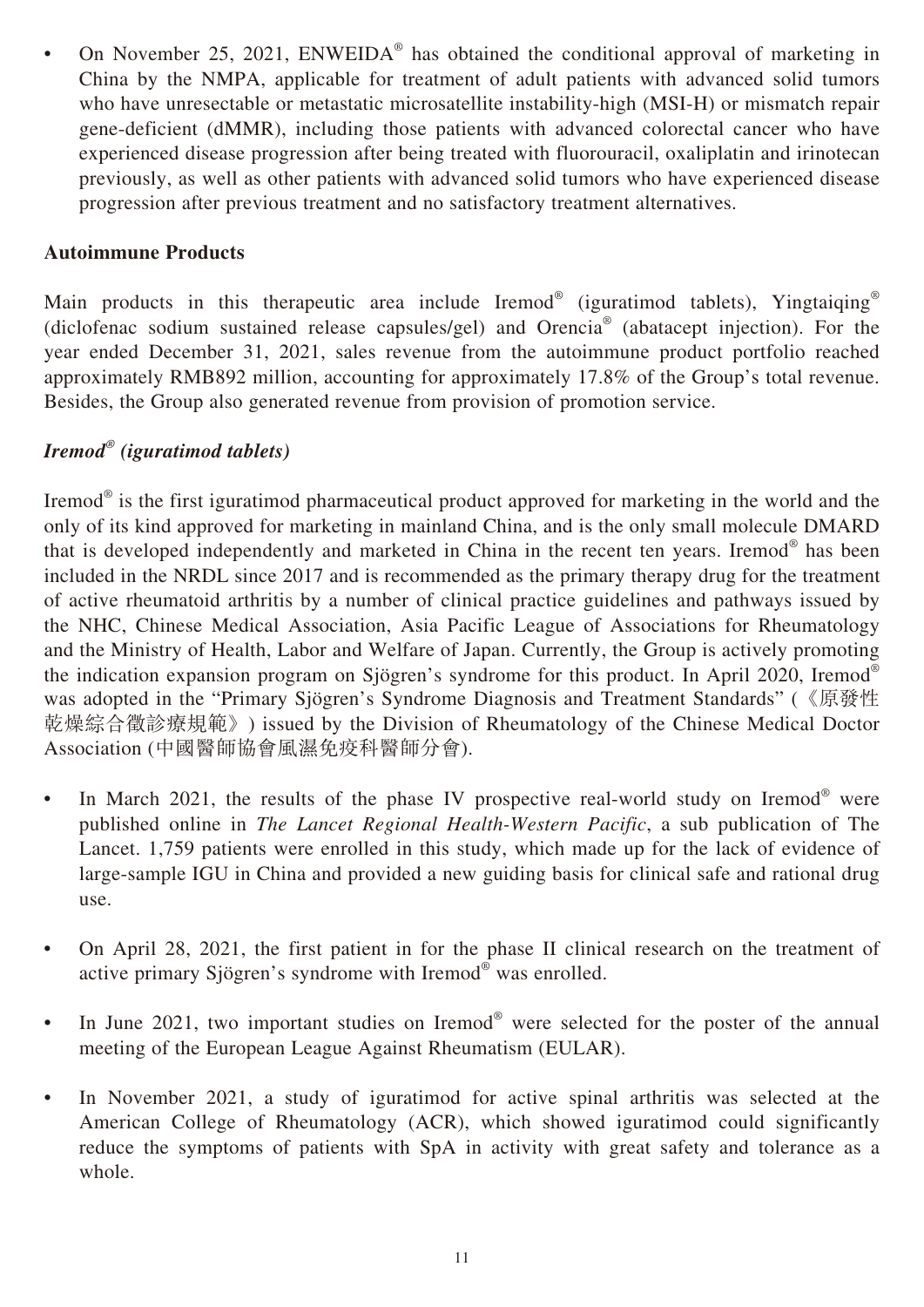#### **Other Products**

Main products of other therapeutic areas include Softan<sup>®</sup> (rosuvastatin calcium tablets) and ZAILIN<sup>®</sup> (amoxicillin granules/dispersible tablets/capsules). For the year ended December 31, 2021, sales revenue from the said product portfolio reached approximately RMB958 million, accounting for approximately  $19.2\%$  of the Group's total revenue. Besides, the Group also generated revenue from provision of promotion service.

# **RESEARCH AND DEVELOPMENT**

The Group pays high attention to the R&D of innovative pharmaceutical, continues to increase R&D investment year on year. During the year ended December 31, 2021, R&D investment amounted to approximately RMB1,417 million, accounting for approximately 28.3% of the revenue (the Group's R&D investment accounted for 14.2% and 25.3% in 2019 and 2020, respectively), representing an increase of approximately RMB275 million or 24.1% compared to the same period of 2020.

The Group's R&D strategy continues to focus on the three advantageous therapeutic areas: oncology, nervous system and autoimmune with forward-looking layout of disease areas with significant influence in the future, and develops products covering both small molecule chemical drugs and large molecule biologics. The Group pays high attention to the building of innovative pharmaceutical R&D ability, and establishes innovative drug R&D centers in Shanghai, Nanjing, Boston and another innovative drug R&D center is under preparation in Beijing. As at December 31, 2021, the Group has approximately 950 R&D fellows (including approximately 120 doctors and 480 masters) in which the clinical study team expanding rapidly to approximately 300 team members. The drug R&D of the Group has realized functions covering the whole process from drug discovery, pre-clinical development, clinical trial to registration, and a national key laboratory of translational medicine and innovative pharmaceuticals has been established.

As of the date of this announcement, the Group currently has nearly 60 innovative pharmaceutical projects in its R&D pipeline with 19 innovative product candidates in its pipeline in the stage of clinical with 7 phase III clinical trials, 5 phase II clinical trials, and 7 phase I clinical trials.

For the year ended December 31, 2021, there are additional 6 phase III clinical trials included Trilaciclib Hydrochloride for Injection (for SCLC, CRC and TNBC), Sevacizumab (for ovarian cancer), Endostar® for new indications (for thoracoabdominal effusions) and SIM0395 (glioblastoma); additional 2 phase II clinical trials included docetaxel polymeric micelles for injection (for solid tumor) and Sevacizumab in combination with Envafolimab (for solid tumor); additional 3 phase I clinical trials included SIM0307 (stroke with cerebral oedema), SIM0235 (for solid tumor) and SIM0270 (breast cancer); there were additional 7 self-developed candidate molecule PCC.

For the year ended December 31, 2021, the Group completed the first patient in for 11 trials: SIM0201 (January 5, for solid tumor), SIM0295 (January 11, for gout with hyperuricemia), SIM0335 (March 30, for psoriasis), new indication of Iremod® (April 28, for Sjögren's syndrome), Trilaciclib (May 25, for small cell lung cancer), Sevacizumab (June 11, for ovarian cancer), Sanbexin sublingual tablets (June 28, for acute ischemic stroke), Endostar<sup>®</sup> for new indications (July 28, for thoracoabdominal effusions), Trilaciclib (September 24, metastatic colorectal cancer), SIM0307 (December 8, for cerebral oedema) and Envafoilmab+Sevacizumab (December 22, for solid tumor).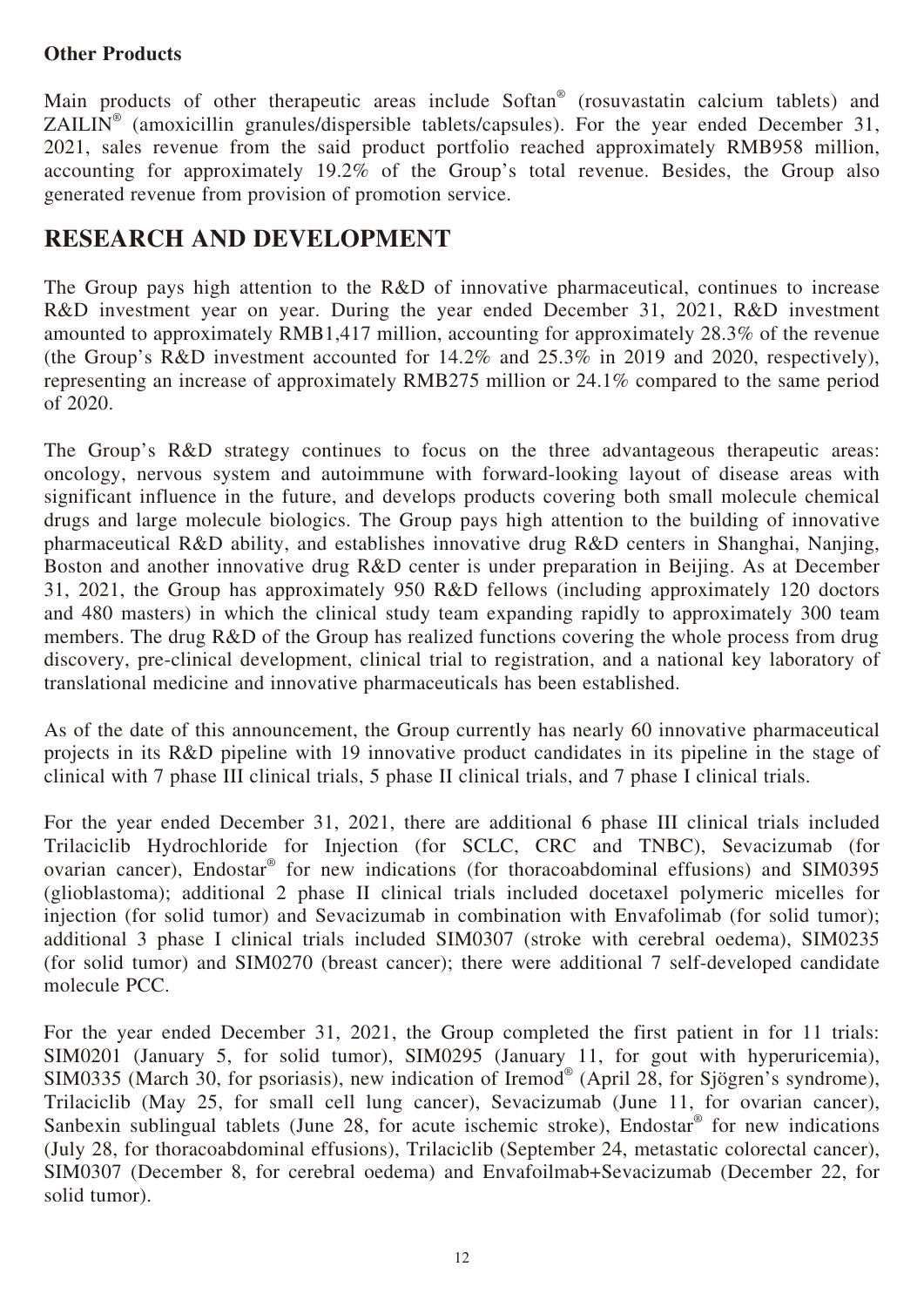| *Cooperation<br>products | <b>Product candidate</b><br>(Target/Mechanism)                             | Pre-clinical                           | <b>IND</b>                                 | Phase I | Phase II | <b>Phase III</b> | <b>NDA/IDL</b> |
|--------------------------|----------------------------------------------------------------------------|----------------------------------------|--------------------------------------------|---------|----------|------------------|----------------|
|                          |                                                                            |                                        | <b>Oncology</b>                            |         |          |                  |                |
|                          | Trilaciclib Hydrochloride for Injection* (CDK4/6)                          | <b>ES-SCLC (TRACES study)</b>          |                                            |         |          |                  |                |
|                          |                                                                            | mCRC (PRESERVE 1 study)                |                                            |         |          |                  |                |
|                          |                                                                            | <b>TNBC (PRESERVE 2 study)</b>         |                                            |         |          |                  |                |
|                          | Endostar® New indication<br>(Angiogenesis pathway)                         |                                        | Thoracoabdominal effusions (COPEMAP study) |         |          |                  |                |
|                          | SIM0395* (PI3K/mTOR)                                                       | <b>Glioblastoma (GBM AGILE study)</b>  |                                            |         |          |                  |                |
|                          | Sevacizumab* (VEGF)                                                        | OC, FTC and PPC (SCORES study)         |                                            |         |          |                  |                |
|                          | ENWEIDA*+ Sevacizumab* (PD-L1+VEGF)                                        | <b>Solid tumors</b>                    |                                            |         |          |                  |                |
|                          | Docetaxel polymeric micelles for injection*<br>(Tubulin inhibitor)         | <b>Solid tumors</b>                    |                                            |         |          |                  |                |
|                          | SIM0270 (SERD BM)                                                          | <b>Breast cancer</b>                   |                                            |         |          |                  |                |
|                          | <b>SIM0235 (TNFR2)</b>                                                     | <b>Advanced solid tumor &amp; CTCL</b> |                                            |         |          |                  |                |
|                          |                                                                            | Advanced solid tumor & CTCL (US)       |                                            |         |          |                  |                |
|                          | SIM0201 (NTRK/ROS1/ALK)                                                    | <b>Solid tumors</b>                    |                                            |         |          |                  |                |
|                          | <b>SIM0272</b> (PRMT5)                                                     | <b>Tumors</b>                          |                                            |         |          |                  |                |
|                          | <b>SIM0323*</b> (CD80/IL2)                                                 | <b>Solid tumors</b>                    |                                            |         |          |                  |                |
|                          | <b>SIM0237 (PD-L1/IL15v)</b>                                               | <b>Solid tumors</b>                    |                                            |         |          |                  |                |
|                          | SIM0348 (TIGIT/PVRIG)                                                      | <b>Solid tumors</b>                    |                                            |         |          |                  |                |
|                          | <b>SIM0361 (MSLN/CD3)</b>                                                  | <b>Solid tumors</b>                    |                                            |         |          |                  |                |
|                          | <b>SIM0271 (MAT2A)</b>                                                     | <b>Solid tumors</b>                    |                                            |         |          |                  |                |
|                          | <b>SIM0368 (CDK2/4/6)</b>                                                  | <b>Breast cancer</b>                   |                                            |         |          |                  |                |
|                          | <b>SIM0317 (RAD51)</b>                                                     | <b>Tumors</b>                          |                                            |         |          |                  |                |
|                          |                                                                            |                                        | <b>Nervous system</b>                      |         |          |                  |                |
|                          | Sanbexin sublingual tablets*<br>(Free radicals and inflammatory cytokines) | <b>Acute ischemic stroke (AIS)</b>     |                                            |         |          |                  |                |
|                          | <b>SIM0408*</b> (QPCT)                                                     | <b>Alzheimer's disease</b>             |                                            |         |          |                  |                |
|                          | <b>SIM0307*</b> (AQP4)                                                     | Stroke with cerebral edema             |                                            |         |          |                  |                |
|                          | <b>SIM0419*</b> (PSD-95)                                                   | AIS etc.                               |                                            |         |          |                  |                |
|                          | SIM0409 $*(A\beta)$                                                        | Alzheimer's<br>disease                 |                                            |         |          |                  |                |
|                          |                                                                            |                                        | <b>Autoimmune</b>                          |         |          |                  |                |
|                          | Iremod® New indication<br>(Inflammatory cytokines and immunoglobulins)     | Sjögren's syndrome                     |                                            |         |          |                  |                |
|                          | SIM0335 (IL-17A-related pathways)                                          | <b>Psoriasis</b>                       |                                            |         |          |                  |                |
|                          | <b>SIM0295*</b> (URAT1)                                                    | <b>Gout with hyperuricemia</b>         |                                            |         |          |                  |                |
|                          | <b>SIM0278 (IL2muFc)</b>                                                   | SLE/AD/etc.                            |                                            |         |          |                  |                |
|                          |                                                                            |                                        | <b>Others</b>                              |         |          |                  |                |
|                          | <b>SIM0417*</b> (3CL)                                                      | <b>SARS-CoV-2</b>                      |                                            |         |          |                  |                |

#### **Chart The Group's Major Innovative Pharmaceutical Candidates and Their Development Status as at the Date of This Announcement**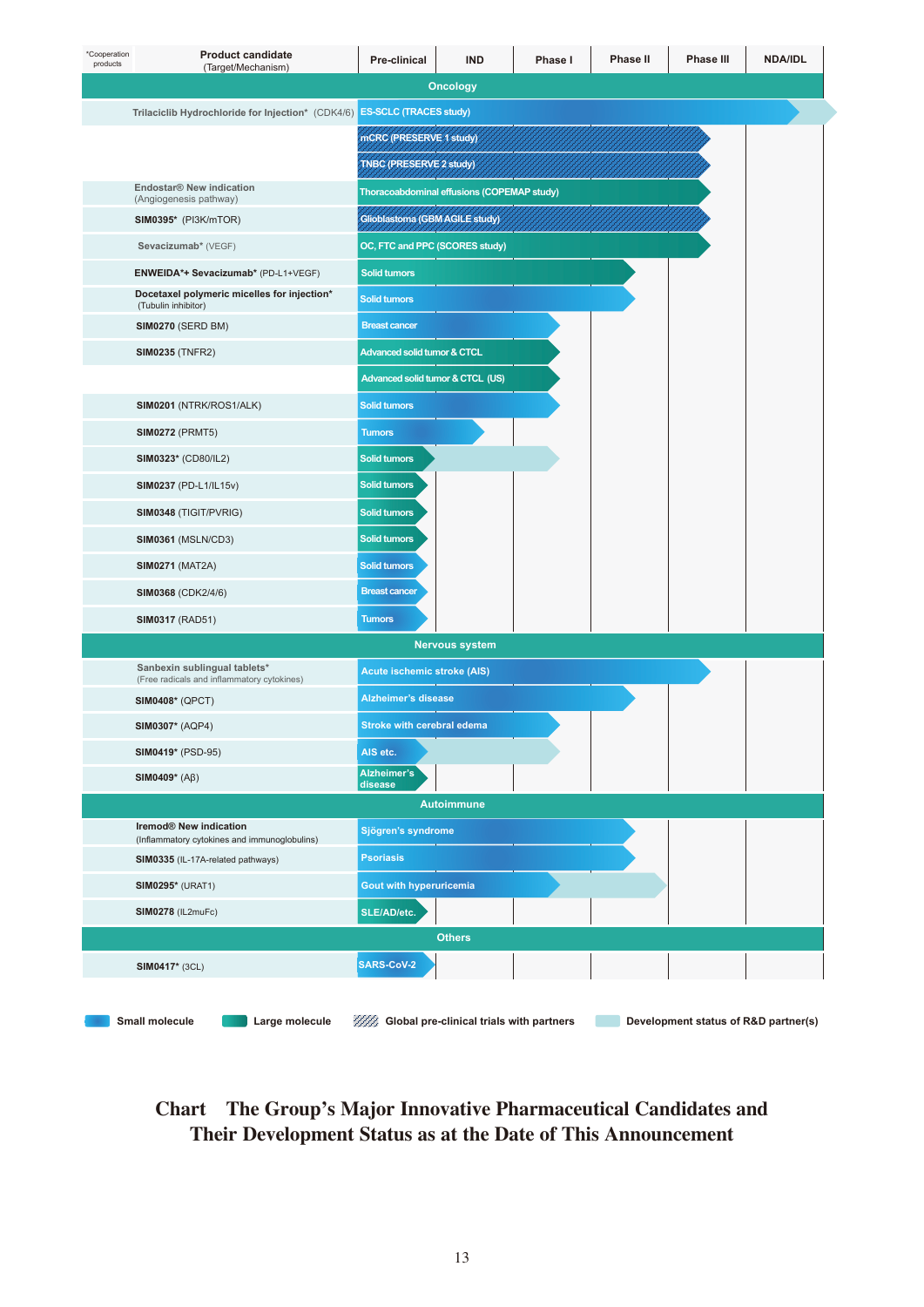Meanwhile, the Group attaches great importance to the protection of intellectual property rights. For the year ended December 31, 2021, the Group had 223 new patent applications (including domestic and overseas unpublished patent applications): 210 invention patent applications, 10 utility model patent applications and 3 appearance design patent applications. As at December 31, 2021, the Group has accumulatively obtained 199 invention patents, 80 utility model patents and 20 appearance design patents.

For the year ended December 31, 2021, the Group obtained approvals for 7 generic pharmaceuticals including Celecoxib capsules (0.2g), mycophenolate mofetil capsules (0.25g), nifedipine controlled-release tablets (30mg), bendamustine hydrochloride for injection (25mg), bendamustine hydrochloride for injection (100mg), lenvatinib mesilate capsules (4mg) and amoxicillin and clavulanate potassium tablets (0.625g). Meanwhile, it obtained 5 consistency evaluation applications regarding bortezomib for injection (1.0mg), bortezomib for injection (3.5mg), pemetrexed disodium for injection (0.1g), pemetrexed disodium for injection (0.5g) and nedaplatin for injection (10mg).

#### **Drug Candidates in the NDA Stage**

**Trilaciclib Hydrochloride for Injection** is an effective, selective and reversible cyclin-dependent kinases 4 and 6 (CDK4/6) inhibitor. This first-in-class innovative drug can transiently retard hematopoietic stem cells and progenitor cells in G1 phase of cell cycle, thereby protecting bone marrow cells from damages of cytotoxic chemotherapy. In August 2020, the Group entered into the exclusive license agreement with G1 Therapeutics to develop and commercialize Trilaciclib Hydrochloride for Injection in Greater China. On February 13, 2021, the product was approved for sale by the U.S. FDA, with the indication being preventive use in small cell lung cancer patients treated with a platinum-containing regimen in combination with etoposide-containing regimen or topotecan-containing regimen, to decrease the incidence of chemotherapy-induced myelosuppression.

- On January 18, 2021, Trilaciclib Hydrochloride for Injection obtained the Clinical Trial Approval issued by the NMPA, to conduct the phase III clinical trial for small cell lung cancer patients. On May 25, 2021, the first patient in for this trial has been completed.
- On March 23, 2021, Trilaciclib Hydrochloride for Injection was recommended by the National Comprehensive Cancer Network ("**NCCN**") Guidelines.
- On April 9, 2021, the Group obtained the Clinical Trial Approval issued by the NMPA for one phase III clinical trial of the product for indications of metastatic colorectal cancer ("**mCRC**"), which were incorporated into an international multi-centre phase III clinical trial program of Trilaciclib for mCRC with FOLFOXIRI/bevacizumab (PRESERVE1 Study). On September 24, 2021, the first patient in for this trial has been completed in China.
- On June 2, 2021, the product was firstly prescribed in International Medical Tourism Pilot Zone, Boao Hope City, Hainan Free Trade Port in mainland China, and initiated the real world study (Trila-CN-RWS-001 study). As of December 2021, 30 patients have been enrolled in this study.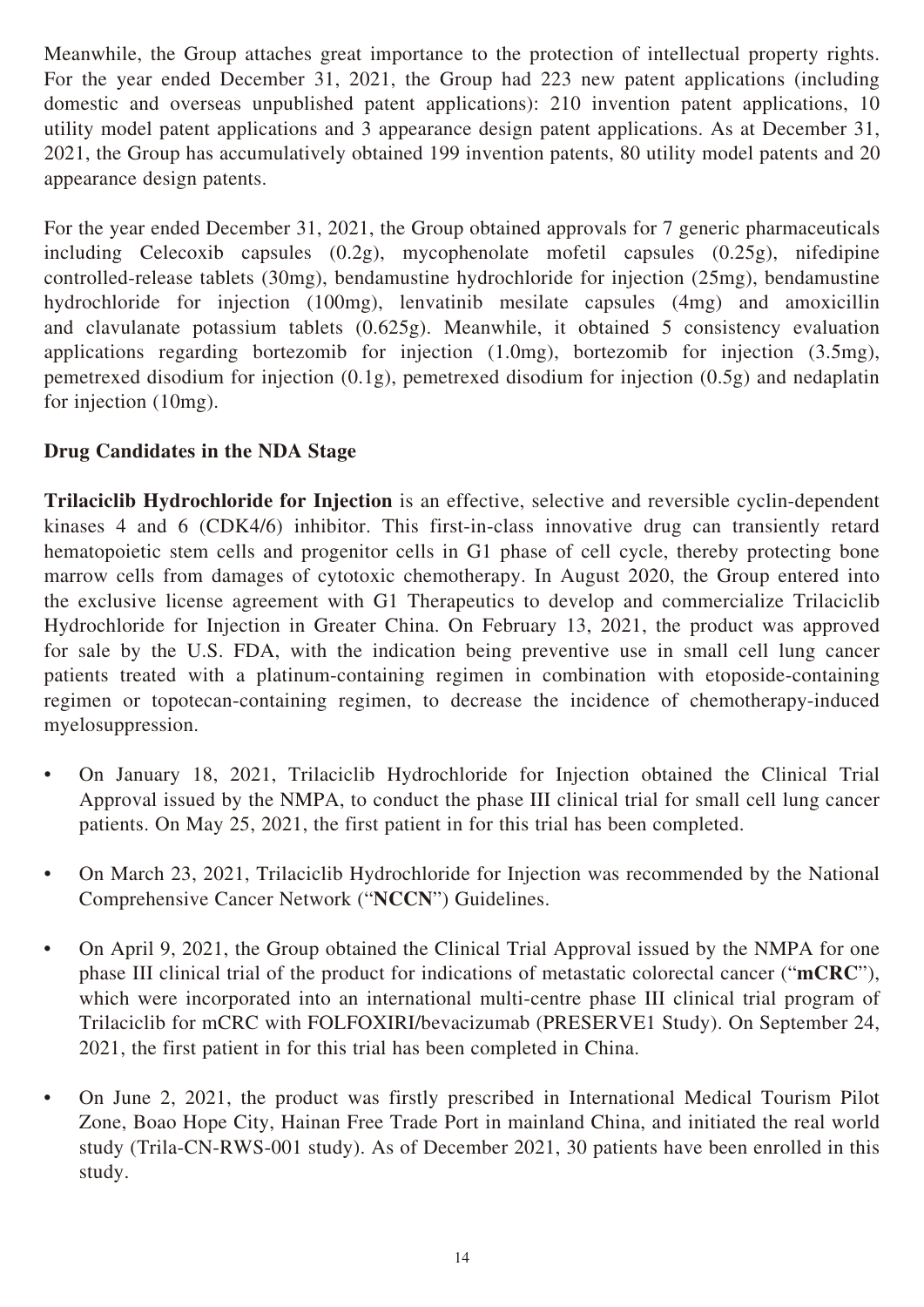- On June 10, 2021, the Group obtained the Clinical Trial Approval issued by the NMPA for one phase III clinical trial of the product for indications of triple negative breast cancer, which were incorporated into an international multi-centre phase III clinical trial program of Trilaciclib for triple negative breast cancer with gemcitabine and carboplatin (PRESERVE2 study). On January 7, 2022, the first patient in for this trial has been completed in China.
- On November 29, 2021, the NMPA accepted the application for registration and marketing authorization (NDA) for the overseas-manufactured drug of Trilaciclib Hydrochloride for Injection. On December 22, 2021, the Center for Drug Evaluation ("**CDE**") of the NMPA officially included Trilaciclib Hydrochloride for Injection into the Priority Review Drug Species Designation.
- On February 23, 2022, a randomized, double-blind, placebo-controlled, multi-center phase 3 clinical study (TRACES study) evaluating safety, efficacy and pharmacokinetics of Trilaciclib Hydrochloride for Injection in extensive small-cell lung cancer (ES-SCLC) patients who are receiving carboplatin in combination with etoposide or topotecan treatment, has met the primary clinical endpoint. Based on the evaluation of the topline data, Trilaciclib Hydrochloride for Injection significantly reduced the duration of severe neutropenia (DSN) in the first phase compared with the placebo group. The relevant research results will be published at the academic conference in the future.

#### **Drug Candidates in the Clinical Stage**

**Sanbexin sublingual tablets** are the solid dosage form of edaravone dexborneol compound. Sublingual administration of this compound inhibits inflammation, prevent free radicals and protect the blood-brain barrier, minimizing brain cell injury or impairment caused by acute ischemic stroke (AIS). Sequential therapy consisting of Sanbexin sublingual tablets and edaravone and dexborneol concentrated solution for injection is expected to enable patients to receive a timely and complete treatment. In addition, administration of sublingual tablets is less dependent on medical facility conditions or compliance of patients, which makes it more suitable for research on new indications such as other chronic central nervous system diseases.

• In December 2020, the product was approved by the CDE to conduct the phase III clinical study directly after the phase I clinical trial. On June 28, 2021, the first patient in for the phase III clinical study for the treatment of AIS with Sanbexin sublingual tablets was completed. As at 31 December 2021, this clinical study has completed 519 patients in, and is planning to complete interim analysis and realize the enrollment of all patients and database lock in the first half of 2022.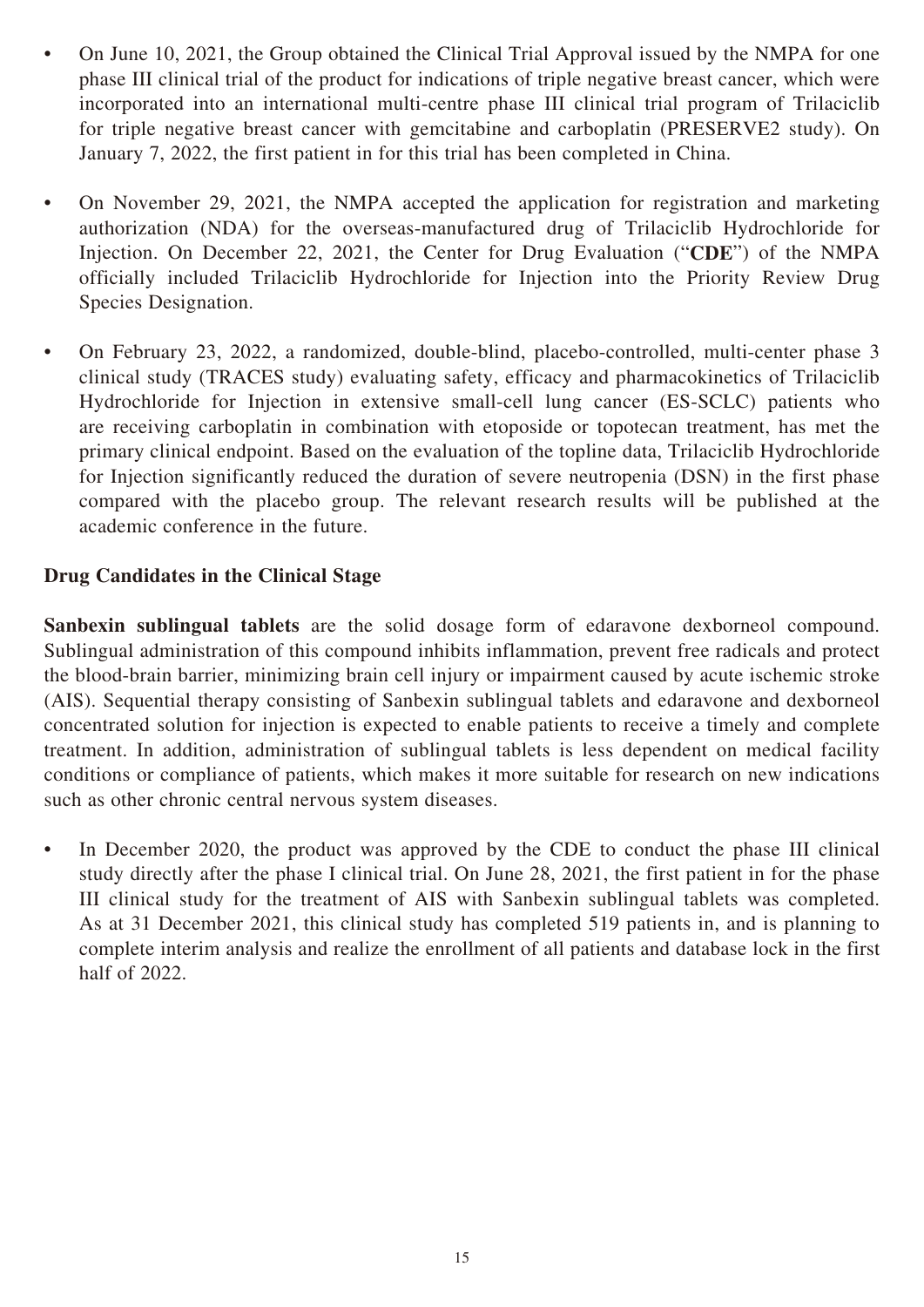**SIM0395 (Paxalisib)** is a PI3K/mTOR pathway inhibitor that can penetrate the blood-brain barrier. A phase II clinical study showed that Paxalisib showed encouraging clinical efficacy signals in patients with MGMT unmethylated glioblastoma. Paxalisib was awarded the GBM orphan drug certification by FDA in 2018 and the fast track certification by FDA, the rare childhood disease and orphan drug certification of diffuse endogenous pontine glioma (DIPG) in 2020. In March 2021, the Group entered into an exclusive license agreement with Kazia for the development and commercialization rights of SIM0395 for all indications in the Greater China region. At present, the partner Kazia is in the international multi-center key clinical trial for glioblastoma (GBM AGILE Study).

• On December 6, 2021, SIM0395 obtained the Clinical Trial Approval issued by the NMPA, which is designed for glioblastoma (GBM), including patients with new diagnosis and recurrence.

**Sevacizumab** is a new-generation recombinant humanized anti-vascular endothelial growth factor (anti-VEGF) monoclonal antibody. In its pre-clinical studies, Sevacizumab has shown higher antitumor efficacy than bevacizumab at the same dose in multiple cancer models. In the phase I clinical trial conducted in China for the treatment of ovarian cancer, preliminary results showed a favorable safety profile and efficacy signals.

- On February 9, 2021, the NMPA issued the Clinical Trial Approval for the initiation of phase III study for the treatment of malignant solid tumors with Sevacizumab.
- On June 11, 2021, the first patient in for the phase III clinical trial of Sevacizumab in combination with chemotherapy compared with placebo in combination with chemotherapy in patients with recurrent epithelial ovarian cancer, fallopian tube cancer and primary peritoneal cancer who failed to be treated with platinum chemotherapy regimen (SCORES Study) was completed.
- On July 29, 2021, the Group obtained the Clinical Trial Approval issued by the NMPA for a multiple-cohorts and multi-institutional phase II clinical trial to evaluate the safety and efficacy of Sevacizumab in combination with envafolimab with or without chemotherapy in patients with advanced solid tumors.

**Docetaxel polymeric micelles for injection** The polyethylene glycol monomethyl ether-polylactic acid block copolymer (mPEG-PDLLA), an amphiphilic biocompatible biodegradable material, is used as the solubilizing carrier of docetaxel to reduce the allergy and hematotoxicity of docetaxel injection to facilitate clinical application. In September 2020, the Group reached a global cooperation with Suzhou Hightechbio Biotechnology Co., Ltd. on this product.

• On October 28, 2021, the Phase II clinical trial on Docetaxel micellar polymer for injection for solid tumors was launched in China.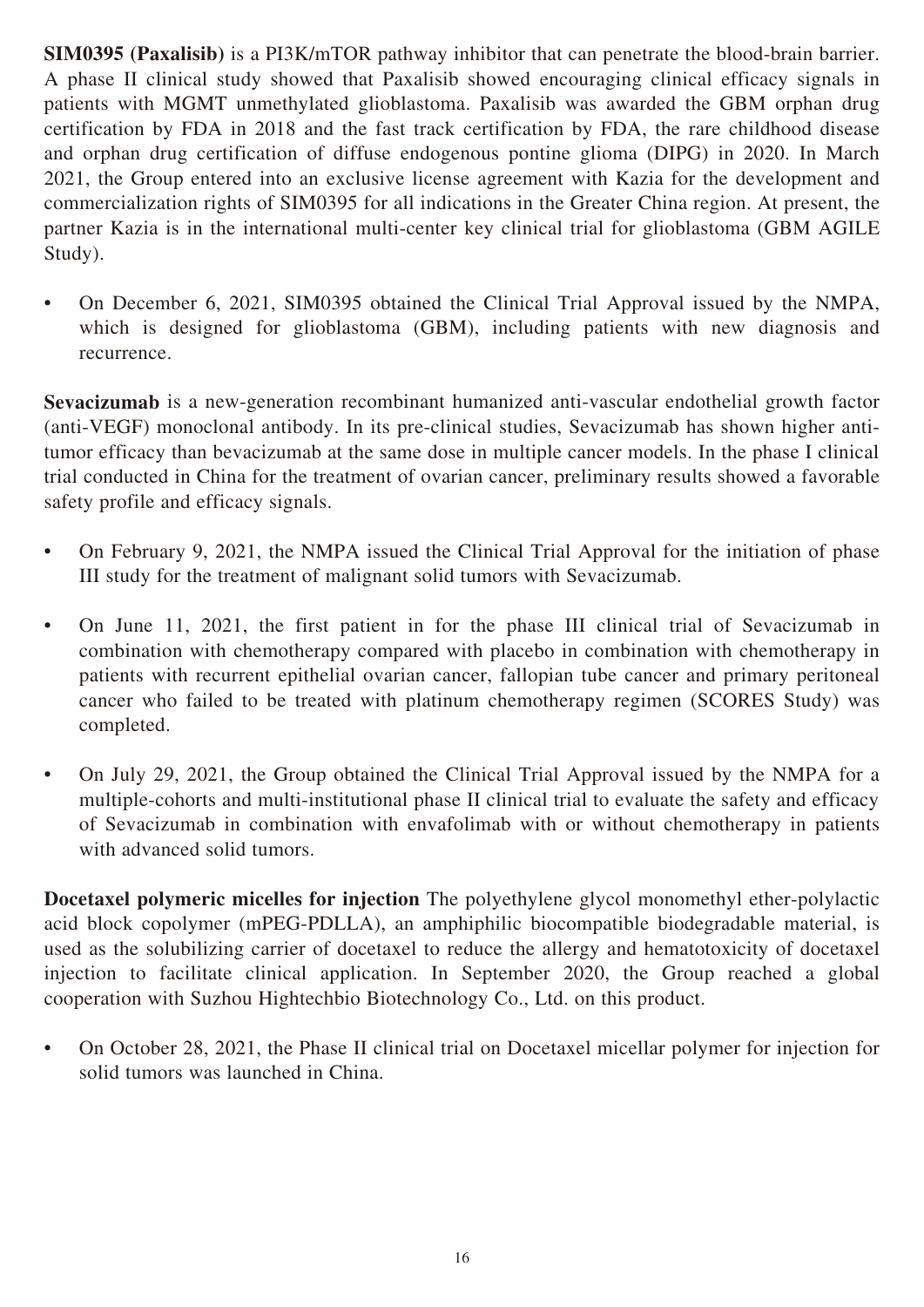**SIM0270** is the second-generation oral selective estrogen receptor degrading agent (SERD) with blood-brain barrier-penetrating properties independently developed by the Group. The efficacy of SIM0270 in the in vivo model is significantly better than the only SERD-type fulvestrant for intramuscular injection currently on the market in the world, and is equivalent to the efficacy of the leading compound in the clinical trial stage. It reflects a brain-to-blood ratio significantly better than competing compounds and also shows a tumor-inhibiting drug therapy far superior to fulvestrant on the brain orthotopic model of breast cancer. It is expected to be used for the treatment of breast cancer with brain metastases.

• On December 27, 2021, SIM0270 (SCR-6852 capsules) obtained the Clinical Trial Approval issued by the NMPA, which is intended for the clinical trial of ER+/HER2- breast cancer.

**SIM0235** is a tumor-immune target human immunoglobulin G1 (IgG1) humanized anti-tumor necrosis factor type 2 receptor (TNFR2) monoclonal antibody independently developed by the Group. The preclinical pharmacodynamic model shows single-agent efficacy equivalent to PD-L1 and the potential and superior safety in combination with PD-1. SIM0235 can specifically recognize TNFR2 expressed on the cell surface and kill immunosuppressive cells such as regulatory T cells (Treg) and bone marrow derived suppressor cells (MDSC) with high expression of TNFR2 through Fc end functions including antibody dependent cell-mediated cytotoxicity (ADCC) and antibody dependent cell-mediated phagocytosis (ADCP). At the same time, it can also block the activation of endogenous tumor necrosis factor (TNF) on TNFR2, inhibit the immunosuppressive function mediated by TNFR2 and the proliferation of related TNFR2 + immunosuppressive cells Treg and MDSC, enhance the body's killing immune response to tumor and play an anti-tumor role. In addition, SIM0235 can specifically recognize TNFR2 expressed on the surface of tumor cells and directly kill tumor cells with high expression of TNFR2 through the effector function mediated by Fc end of antibody.

- On December 6, 2021, SIM0235 (SIM1811-03 injection) obtained the Clinical Trial Approval issued by the NMPA. On March 16, 2022, the first patient in for phase I clinical trial of SIM0235 was completed in China.
- On January 29, 2022, the application for Investigational New Drug (IND) of the drug was approved by the U.S. Food and Drug Administration (FDA) to carry out the clinical trial of advanced solid tumor and skin T-cell lymphoma (CTCL).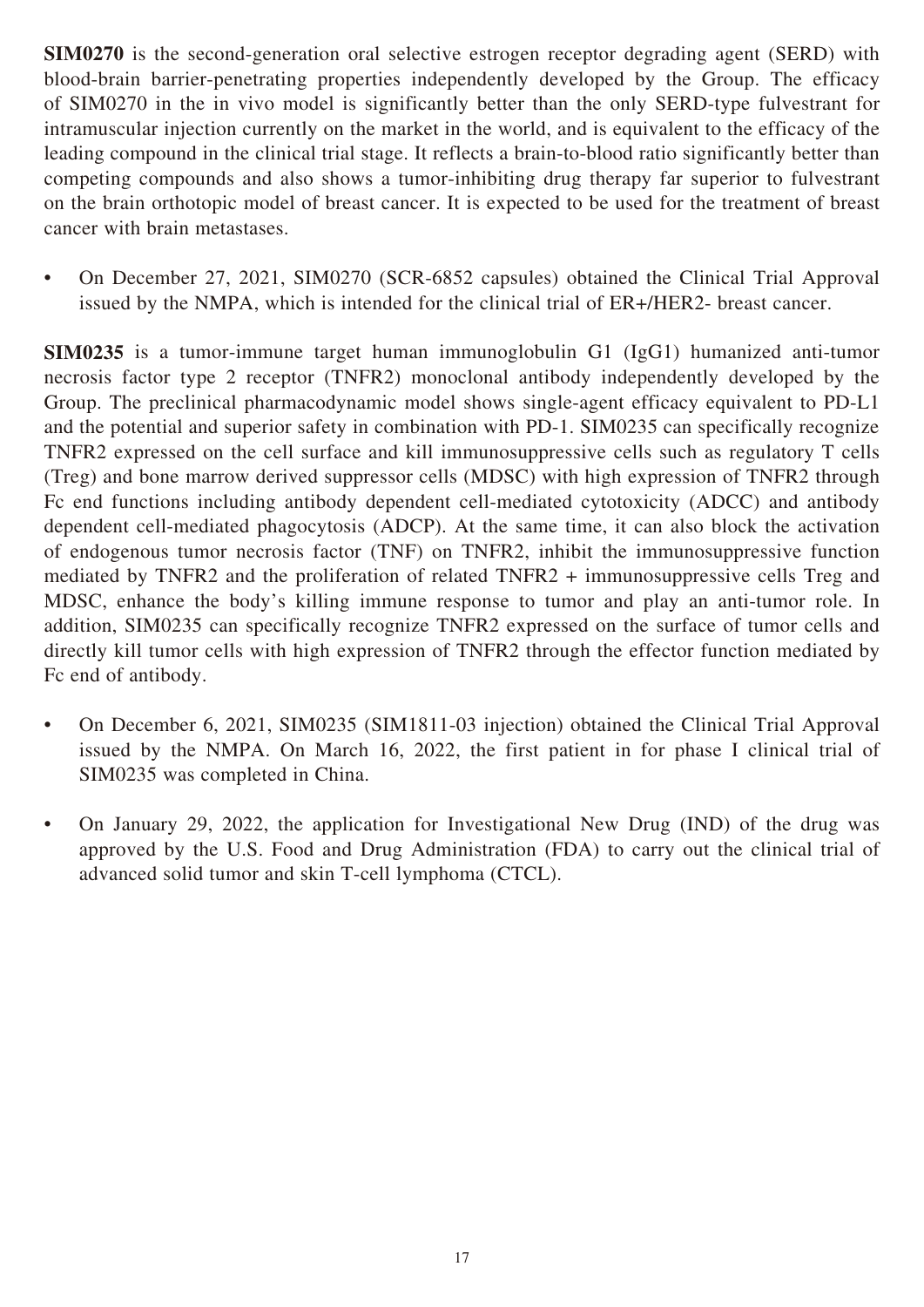**SIM0307** is an Aquaporin-4 (AQP4) inhibitor developed based on the Aquaporin water channel theory which has been awarded the Nobel Prize. It is intended for the treatment of acute severe ischaemic stroke complicated by cerebral oedema, as a First-in-class small molecule drug with a novel mechanism of action for brain oedema therapy. The Group entered into a license agreement with Aeromics, Inc. in October 2019, pursuant to which the Group obtained a proprietary and sublicensable license for its self-funded research, development, production and commercialization of SIM0307 in the Greater China region.

• On April 12, 2021, SIM0307 obtained the Clinical Trial Approval issued by the NMPA and initiated the phase I clinical trial study in China. On December 8, 2021, the first patient in for the study was completed.

**SIM0408** is an oral small molecule inhibitor targeting glutamine acyl cyclase (QPCT). By inhibiting QPCT to prevent the formation of toxic N3pE starch protein, SIM0408 can play a role in the early stage of disease, which may prevent neuronal damage.

- On June 29, 2021, the Company established a strategic regional licensing partnership with Vivoryon Therapeutics N.V. ("**Vivoryon**") for the development and commercialization of SIM0408 and other drugs in Greater China. At present, the global clinical research and development of partners in the treatment of early Alzheimer's disease has entered clinical phase II, and entered phase IIb (VIVIAD study) and phase IIa/b (VIVA-MIND study) in Europe and the United States respectively.
- On December 20, 2021, FDA has granted "Fast Track" accreditation to the candidate drug.
- On February 24, 2022, SIM0408 (Hydrochloride PQ912 tablets) has obtained the Clinical Trial Approval issued by the NMPA, which is intended for the treatment of mild cognitive impairment (MCI) or mild dementia caused by Alzheimer's disease (AD) and the support for the Phase I and Phase II clinical trial in China.

**SIM0335** is an innovative small molecule drug by the Group's in-house R&D efforts, a category I drug candidate and the first of its kind in the world that controls fatty acid metabolism and works on IL-17A-related pathways, intended for the treatment of mild to moderate plaque psoriasis through topical administration.

- On March 30, 2021, the first patient in for the phase I clinical trial of SIM0335 was completed. Phase I clinical results showed that the systematic exposure was low and the systematic safety risk was expected to be small.
- On March 16, 2022, Phase IIa clinical trial of SIM0335 obtained the relevant ethical approval documents, and the recruitment of relevant patients was launched in China.

**SIM0272** is a PRMT5 inhibitor self-administered by the Group with high PRMT5 inhibitory activity and high selectivity. PRMT5 is overexpressed in many cancers, including lung, breast, gastric, colorectal, ovarian, leukaemia and lymphoma, and is associated with progression and poor prognosis in most cancers. Preclinical pharmacokinetic studies revealed that SIM0272 tends to distribute within the tumor with an intratumoral drug concentration to plasma drug ratio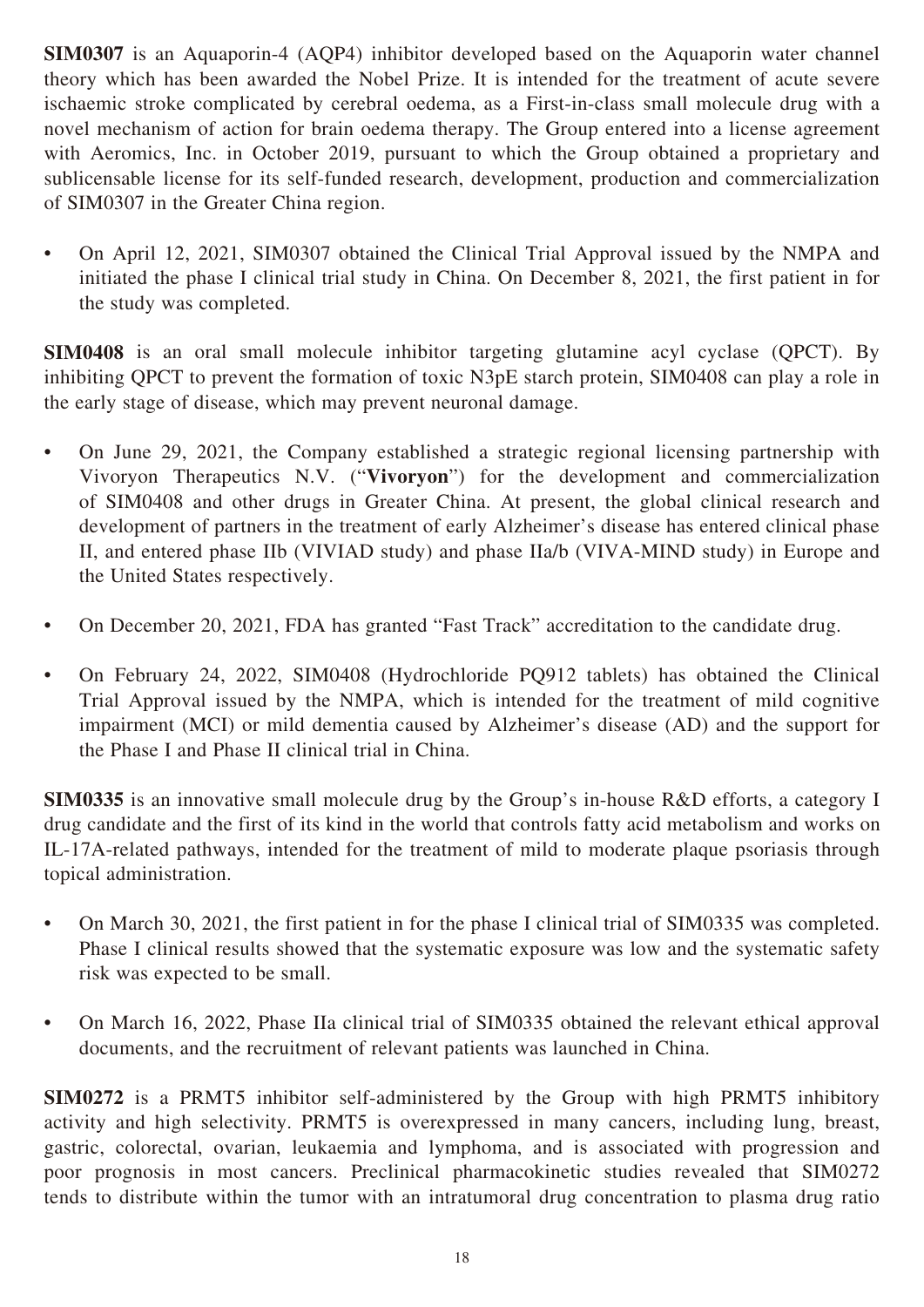of approximately 10 times that of other in study PRMT5 inhibitors and exhibits proliferation inhibitory activity against a variety of hematologic and solid tumor cells in vitro, with the potential to substantially reduce plasma exposure and target related hematologic toxic side effects while inhibiting tumors.

• On March 21, 2022, SIM0272 obtained the Clinical Trail Approval for drugs issued by the NMPA, which is intended for conducting clinical trials for advanced malignant tumors.

#### **Selected Drug Candidates in the Pre-clinical Stage**

*SIM0417* On November 17, 2021, the Group entered into a technology transfer contract with SIMM, etc., pursuant to which the Group will obtain development, production and commercialization rights on an exclusive basis of the SARS-CoV-2 drug candidate SIM0417 series worldwide.

SIM0417 (SD8432) can replicate 3CL, a key protease essential against SARS-CoV-2 virus, and has shown good safety, in-vivo pharmacokinetics and broad-spectrum antiviral activity in pre-clinical study: (1) No drug toxicity was found in safety pharmacology, 14 day repeated administration toxicity (GLP) toxicology and genotoxicity; (2) Lung tissue is highly exposed and human plasma protein binding rate is lower; (3) Good antiviral activity against a variety of COVID-19 variants, including wild-type, Delta and Omicron strain has been exhibited with the effect to inhibit virus replication in lung and brain tissue and protect tissue damage caused by virus infection. The research results will be published in academic journals or conferences.

As of the date of this announcement, the Group is actively communicating with regulatory authorities and clinical researchers and effectively promoting on whether the existing research data supports the intended clinical trials and the implementation plan of subsequent clinical studies.

**SIM0323** is the first-in-class CD80/IL-2 bifunctional fusion protein developed by the Group and GI Innovation. The preclinical pharmacodynamic model shows significant single-drug efficacy and the potential for combined use with other anticancer drugs, such as in PD-1 inhibitors and chemotherapeutics.

- On April 21, 2021 and June 10, 2021, the partner was approved for clinical trials by the Korean Ministry of Food and Drug Safety and the U.S. FDA to carry out phase I/II clinical trials of the drug.
- On July 28, 2021, the Group submitted the pre-IND application to the CDE.

**SIM0278** is a Treg-preferred IL2 fusion protein with high bioavailability. Preclinical studies have found that SIM0278 can better target the activation function of Teff/NK cells, a larger Treg/Teff treatment window, excellent PK, PD and safety (monkey). It can develop subcutaneous injection type and is expected to have good patient compliance. It is an important cornerstone candidate drug of Treg-Centric strategy.

**SIM0419** is a dimer peptide candidate drug (AVLX-144) that the Group cooperates with Avilex, a Danish biotechnology company, and is intended to be used for the treatment of a variety of neurological diseases such as (AIS) and subarachnoid hemorrhage (SAH). The action target is PSD-95. PSD-95 can induce the production of neuroexcitotoxic substances and damage neurons by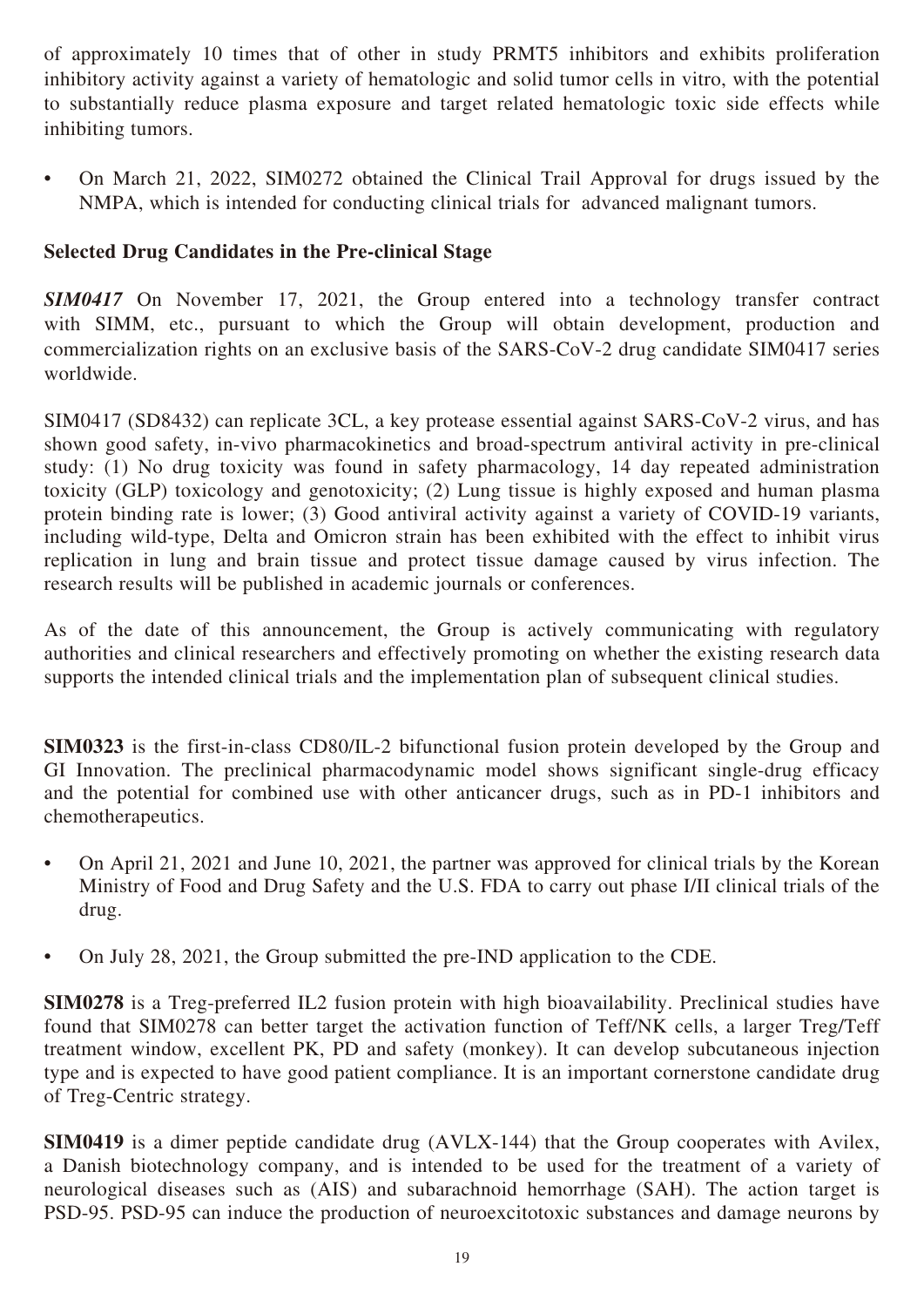forming a complex with N-methyl-D-aspartate (NMDA) receptor and neuronal nitric oxide synthase (nNOS), one of the subtypes of glutamate receptor. SIM0419, as a dimer inhibitor of PSD-95, can simultaneously bind to two PDZ domains in PSD-95 and block the interaction between PSD-95, NMDA and nNOS. Its molecular structure has been optimized to have higher affinity, higher stability and stronger neuroprotective activity.

• The partner has completed the phase I study of the molecular evaluation of safety and tolerance overseas in May 2021, and is about to enter the phase II clinical study.

**SIM0348** is a self-developed TIGIT dual antibody that more potently activates T/NK cells by simultaneously targeting TIGIT and PVRIG modulating immunosuppressive signals, enhances CD8+T cell costimulatory signals, optimizes Fc function, and potently kills TIGIT+ Treg cells. Preclinical studies have shown that SIM0348 can effectively promote the killing of NK cells on human colorectal cancer cells and significantly enhance the release of IFN-γ factor of antigenspecific CD8+T cells, and its single agent in vitro activity and efficacy are significantly superior to those of Tiragolumab, achieving 1+1>2 efficacy with more superior PD-(L)1 synergy.

**SIM0317** a RAD-51 inhibitor self-administered by the Group. RAD51 is an enzyme that repairs DNA double strand breaks by homologous recombination and is lowly or not expressed in normal tissues but highly expressed in some cancer cells. Downregulation of RAD51 reduces the DNA damage repair ability of tumor cells, thereby improving the efficacy of tumor treatment. SIM0317, as a new generation RAD51 inhibitor, exhibited significant and specific antiproliferative activity against human lymphoma Daudi cells in vitro, resulting in synergistic anticancer responses in lymphoma and solid tumor cell lines when combined with chemotherapeutic or DDR targeting agents.

**SIM0361** is a CD3 multispecific antibody targeting MSLN based on SMART, an autonomously developed CD3 multispecific antibody platform by the Group. Mesothelin (MSLN), a glycoprotein overexpressed on the cell surface of a variety of malignancies, is a potential therapeutic target for haematological neoplasms such as acute myeloid leukaemia (AML) and several solid tumours such as mesothelioma, cholangiocarcinoma, ovarian, pancreatic, lung, breast and gastric cancers. SIM0361 is able to target both the distal and proximal membrane ends of MSLN, and is more conducive to the formation of immunological synapse and tumor cell killing by T cells, in vitro cell killing experiments and in vivo drug efficacy experiments, and all significantly outperformed the positive control antibody targeting the distal membrane end alone. Meanwhile, SIM0361 employed the design of a low affinity CD3 terminus to reduce Treg priming and T cell depletion, enhancing their anti-tumor effects in the solid tumor microenvironment.

**SIM0271** is an autonomously developed MAT2A inhibitor by the Group, which significantly improved target selectivity and demonstrated superior proliferation inhibition activity in a variety of solid tumor cells, as well as superior tumor inhibition in in-vivo models. Moreover, benefitting from improved selectivity, SIM0271 was well tolerated in preclinical multispecies safety experiments, and elevated bilirubin levels in animals were not observed even at high dose conditions.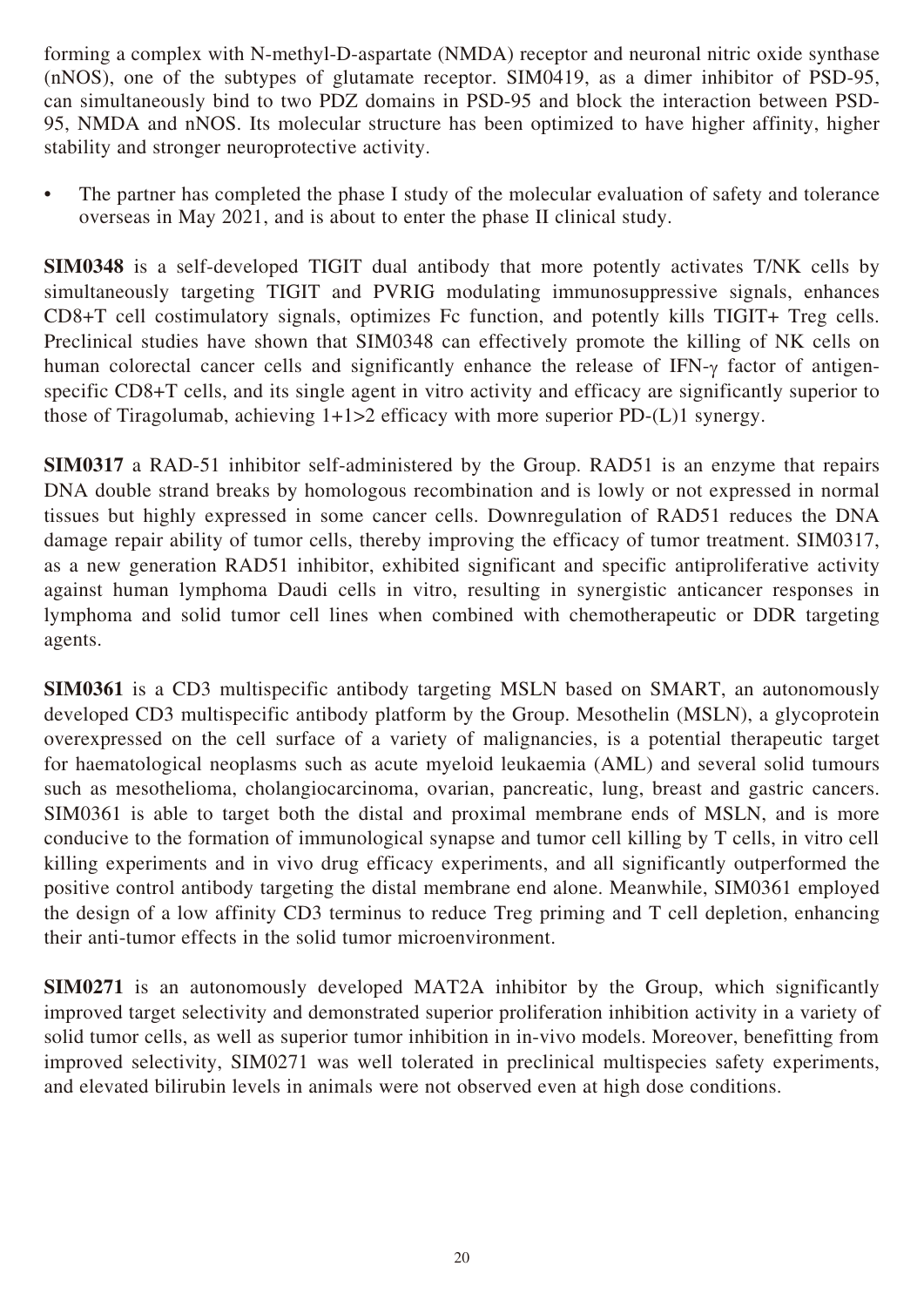**SIM0368** is a highly active inhibitor against CDK2/4/6 developed autonomously by the Group, which exhibited high inhibitory activity not only against CDK4/6-resistant cell lines but also against multiple breast cancer tumor cell lines, including HR positive and triple negative breast cancer cell lines. In vivo efficacy studies showed superior or comparable tumor growth inhibition with other CDK2/4/6 inhibitors in OVCAR3 SIM0368 versus CDK4/6-sensitive MCF7 xenograft tumor mouse models at equivalent doses.

# **IMPACT OF COVID-19**

In early 2020, in order to control the spread of COVID-19, the Chinese government adopted certain emergency measures, including extending the Lunar New Year holiday, implementing a travel ban, blocking certain roads and suspending the operation of factories and enterprises. As of the date of this announcement, the Chinese government has greatly relaxed these emergency measures. However, COVID-19 cases (including COVID-19 Delta and Omicron variants) have continued to increase in many cities in China. Several measures have been resumed to control the COVID-19, including travel restrictions.

Even under such circumstances, the Group expects that the COVID-19 will not have a significant impact on its business operation and financial condition, mainly due to (i) since April 2020, the number of visits of Chinese medical institutions has gradually returned to the pre-pandemic level, and the market demand for the Company's products has increased; and (ii) the COVID-19 has no prolonged effect on the Group's R&D pipeline and production plan. Therefore, the Group's adequacy of capital liquidity and working capital can meet the Company's operational needs and capital commitments.

In order to reduce the risk of cross infection of office employees caused by the COVID-19, the Group adopted a strict disease prevention plan. The measures taken by the Group include: requiring to wear masks when working, disinfecting the workplace twice a day, installing medical air purification filters in the office, measuring the temperature of employees twice a day, and arranging home office arrangements where there is an outbreak of COVID-19.

The Group will pay close attention to the development of the COVID-19 (including the subsequent outbreak caused by the new variant of the COVID-19, if any), further evaluate its impact, follow the applicable regulatory guidelines on clinical trials during the COVID-19, strive to reduce delays and interruptions, and take relevant measures to minimize the pandemic's impact.

# **LIQUIDITY AND FINANCIAL RESOURCES**

The Group maintained a sound financial position. As at December 31, 2021, the Group had cash and cash equivalents of approximately RMB973 million (as at December 31, 2020: approximately RMB3,270 million), time deposits of approximately RMB1,620 million (as at December 31, 2020: nil). As at December 31, 2021, the Group had a balance of bank loans of approximately RMB1,530 million (as at December 31, 2020: approximately RMB3,068 million), of which RMB1,530 million (as at December 31, 2020: RMB1,793 million) would mature within one year. As at December 31, 2021, the gearing ratio of the Group (total liabilities divided by total assets) was approximately 36.4% (as at December 31, 2020: approximately 51.2%).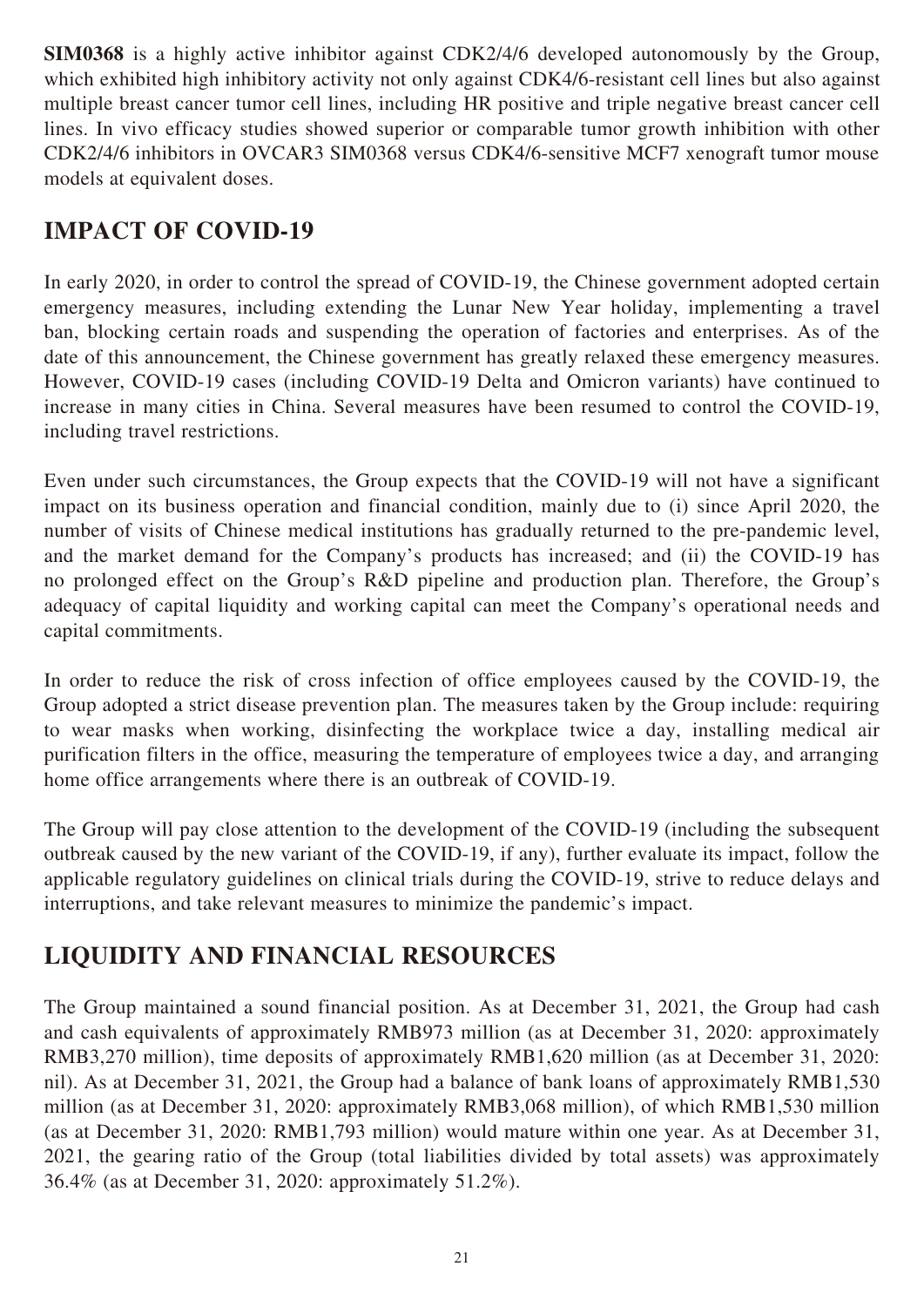Currently, the Group follows a set of funding and treasury policies to manage its capital resources and prevent risks involved. The Group expects to fund its working capital and other capital requirements from a combination of various sources, including but not limited to internal financing and external financing at reasonable market rates. In order to better control and minimize the cost of funds, the Group's treasury activities are centralized.

Most assets and liabilities of the Group were denominated in RMB, HKD and EUR. The Group manages the foreign exchange risks by closely monitoring the net exposure of foreign exchange risk to minimize the impact of foreign exchange fluctuations. The Group can apply forward foreign exchange contracts to hedge the foreign exchange risk of some assets and liabilities denominated in EUR and potential transactions with high probability, so as to reduce the risk caused by fluctuations of exchange rate.

# **PLEDGE OF GROUP'S ASSETS**

As at December 31, 2021, the Group pledged bills receivable of approximately RMB81 million for issuance of bank acceptance bills and pledged bank deposits of approximately RMB1.58 million for issuance of letter of guarantee.

# **CONTINGENT LIABILITIES**

As at December 31, 2021, the Group had no contingent liabilities.

### **SIGNIFICANT INVESTMENTS HELD**

During the year ended December 31, 2021, the Group did not have any significant investments.

# **FUTURE PLANS FOR MATERIAL INVESTMENTS AND CAPITAL ASSETS**

Save as disclosed in "Use of Proceeds from the Listing" below in this announcement, as at December 31, 2021, the Group did not have any other plans for material investments and capital assets.

### **MATERIAL ACQUISITIONS AND DISPOSALS**

During the year ended December 31, 2021, the Group entered into the Share Purchase Agreement with Simcere Investment Group Limited ("**SIG**", formerly known as Excel Good Group Limited) and Simgene Group Limited ("**Simgene**") on April 15, 2021, pursuant to which the Company agreed to sell 100% of the total issued share capital of Simgene to SIG for a consideration of RMB104.17 million. For details, please refer to the announcement of the Company dated April 15, 2021 in respect of the connected transaction in relation to disposal of subsidiaries. Save as disclosed above, during the year ended December 31, 2021, the Group has no material acquisition or disposal of subsidiaries, associates and joint venture.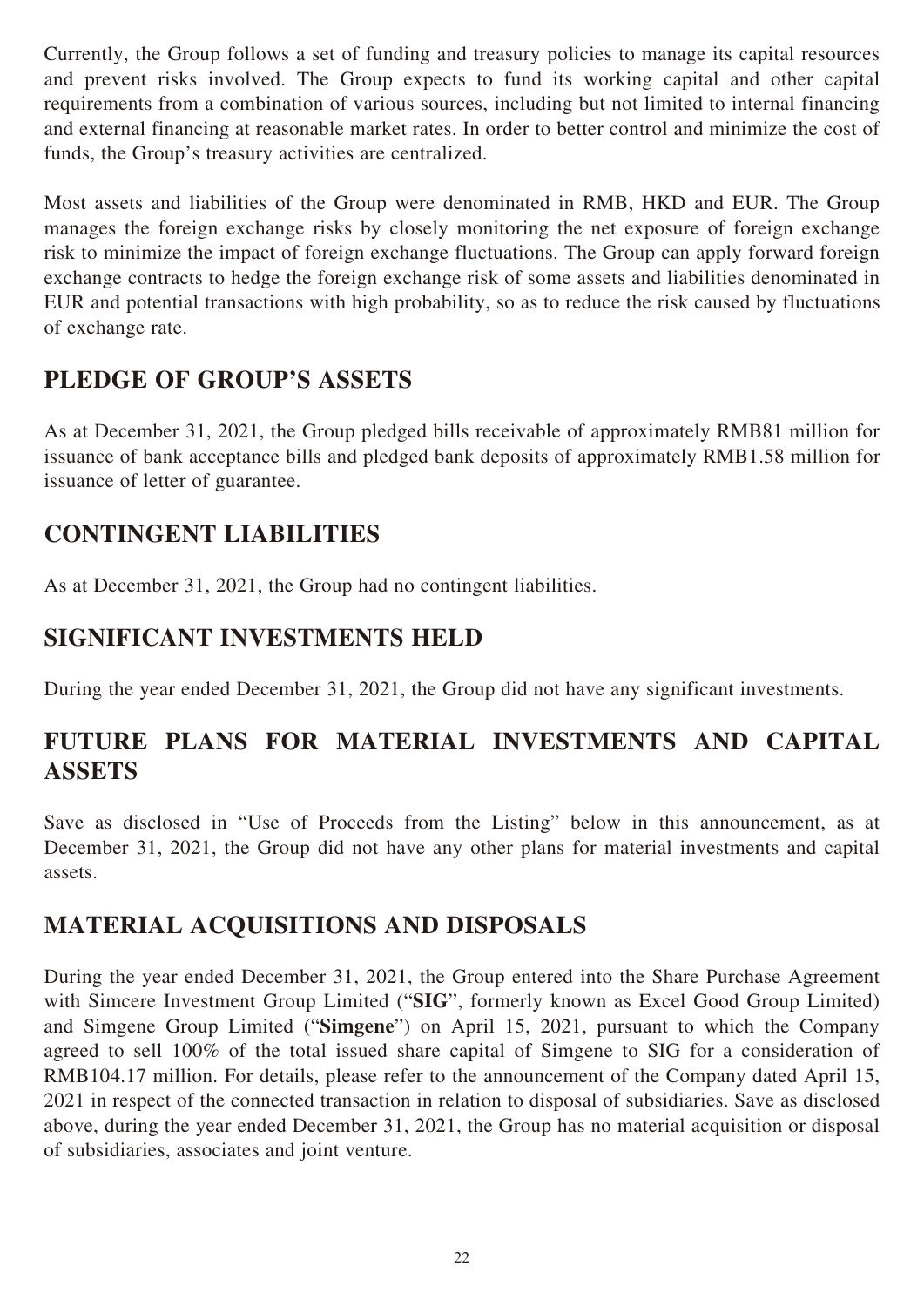# **EMPLOYEES AND REMUNERATION POLICY**

As at December 31, 2021, the Group had a total of 6,182 full-time employees. The Group attached great importance to the recruitment, training and retention of outstanding employees, maintained a high standard in selecting and recruiting talents worldwide, and offered competitive compensation packages. The remuneration of employees mainly included basic salary, performance-based bonus and long-term incentives. Remuneration of the Directors and senior management who worked full time for the Company shall be determined by the Remuneration and Appraisal Committee under the Board with reference to the principal duties of relevant managerial positions, the results of performance assessment as well as the remuneration level in the market. During the year ended December 31, 2021, staff costs (including emoluments, social insurance and other benefits of the Directors) amounted to approximately RMB1,465 million. The Group established Simcere Institute, providing employees with training on a regular basis, including orientation programs and technical training for new employees, professional and management training for middle and senior management and health and safety training across all staff.

The Group has conditionally approved and adopted a restricted share units scheme (the "**2021 RSU Scheme**") on May 20, 2021 to incentivize the existing and incoming directors, senior management and employees for their contribution to the Group, and attract, motivate and retain skilled and experienced personnel to strive for the future development and expansion of the Group by providing them with the opportunity to own equity interests in the Company. Pursuant to the 2021 RSU Scheme, the Board resolved to grant an aggregate of 10,937,000 restricted share units to a total of 117 selected persons at nil consideration on July 16, 2021, of which the restricted share units representing 515,000 Shares lapsed due to (i) the selected persons failed to accept the restricted share units granted and (ii) the selected persons ceased to be selected persons due to resignation. On August 27, 2021, an aggregate of 8,712,000 restricted share units were granted to connected grantees of the Company (the "**Connected Grantees**"), which was approved by the independent shareholders at the extraordinary general meeting of the Company on November 1, 2021. On December 23, 2021, an aggregate of 11,841,000 restricted share units were granted to an aggregate of 147 selected persons at nil consideration, of which the restricted share units representing 34,000 Shares lapsed due to the results performance of the selected persons failed to satisfy the vesting conditions of the Company. As of December 31, 2021, the Company granted 31,490,000 restricted share units under the 2021 RSU Scheme, representing approximately 1.198% of the issued shares of the Company as of December 31, 2021, of which the restricted share units representing 549,000 Shares lapsed. Therefore, as at December 31, 2021, there were 30,941,000 outstanding restricted share units, representing approximately 1.177% of the issued shares of the Company as of December 31, 2021. For details of the 2021 RSU Scheme, please refer to the announcements of the Company on the relevant dates.

### **FINAL DIVIDEND**

On March 24, 2022, the Board declared the payment of final dividend of RMB0.15 per Share for a total of RMB394,244,000 for the year ended December 31, 2021 to shareholders whose names are on the register of members of the Group on Tuesday, July 5, 2022. The proposed final dividend will be subject to the approval at the annual general meeting of the Group (the "**AGM**") to be held on Friday, June 24, 2022 and is expected to be distributed to shareholders on or before Friday, July 15, 2022.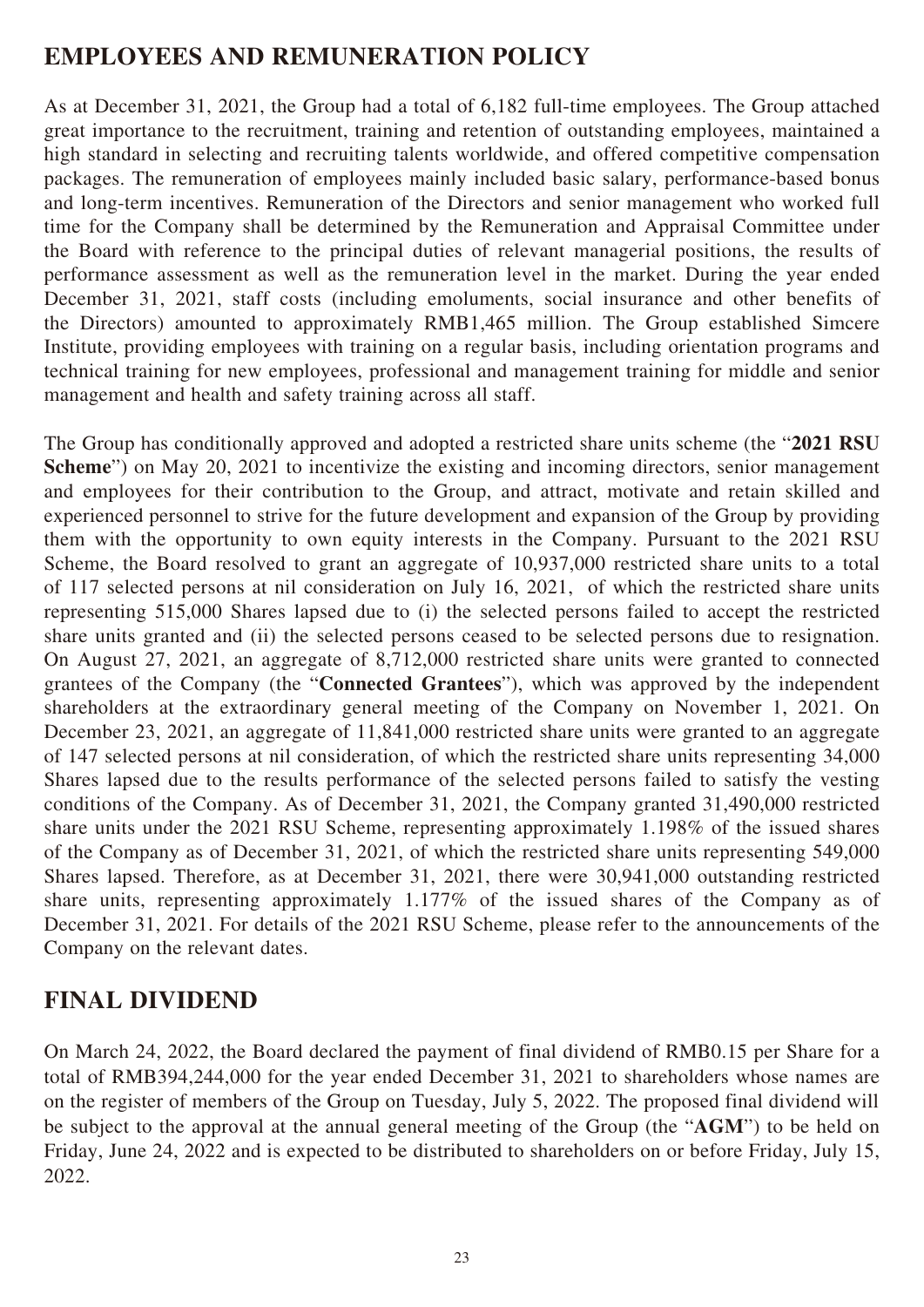### **USE OF PROCEEDS FROM THE LISTING**

The net proceeds from the initial public offering of the shares of the Company in October 2020 and allotment and issuance of shares pursuant to the partial exercise of the over-allotment option in November 2020 (the "**net proceeds**") amounted in aggregate to approximately HK\$3,513 million. The proposed use of the net proceeds was disclosed in the prospectus of the Company dated October 13, 2020 (the "**Prospectus**").

The following table sets out the use of net proceeds and expected utilization timeline as at December 31, 2021:

| <b>Purpose</b>                                                                                                                                      | Percentage<br>of the total<br>amount | <b>Amount</b> of<br>net proceeds<br>received<br><b>(HK\$</b><br>in million) | <b>Amount</b> of<br>net proceeds<br>2021<br>(HK\$<br>in million) | <b>Amount</b> of<br>net proceeds<br>utilized as at unutilized as at<br>December 31, December 31,<br>2021<br><b>(HK\$</b><br>in million) | <b>Expected timeline for</b><br>utilization                                       |
|-----------------------------------------------------------------------------------------------------------------------------------------------------|--------------------------------------|-----------------------------------------------------------------------------|------------------------------------------------------------------|-----------------------------------------------------------------------------------------------------------------------------------------|-----------------------------------------------------------------------------------|
| Continued research and<br>development of<br>the Group's selected product<br>candidates in<br>the Group's strategically<br>focused therapeutic areas | 60%                                  | 2,107.85                                                                    | 495.40                                                           | 1,612.45                                                                                                                                | The<br>actual<br>net<br>proceeds<br>are expected to be fully<br>utilized by 2027. |
| Reinforcement of the Group's<br>sales and marketing<br>capabilities                                                                                 | 10%                                  | 351.31                                                                      | 284.01                                                           | 67.30                                                                                                                                   | The<br>actual<br>net<br>proceeds<br>are expected to be fully<br>utilized by 2022. |
| Investment in companies<br>in the pharmaceutical or<br>biotechnology sector                                                                         | 10%                                  | 351.31                                                                      | 114.67                                                           | 236.64                                                                                                                                  | The<br>actual net<br>proceeds<br>are expected to be fully<br>utilized by 2023.    |
| Repayment of certain of<br>the Group's outstanding<br>bank loans                                                                                    | 10%                                  | 351.31                                                                      | 351.31                                                           |                                                                                                                                         | The actual net proceeds have<br>been fully utilized in 2020.                      |
| Working capital and<br>other general corporate<br>purposes                                                                                          | 10%                                  | 351.31                                                                      | 351.31                                                           |                                                                                                                                         | The actual net proceeds have<br>been fully utilized in 2021.                      |
| Total                                                                                                                                               | $100\%$                              | 3,513.09                                                                    | 1,596.70                                                         | 1,916.39                                                                                                                                |                                                                                   |

For more details, please refer to the section headed "Future Plans and Use of Proceeds — Use of Proceeds" of the Prospectus. On April 15, 2021, the Board resolved to reallocate the net proceeds amounted to approximately HK\$325.62 million for the selected cell therapy product candidates, including CD19 CAR T-cell therapy (Indication 1), CD19 CAR T-cell therapy (Indication 2), BCMA CAR T-cell therapy and SIM0325, to the selected oncology product candidates that are currently under development, including Trilaciclib (SCLC, metastatic CRC and TNBC), SIM0395 and Docetaxel Polymeric Micellar for Injection, details of which were disclosed in the Company's announcement of change in use of proceeds dated April 15, 2021. As at December 31, 2021, the net proceeds utilized was approximately HK\$1,596.70 million and the net proceeds unutilized was approximately HK\$1,916.39 million. Saved as disclosed therein, the Group intends to apply the unutilized net proceeds as at December 31, 2021 in the manner and proportion set out in the Prospectus and the announcement.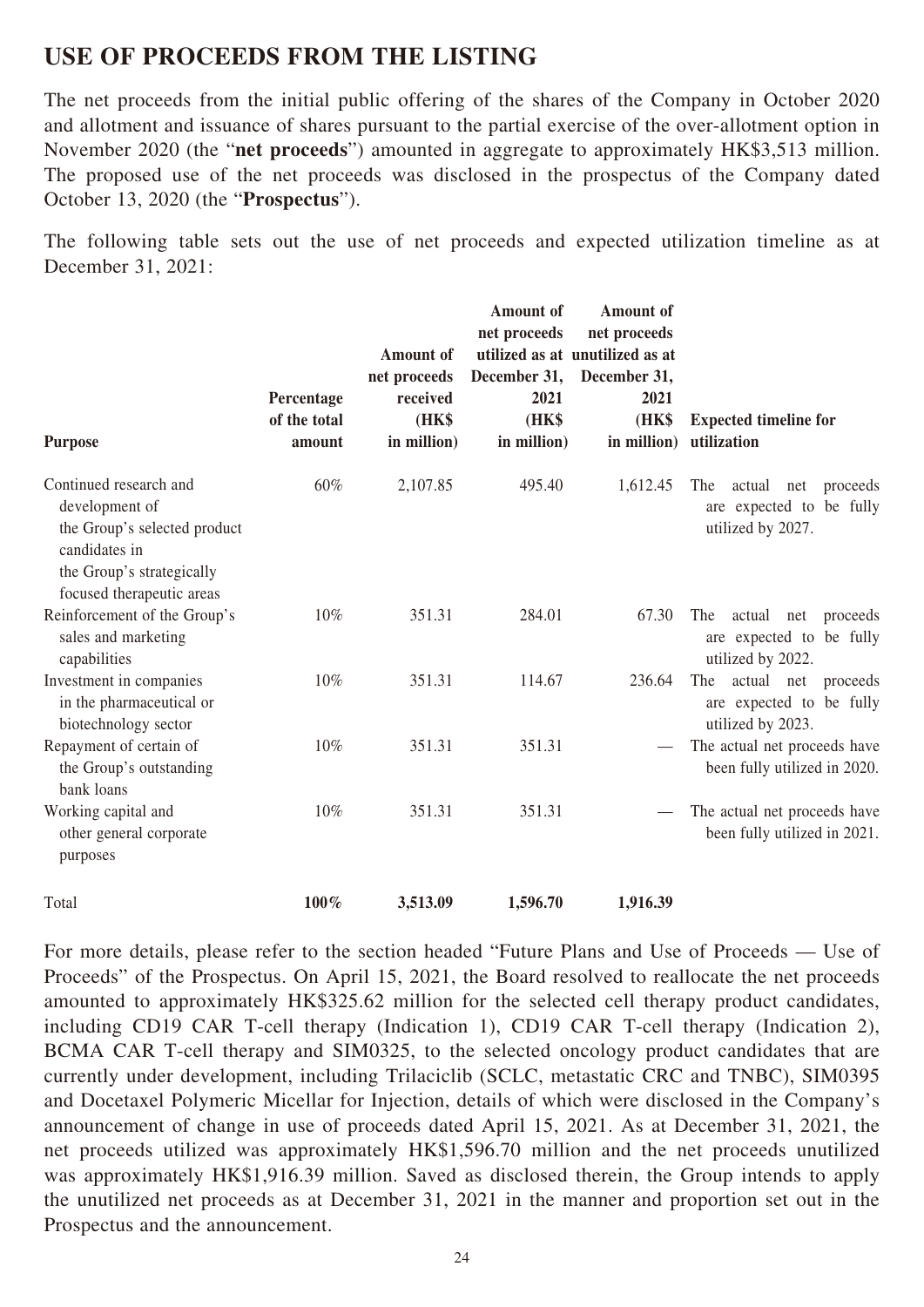### **OTHER INFORMATION**

#### **Purchase, Sale or Redemption of the Company's Listed Securities**

Neither the Company nor any of its subsidiaries had purchased, sold or redeemed any of the Company's listed securities for the year ended December 31, 2021.

#### **Important Events after the Reporting Period**

As at the date of this announcement, the Group has no important events after the Reporting Period that are required to be disclosed.

#### **Compliance with the Corporate Governance Code**

The Group is committed to maintaining and promoting stringent corporate governance. The principle of the Group's corporate governance is to promote effective internal control measures, to uphold a high standard of ethics, transparency, responsibility and integrity in all aspects of business, to ensure that its business and operation are conducted in accordance with applicable laws and regulations, to enhance the transparency of the Board, and to strengthen accountability to all shareholders. The Group's corporate governance practices are based on the principles and code provisions prescribed in the Part 2 under the Corporate Governance Code (the "**CG Code**") as set out in Appendix 14 to the Rules Governing the Listing of Securities on the Stock Exchange (the "**Listing Rules**").

Save as disclosed in this announcement, the Group has complied with the code provisions of the Part 2 under the CG Code during the Reporting Period.

Under code provision C.2.1 of the Part 2 under the CG Code, the roles of chairman and chief executive officer should be separated and performed by different individuals. As at December 31, 2021, the roles of Chairman and Chief Executive Officer of the Company were not separated and Mr. REN Jinsheng ("**Mr. REN**") currently performs these two roles. Mr. REN is the founder of the Group, the Chairman of the Board and the Chief Executive Officer of the Company. He has been primarily responsible for developing overall corporate business strategies and business operation of the Group and making significant business and operational decisions of the Group. Directors consider that vesting the roles of both the Chairman of the Board and the Chief Executive Officer of the Company in Mr. REN is beneficial to the business prospects of the Group by ensuring consistent leadership to the Group as well as prompt and effective decision making and implementation. In addition, Directors believe that this structure will not impair the balance of power and authority between the Board and the management of the Company, given that: (i) any decision to be made by the Board requires approval by at least a majority of Directors; (ii) Mr. REN and the other Directors are aware of and undertake to fulfil their fiduciary duties as Directors, which require, among other things, that he acts for the benefit and in the best interests of the Company and will make decisions for the Company accordingly; (iii) the balance of power and authority is ensured by the operations of the Board, which consists of three executive Directors (including Mr. REN), one non-executive Director and three independent non-executive Directors, and has a fairly strong independence element; and (iv) the overall strategic and other key business, financial, and operational policies of the Company are made collectively after thorough discussion at both Board and senior management levels.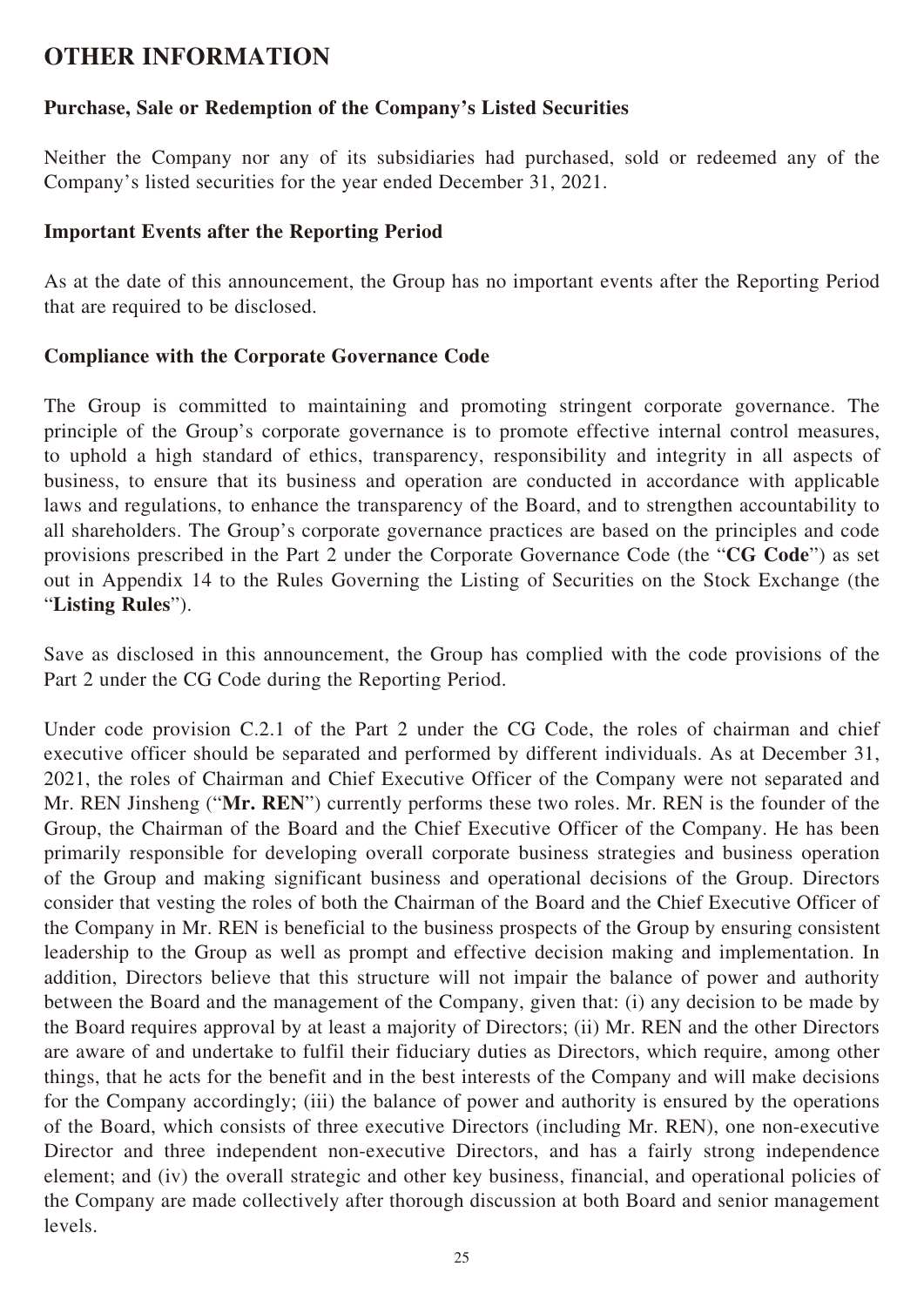#### **Compliance with the Model Code for Securities Transactions by Directors**

The Group has adopted the Model Code for Securities Transactions by Directors of Listed Issuers (the "**Model Code**") as set out in Appendix 10 to the Listing Rules as the Group's code of conduct regarding the Directors' securities transactions. Having made specific enquiry of all the Directors of the Group, all the Directors confirmed that they have strictly complied with the Model Code during the Reporting Period.

#### **Audit Committee and Review of Financial Information**

The Group established the Audit Committee with written terms of reference in compliance with the CG Code. As at the date of this announcement, the Audit Committee consists of 3 members, all of which are independent non-executive Directors, being Mr. WANG Xinhua, Mr. SONG Ruilin and Mr. WANG Jianguo. The chairperson of the Audit Committee is Mr. WANG Xinhua. Mr. WANG Xinhua possesses the appropriate professional qualifications and accounting and related financial management expertise. The main duties of the Audit Committee are to review and supervise the financial reporting process and internal control system of the Group, oversee the audit process, review and oversee the existing and potential risks of the Group and perform other duties and responsibilities as assigned by the Board.

The Audit Committee has reviewed the financial reporting processes of the Group and the annual results and consolidated financial statements of the Group for the the year ended December 31, 2021, and is of the opinion that these statements have complied with the applicable accounting standards, the Listing Rules and legal requirements, and that adequate disclosure has been made.

#### **Scope of Work of KPMG**

The financial figures in respect of the Group's consolidated statement of profit or loss, consolidated statement of profit or loss and other comprehensive income, consolidated statement of financial position and the related notes thereto for the year ended December 31, 2021 as set out in the preliminary announcement have been agreed by the Group's auditor, KPMG, to the amounts set out in the Group's consolidated financial statements for the year. Pursuant to the Hong Kong Standards of on Auditing, Hong Kong Standard on Review Engagement or Hong Kong Standard on Assurance Engagements issued by the Auditing and Assurance Standards Committee of the Hong Kong, the work performed by KPMG for this regard did not constitute auditing, reviewing or other assurance engagements, thus the auditor did not provide any assurance.

#### **Annual General Meeting**

The AGM will be held on Friday, June 24, 2022. A notice convening the AGM will be published and dispatched to the shareholders of the Company in the manner required by the Listing Rules in due course.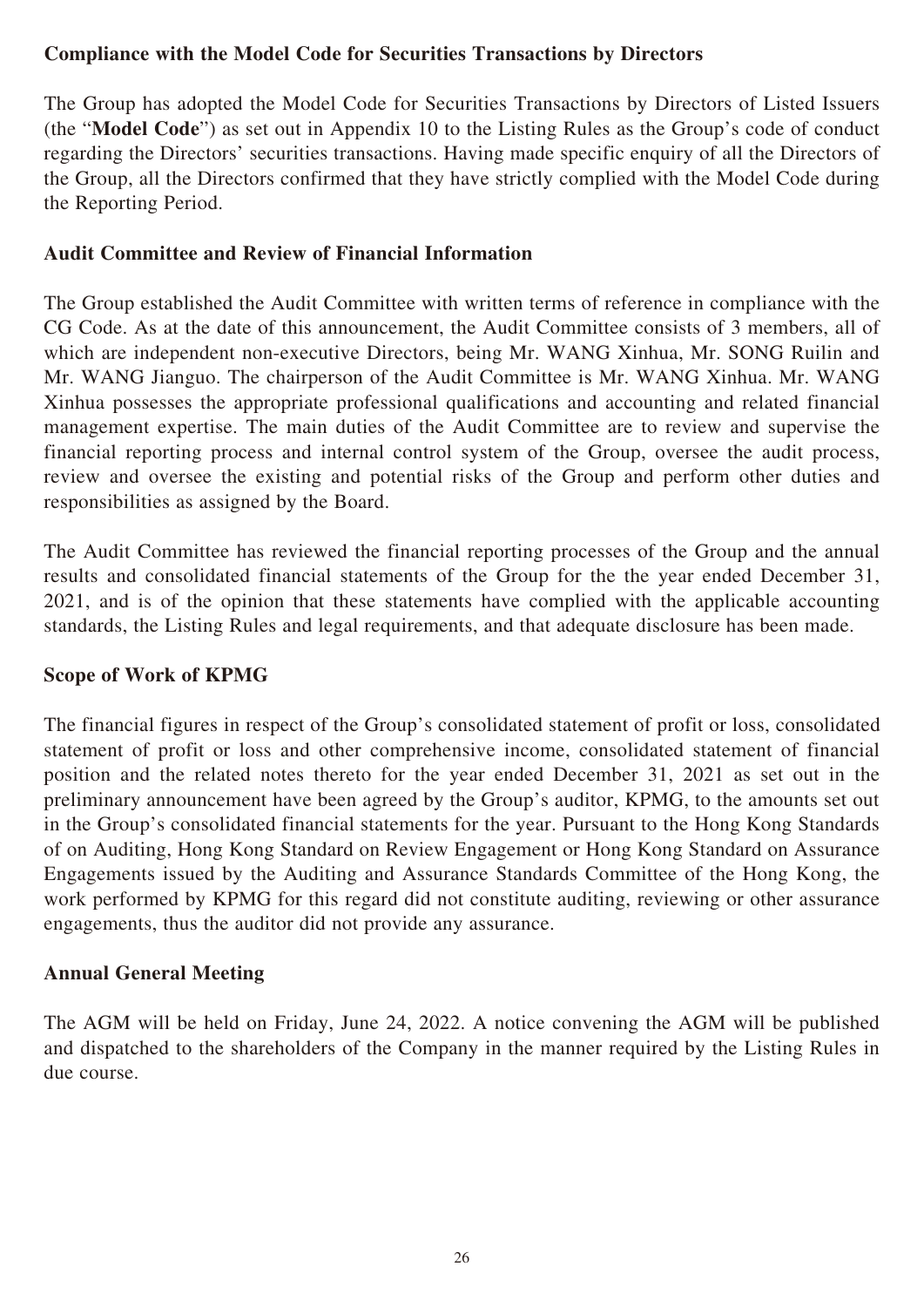#### **Closure of Register of Members**

For the purpose of ascertaining the members' eligibility to attend and vote at the AGM, the Group's register of members will be closed from Tuesday, June 21, 2022 to Friday, June 24, 2022, both days inclusive, during which no transfer of share will be registered. In order to be eligible to attend and vote at the AGM, unregistered holders of shares of the Group shall ensure that all transfer documents accompanied by the relevant share certificates must be lodged with the Group's share registrar in Hong Kong, Computershare Hong Kong Investor Services Limited, at Shops 1712–1716, 17th Floor, Hopewell Centre, 183 Queen's Road East, Wan Chai, Hong Kong for registration not later than 4:30 p.m. on Monday, June 20, 2022.

In order to determine the entitlement of shareholders to the proposed final dividend, the register of members of the Group will be closed from Thursday, June 30, 2022, to Tuesday, July 5, 2022 (both days inclusive), during which no transfer of shares will be registered. All transfer documents together with the relevant share certificates must be lodged with the Group's share registrar in Hong Kong, Computershare Hong Kong Investor Services Limited, at Shops 1712–1716, 17th Floor, Hopewell Centre, 183 Queen's Road East, Wanchai, Hong Kong for registration not later than 4:30 p.m. on Wednesday, June 29, 2022.

#### **Publication of the Annual Results and Annual Report**

The annual results announcement is published on the website of the Stock Exchange (www.hkexnews.hk) as well as the website of the Group (www.simcere.com). The Group's 2021 annual report will be dispatched to shareholders according to their requirements and will be published on the aforementioned websites in due course.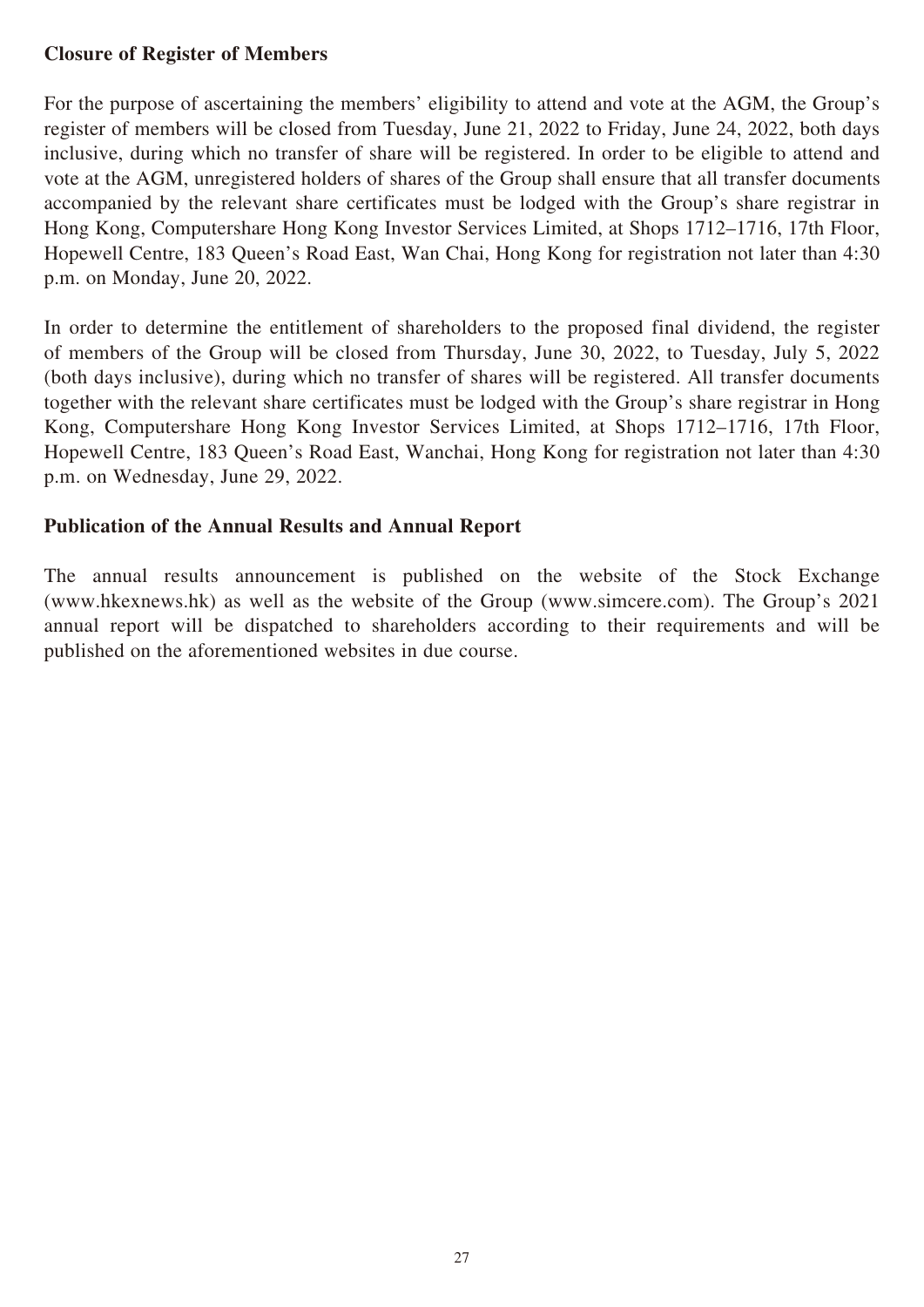### **PROSPECTS**

During the structural transition period of the pharmaceutical industry, the Group will integrate its own strategic layout to improve its management team and organization capacity. The Group will utilize its existing mature commercialization capacity to further increase the ratio of revenue from innovative pharmaceuticals, and greatly enhance its innovation capacity and comprehensive competitiveness with sustainable R&D investment. The Group will steadily promote internationalization to develop the global layout for clinical research of more selfdeveloped molecules. The Group will also continuously pay attention to the development of the COVID-19 and make full efforts to promote the progress of the research and development of anti-COVID-19 pharmaceuticals. The Group will continuously strive for win-win collaboration based on innovation-driven strategies to create clinical benefits for patients, build a platform for employees, and generate benefits for shareholders.

# **APPRECIATION**

On behalf of the Board, I would like to express my gratitude to all shareholders for their understanding, support and trust, with which all employees of the Group, guided by patient needs, will continue to work diligently as one in the long run.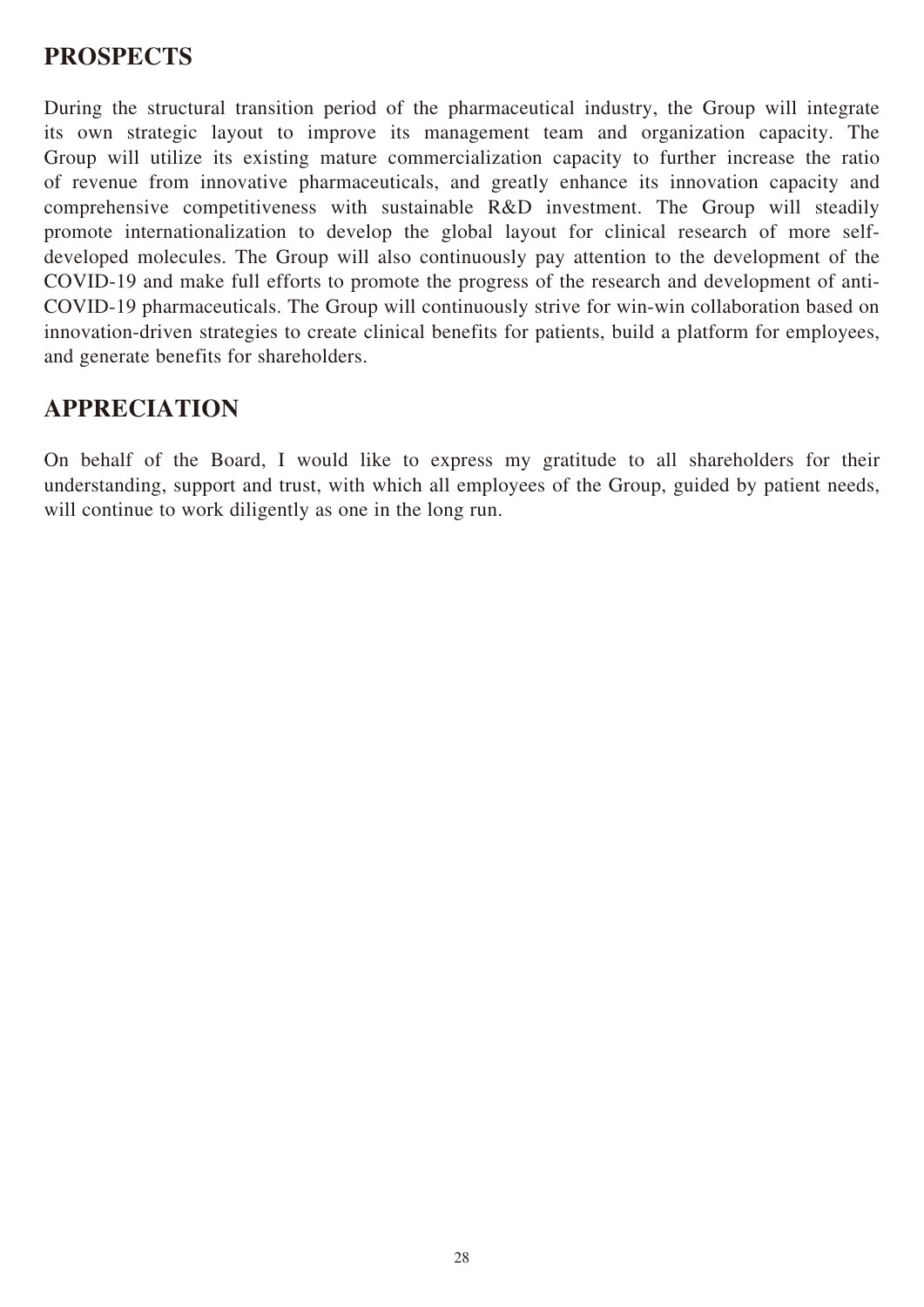### **Consolidated statements of profit or loss**

*For the year ended December 31, 2021*

|                                             | <b>Note</b>    | 2021           | 2020           |
|---------------------------------------------|----------------|----------------|----------------|
|                                             |                | <b>RMB'000</b> | <b>RMB'000</b> |
| <b>Revenue</b>                              | $\mathfrak{Z}$ | 4,999,718      | 4,508,720      |
| Cost of sales                               |                | (1,079,983)    | (899, 927)     |
| <b>Gross profit</b>                         |                | 3,919,735      | 3,608,793      |
| Other income                                | 4(a)           | 149,510        | 114,964        |
| Other net gain                              | 4(b)           | 1,215,210      | 326,924        |
| Research and development costs              |                | (1, 416, 721)  | (1,141,996)    |
| Selling and distribution expenses           |                | (2,036,705)    | (1,570,373)    |
| Administrative and other operating expenses |                | (382, 485)     | (411, 476)     |
| <b>Profit from operations</b>               |                | 1,448,544      | 926,836        |
| Finance income                              | 5(a)           | 68,287         | 26,248         |
| Finance costs                               | 5(a)           | (70, 848)      | (133, 729)     |
| Net finance costs                           |                | (2,561)        | (107, 481)     |
| Share of losses of associates               |                | (43, 916)      | (13, 874)      |
| Share of losses of a joint venture          |                | (270)          | (393)          |
| <b>Profit before taxation</b>               | $\mathfrak{H}$ | 1,401,797      | 805,088        |
| Income tax                                  | 6              | 97,124         | (140, 801)     |
| Profit for the year                         |                | 1,498,921      | 664,287        |
| <b>Attributable to:</b>                     |                |                |                |
| Equity shareholders of the Company          |                | 1,507,096      | 669,534        |
| Non-controlling interest                    |                | (8,175)        | (5,247)        |
| <b>Profit for the year</b>                  |                | 1,498,921      | 664,287        |
| <b>Earnings per share</b>                   | 8              |                |                |
| Basic (RMB)                                 |                | 0.58           | 0.28           |
|                                             |                |                |                |
| Diluted (RMB)                               |                | 0.58           | 0.28           |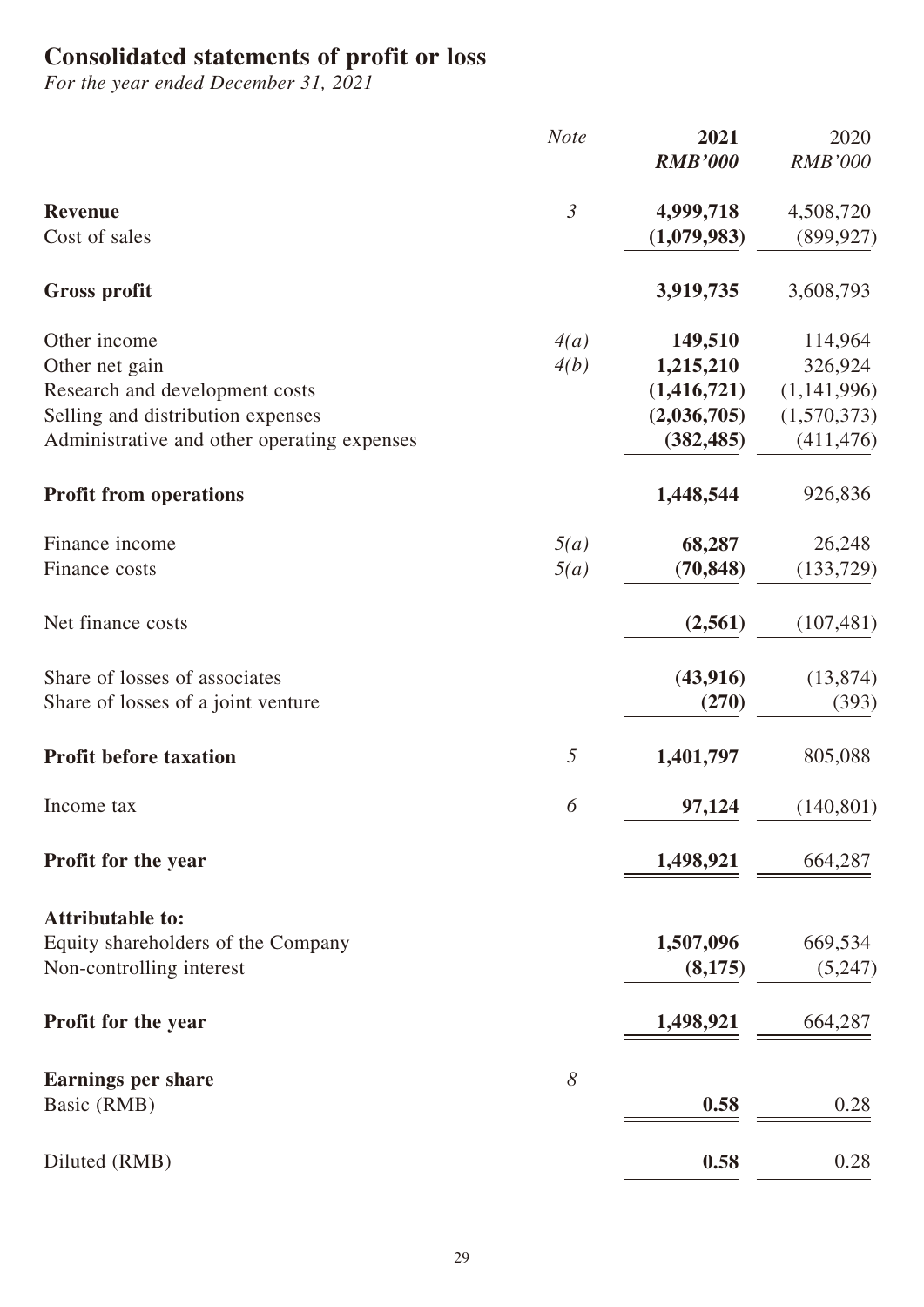### **Consolidated statements of profit or loss and other comprehensive income**

*For the year ended December 31, 2021*

| <b>Note</b> | 2021           | 2020                   |
|-------------|----------------|------------------------|
|             | <b>RMB'000</b> | <b>RMB'000</b>         |
|             | 1,498,921      | 664,287                |
|             |                |                        |
|             |                |                        |
|             |                |                        |
|             |                |                        |
|             |                |                        |
|             | 16,372         | 211,287                |
|             |                |                        |
|             |                |                        |
|             |                |                        |
|             |                |                        |
|             | (59,356)       | (94, 954)              |
|             |                | 116,333                |
|             |                |                        |
|             | 1,455,937      | 780,620                |
|             |                |                        |
|             |                |                        |
|             | 1,464,112      | 785,867                |
|             | (8,175)        | (5,247)                |
|             |                | 780,620                |
|             | 7              | (42, 984)<br>1,455,937 |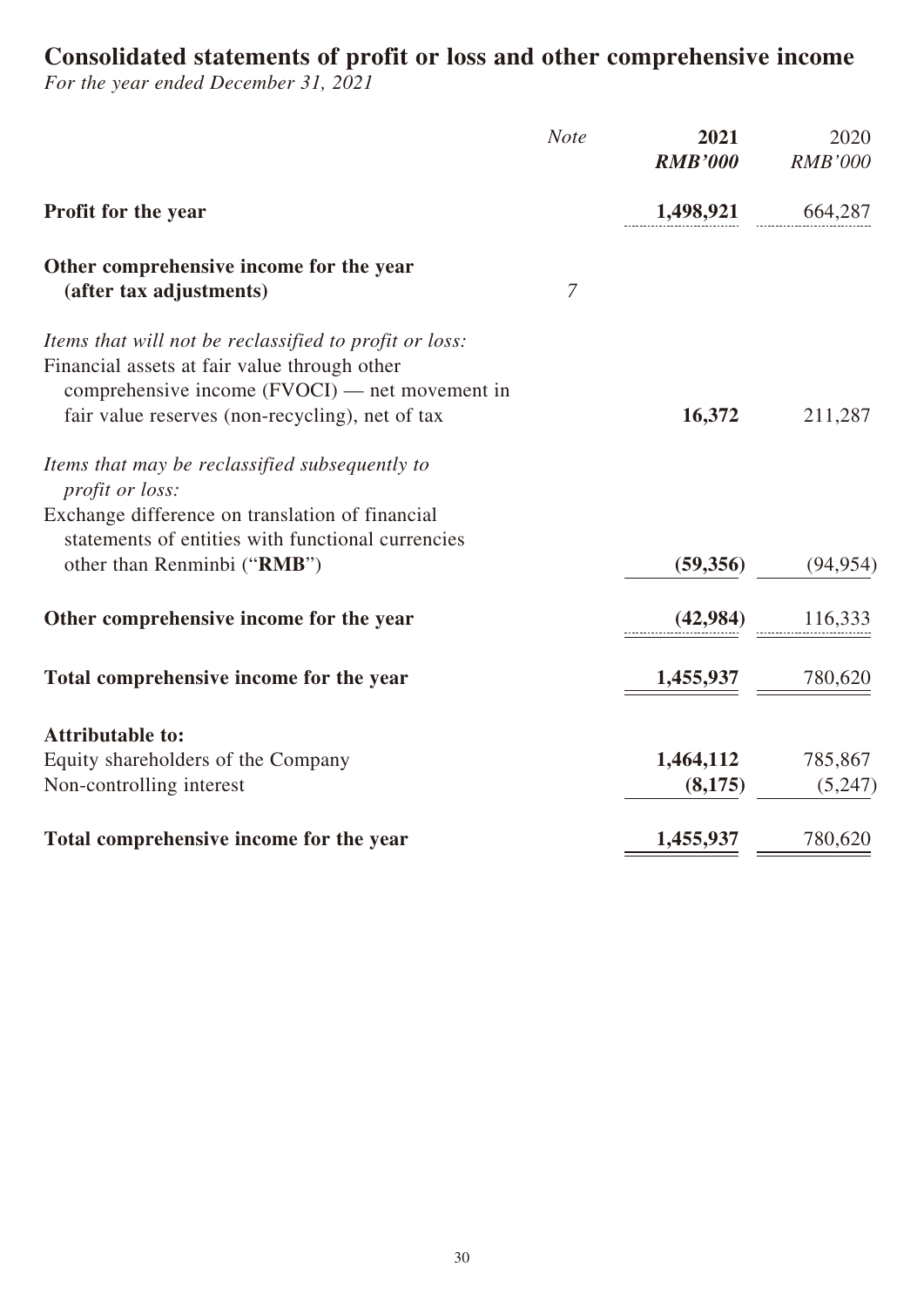### **Consolidated statements of financial position**

*As at December 31, 2021*

|                                                       | <b>Note</b> | <b>December 31, December 31,</b><br>2021<br><b>RMB'000</b> | 2020<br><b>RMB'000</b> |
|-------------------------------------------------------|-------------|------------------------------------------------------------|------------------------|
| <b>Non-current assets</b>                             |             |                                                            |                        |
| Property, plant and equipment                         |             | 1,931,212                                                  | 2,127,879              |
| Intangible assets                                     |             | 59,691                                                     | 77,108                 |
| Goodwill                                              |             | 172,788                                                    | 172,788                |
| Interest in associates                                |             | 4,863                                                      | 211,148                |
| Interest in a joint venture                           |             | 4,402                                                      | 4,672                  |
| Prepayments and deposits                              |             | 76,564                                                     | 113,534                |
| Financial assets at fair value through other          |             |                                                            |                        |
| comprehensive income                                  |             | 291,727                                                    | 327,655                |
| Financial assets at fair value through profit or loss |             | 1,940,375                                                  | 1,231,701              |
| Time deposits                                         | 10          | 410,000                                                    |                        |
| Deferred tax assets                                   |             | 289,972                                                    | 210,093                |
|                                                       |             | 5,181,594                                                  | 4,476,578              |
| <b>Current assets</b>                                 |             |                                                            |                        |
| Trading securities                                    |             |                                                            | 3,634                  |
| Inventories                                           |             | 235,157                                                    | 262,673                |
| Trade and bills receivables                           | 9           | 2,398,767                                                  | 1,871,012              |
| Prepayments, deposits and other receivables           |             | 140,034                                                    | 120,557                |
| <b>Taxation recoverable</b>                           |             | 16,789                                                     | 21,335                 |
| Pledged deposits                                      | 10          | 1,580                                                      | 917,377                |
| Restricted deposits                                   | 10          | 4,005                                                      | 3                      |
| Time deposits                                         | 10          | 1,210,078                                                  |                        |
| Cash and cash equivalents                             | 10          | 973,139                                                    | 3,270,241              |
|                                                       |             | 4,979,549                                                  | 6,466,832              |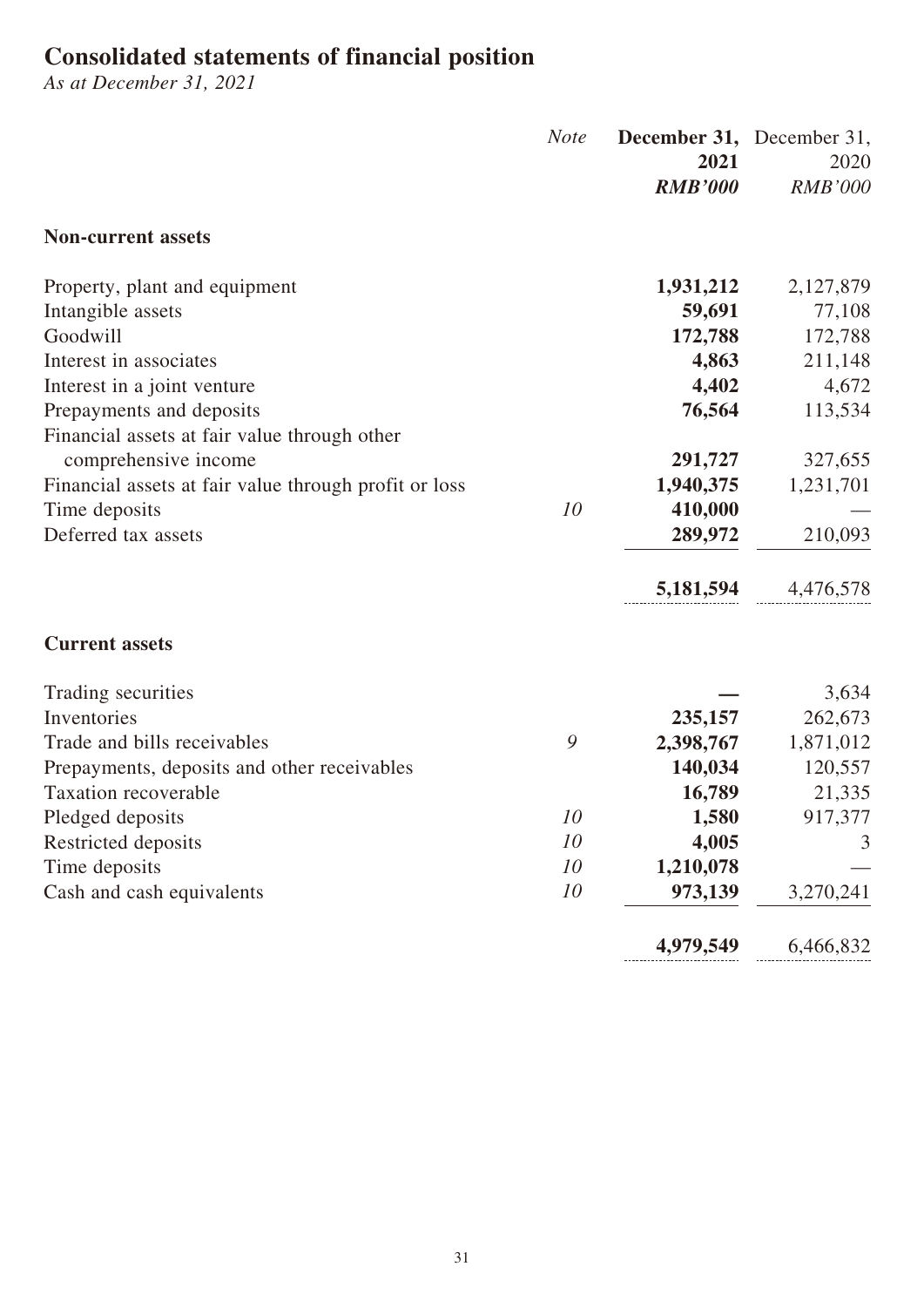# **Consolidated statements of financial position (continued)**

*As at December 31, 2021*

|                                                  | <b>Note</b> | December 31, December 31,<br>2021 | 2020                                            |
|--------------------------------------------------|-------------|-----------------------------------|-------------------------------------------------|
|                                                  |             | <b>RMB'000</b>                    | <b>RMB'000</b>                                  |
| <b>Current liabilities</b>                       |             |                                   |                                                 |
| <b>Bank loans</b>                                | 11          | 1,530,085                         | 1,792,940                                       |
| Lease liabilities                                |             | 31,558                            | 38,098                                          |
| Trade and bills payables                         | 12          | 323,951                           | 242,077                                         |
| Other payables and accruals                      | 13          | 1,162,014                         | 1,323,343                                       |
| Taxation payable<br>Provision                    |             | 16,155                            |                                                 |
|                                                  |             |                                   | 100,700                                         |
|                                                  |             | 3,063,763                         | 3,497,158                                       |
| <b>Net current assets</b>                        |             | 1,915,786                         | 2,969,674                                       |
| <b>Total assets less current liabilities</b>     |             |                                   | 7,097,380 7,446,252                             |
| <b>Non-current liabilities</b>                   |             |                                   |                                                 |
| <b>Bank</b> loans                                | 11          |                                   | 1,275,550                                       |
| Lease liabilities                                |             | 74,239                            | 193,430                                         |
| Deferred income                                  |             | 417,613                           | 447,950                                         |
| Deferred tax liabilities                         |             | 142,771                           | 193,598                                         |
|                                                  |             | 634,623                           | 2,110,528                                       |
| <b>NET ASSETS</b>                                |             |                                   | $\underline{6,}462,757$ $\underline{5,}335,724$ |
| <b>CAPITAL AND RESERVES</b>                      |             |                                   |                                                 |
| Share capital                                    |             | 3,002,871                         | 3,002,871                                       |
| Reserves                                         |             | 3,434,126                         | 2,298,918                                       |
| Total equity attributable to equity shareholders |             |                                   |                                                 |
| of the Company                                   |             | 6,436,997                         | 5,301,789                                       |
| <b>Non-controlling interest</b>                  |             | 25,760                            | 33,935                                          |
| <b>TOTAL EQUITY</b>                              |             | 6,462,757                         | 5,335,724                                       |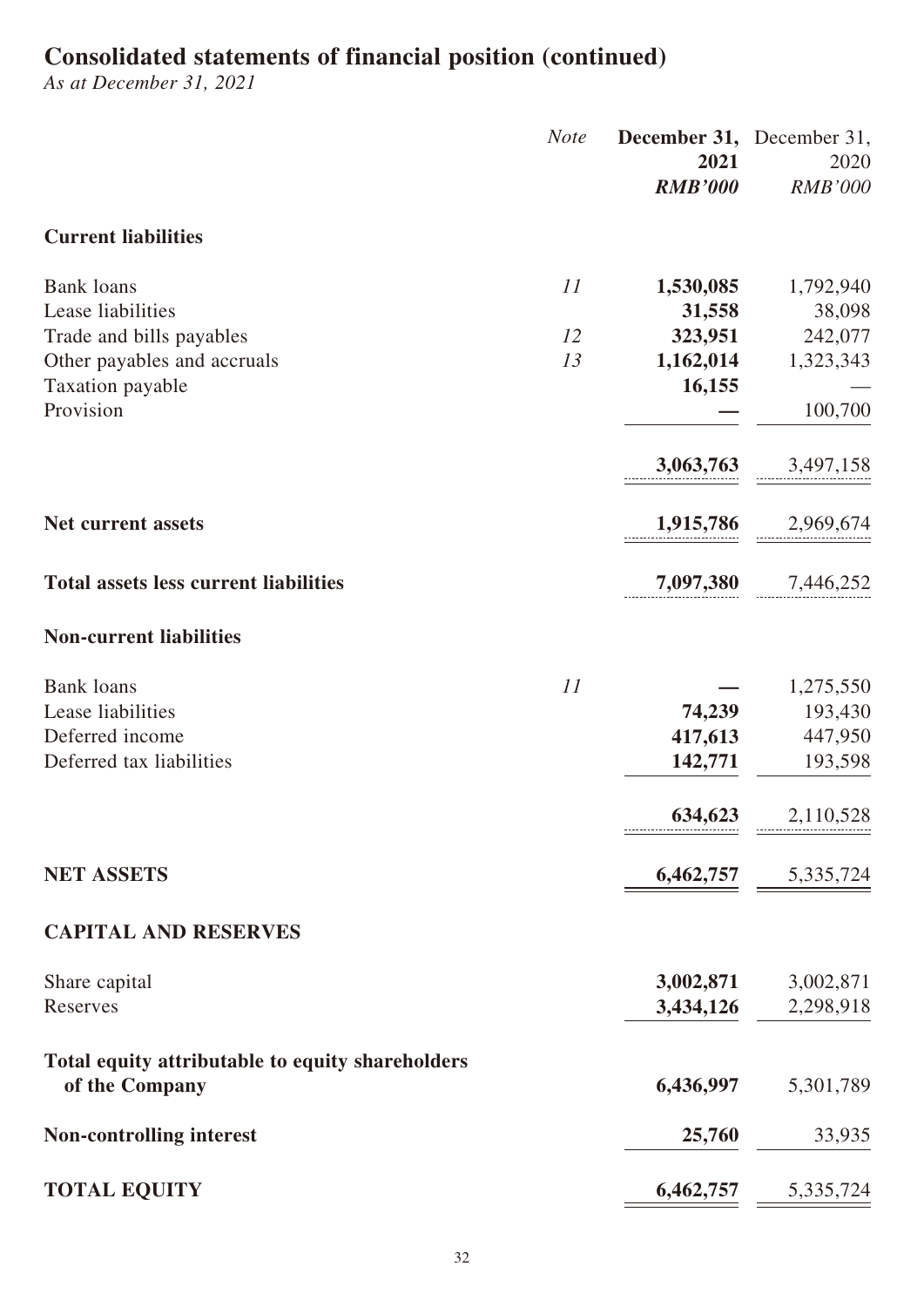### **Notes to the financial statements**

*For the year ended December 31, 2021*

### **1 General information and Basis of preparation of the financial statements**

Simcere Pharmaceutical Group Limited (the "**Company**") was incorporated in Hong Kong on November 30, 2015 as a limited liability company with its registered office at 43/F, AIA Tower, 183 Electric Road, North Point, Hong Kong. The Company's shares were listed on the Main Board of the Stock Exchange of Hong Kong Limited on October 27, 2020. The Company is an investment holding company. The Company and its subsidiaries (together, "**the Group**") are principally engaged in the research and development, manufacturing and sales of pharmaceutical products as well as rendering promotion service of pharmaceutical products that are not manufactured by the Group.

These financial statements have been prepared in accordance with all applicable Hong Kong Financial Reporting Standards ("**HKFRSs**") which collective term includes all applicable individual Hong Kong Financial Reporting Standards, Hong Kong Accounting Standards ("**HKAS**") and Interpretations issued by the Hong Kong Institute of Certified Public Accountants ("**HKICPA**"), accounting principles generally accepted in Hong Kong and the requirements of the Hong Kong Companies Ordinance. These financial statements also comply with the applicable disclosure provisions of the Rules Governing the Listing of Securities on The Stock Exchange of Hong Kong Limited.

The financial information relating to the financial year ended December 31, 2021 that is included in this preliminary annual results announcement does not constitute the Company's statutory annual consolidated financial statements for that financial year but is derived from those financial statements. Further information relating to these statutory financial statements required to be disclosed in accordance with section 436 of the Companies Ordinance is as follows:

The Company will deliver the financial statements for the year ended December 31, 2021 to the Registrar of Companies as required by section 662(3) of, and Part 3 of Schedule 6 to, the Companies Ordinance in due course.

The Company's auditor has reported on the consolidated financial statements of the Group for the year ended December 31, 2021. The auditor's reports were unqualified; did not include a reference to any matters to which the auditor drew attention by way of emphasis without qualifying its reports; and did not contain a statement under sections 406(2), 407(2) or (3) of the Companies Ordinance.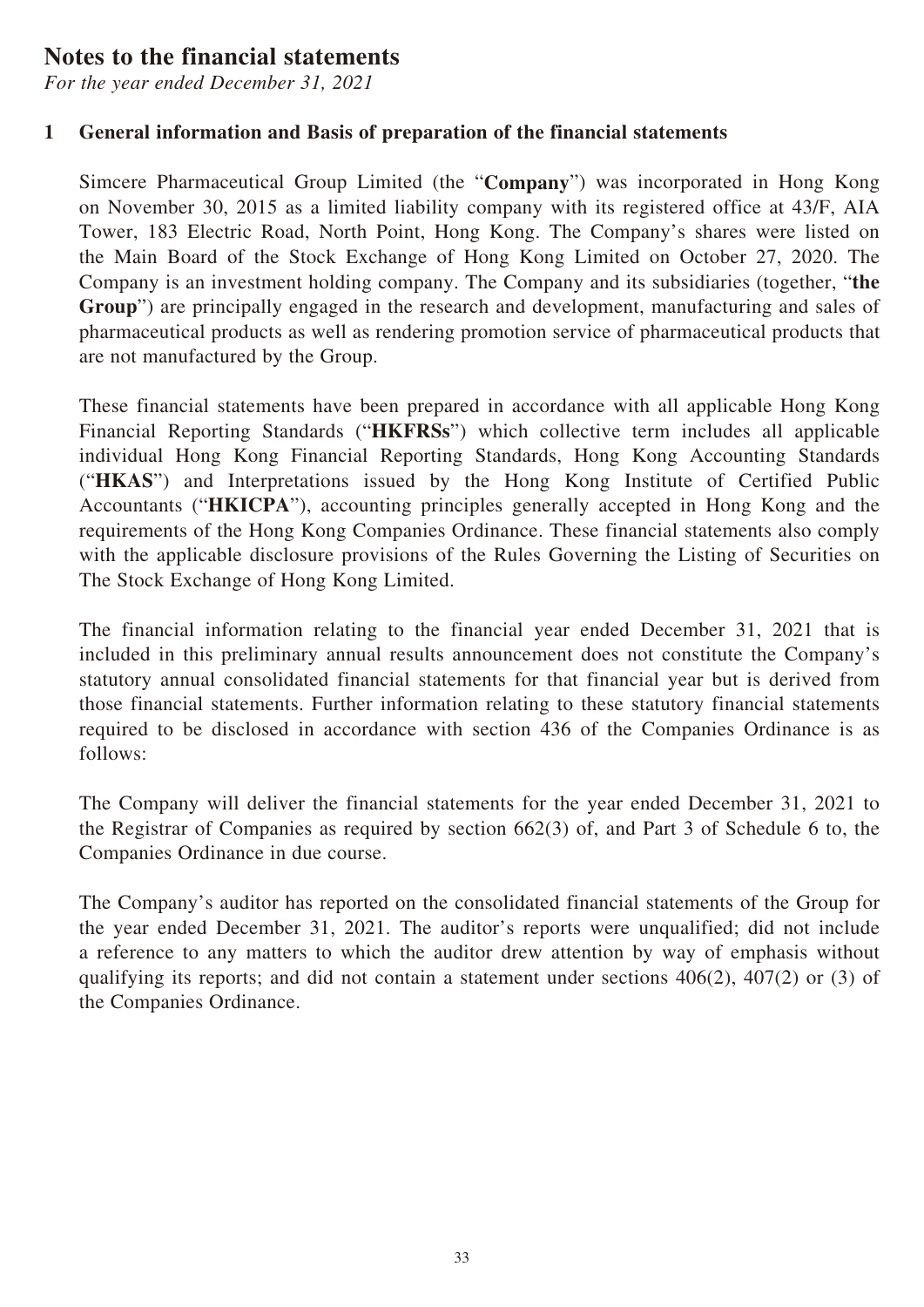#### **2 Changes in accounting policies**

The HKICPA has issued the following amendments to HKFRSs that are first effective for the current accounting period of the Group:

- Amendments to HKFRS 16, *Covid-19-related rent concessions beyond June 30, 2021*
- Amendments to HKFRS 9, HKAS 39, HKFRS 7, HKFRS 4 and HKFRS 16, *Interest rate benchmark reform — phase 2*

None of these developments have had a material effect on how the Group's results and financial position for the current or prior periods have been prepared or presented. The Group has not applied any new standard or interpretation that is not yet effective for the current accounting period.

#### **3 Revenue and segment reporting**

#### *(a) Revenue*

The principal activities of the Group are research and development, manufacturing and sales of pharmaceutical products as well as rendering promotion service of pharmaceutical products that are not manufactured by the Group.

*(i) Disaggregation of revenue*

Disaggregation of revenue from contracts with customers by business lines is as follows:

|                                                                       | 2021<br><b>RMB'000</b> | 2020<br><b>RMB'000</b> |
|-----------------------------------------------------------------------|------------------------|------------------------|
| Revenue from contracts with customers within<br>the scope of HKFRS 15 |                        |                        |
| Sales of pharmaceutical products                                      | 4,592,371              | 4,229,788              |
| Promotion service income                                              | 407,347                | 278,932                |
|                                                                       | 4,999,718              | 4,508,720              |

The Group's revenue from contracts with customers was recognized at point in time for the year ended December 31, 2021.

The Group's customer base is diversified and nil (2020: nil) customers with whom transactions have exceeded 10% of the Group's revenues for the year ended December 31, 2021.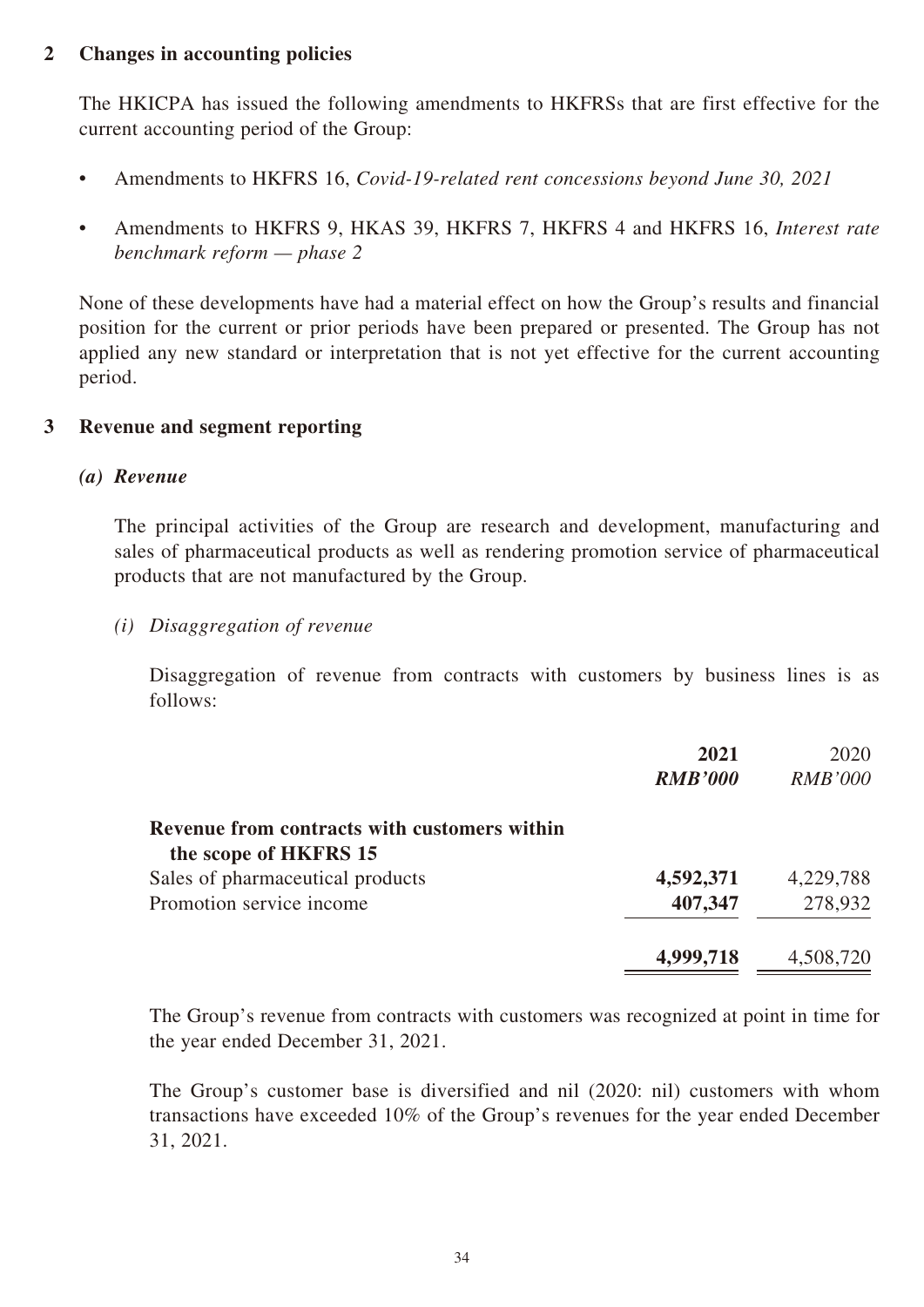*(ii) Revenue expected to be recognized in the future arising from contracts with customers in existence at the reporting date*

The Group has applied the practical expedient in paragraph 121 of HKFRS 15 to its sales contracts for goods such that information about revenue expected to be recognized in the future is not disclosed in respect of revenue that the Group will be entitled to when it satisfies the remaining performance obligations under the contracts for sales of goods that had an expected duration of one year or less.

#### *(b) Segment reporting*

Operating segments are identified on the basis of internal reports that the Group's most senior executive management reviews regularly in allocating resources to segments and in assessing their performances.

The Group's most senior executive management makes resources allocation decisions based on internal management functions and assess the Group's business performance as one integrated business instead of by separate business lines or geographical regions. Accordingly, the Group has only one operating segment and therefore, no segment information is presented.

HKFRS 8, Operating Segments, requires identification and disclosure of information about an entity's geographical areas, regardless of the entity's organization (i.e. even if the entity has a single reportable segment). The Group operates within one geographical location because primarily all of its revenue was generated in the PRC and primarily all of its non-current operating assets and capital expenditure were located/incurred in the PRC. Accordingly, no geographical information is presented.

#### **4 Other income and other net gain**

#### *(a) Other income*

|                                          | 2021           | 2020           |
|------------------------------------------|----------------|----------------|
|                                          | <b>RMB'000</b> | <b>RMB'000</b> |
| Government grants (Note)                 | 96,214         | 88,647         |
| Rental income                            | 17,350         | 10,029         |
| Property management income               | 9,519          | 4,847          |
| Consulting and technology service income | 7,837          | 3,369          |
| Others                                   | 18,590         | 8,072          |
|                                          | 149,510        | 114,964        |

*Note:*

During the year ended December 31, 2021, the Group received unconditional government grants of RMB57,687,000 (2020: RMB54,783,000) as rewards of the Group's contribution to technology innovation and regional economic development.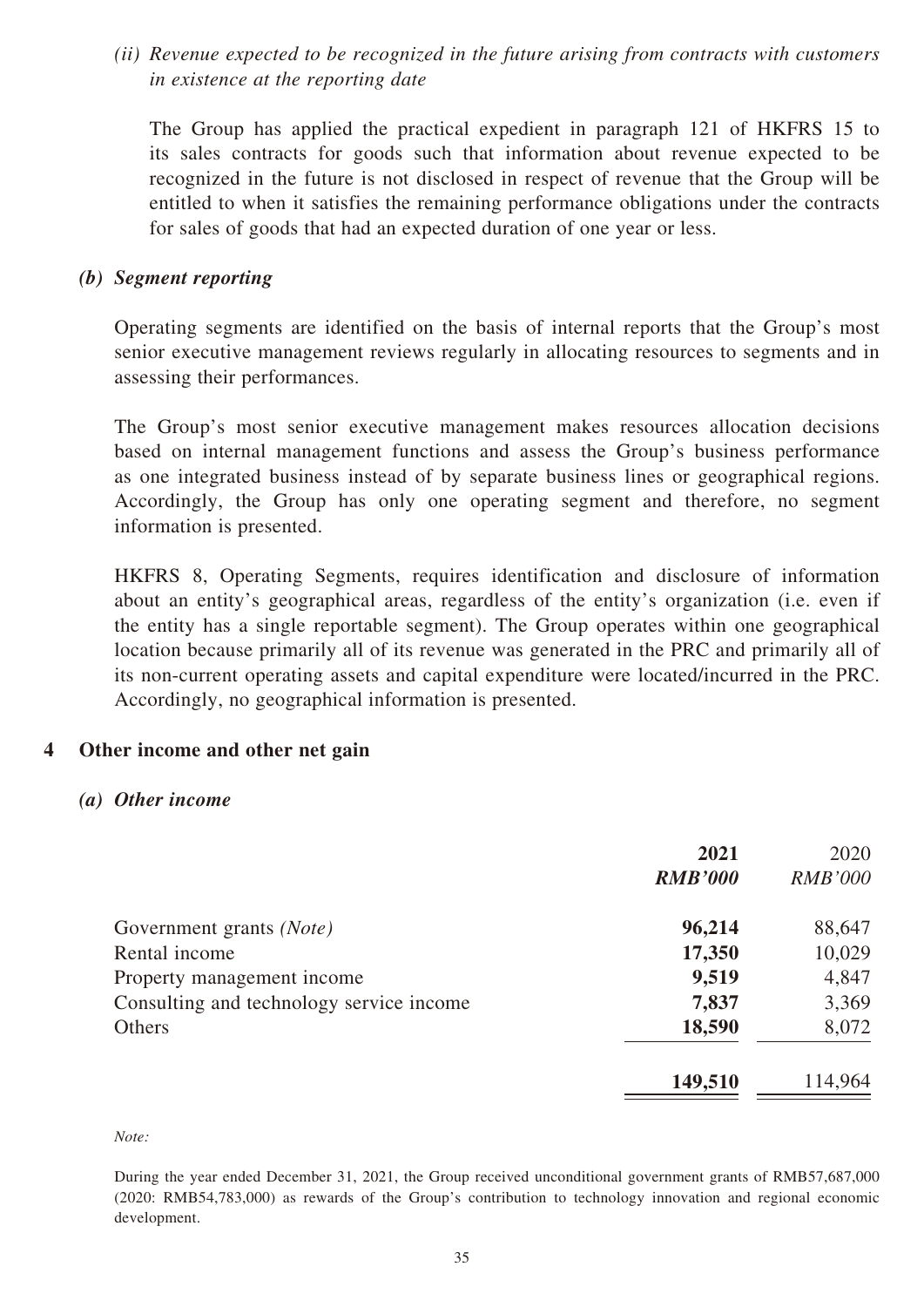During the year ended December 31, 2021, the Group received conditional government grants of nil (2020: RMB9,886,000) as subsidies for plant relocation and construction and recognized such grants of RMB32,477,000 (2020: RMB32,384,000) in the consolidated statements of profit or loss when related conditions were satisfied. During the year ended December 31, 2021, the Group received conditional government grants of RMB8,189,000 (2020: RMB9,620,000) as encouragement of technology research and development and recognized such type of grants of RMB6,050,000 (2020: RMB1,480,000) in the consolidated statements of profit when related conditions were satisfied.

#### *(b) Other net gain*

|                                                              | 2021           | 2020           |
|--------------------------------------------------------------|----------------|----------------|
|                                                              | <b>RMB'000</b> | <b>RMB'000</b> |
| Net foreign exchange gain/(loss)                             | 116,009        | (46, 228)      |
| Net gain/(loss) on disposal of property, plant and equipment | 2,685          | (3,361)        |
| Net realized (loss)/gains on trading securities              | (119)          | 627            |
| Net realized and unrealized gains on financial assets at     |                |                |
| fair value through profit or loss                            | 382,849        | 464,309        |
| Net gain on disposal of interest in associates               |                | 8,963          |
| Net gain arising from fair value remeasurement of            |                |                |
| interest in associates                                       | 314,456        |                |
| Net gain on disposal of interest in subsidiaries             | 399,330        | 1,552          |
| Gain arising from business combination                       |                | 1,762          |
| Provision for penalty                                        |                | (100, 700)     |
|                                                              | 1,215,210      | 326,924        |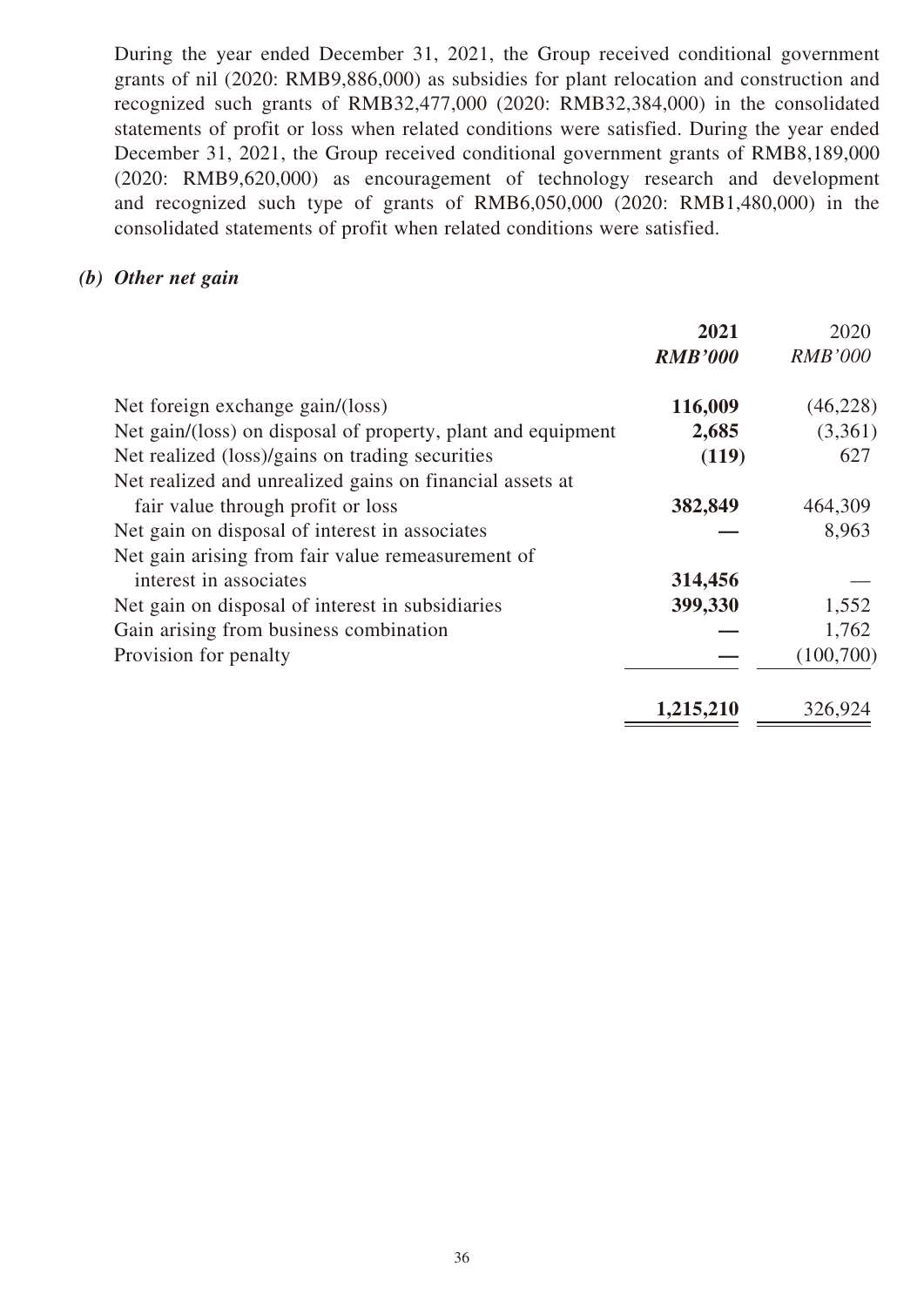#### **5 Profit before taxation**

Profit before taxation is arrived at after charging/(crediting):

### *(a) Net finance costs*

|                                                                                                                              | 2021<br><b>RMB'000</b> | 2020<br><b>RMB'000</b>  |
|------------------------------------------------------------------------------------------------------------------------------|------------------------|-------------------------|
| Interest income from bank deposits<br>Interest income from loans to related parties                                          | (68, 287)              | (26, 118)<br>(130)      |
| Finance income                                                                                                               | (68, 287)              | (26, 248)               |
| Interest expenses on bank loans<br>Interest expenses on loans from related parties<br>Interest expenses on lease liabilities | 63,864<br>6,984        | 133,559<br>298<br>9,253 |
| Less: borrowing costs capitalized as construction in<br>progress (Note)                                                      |                        | (9,381)                 |
| Finance costs                                                                                                                | 70,848                 | 133,729                 |
| Net finance costs                                                                                                            | 2,561                  | 107,481                 |

*Note:*

No borrowing cost has been capitalized for the year ended December 31, 2021. The borrowing costs for the year ended December 21, 2020 was capitalized at rate 4.35%.

#### *(b) Staff costs*

|                                                        | 2021<br><b>RMB'000</b> | 2020<br><b>RMB'000</b> |
|--------------------------------------------------------|------------------------|------------------------|
| Salaries, wages and other benefits                     | 1,332,940              | 1,096,326              |
| Contributions to defined contribution retirement plans | 69,769                 | 28,548                 |
| Equity settled share-based payment expenses            | 62,392                 | 32,797                 |
|                                                        | 1,465,101              | 1,157,671              |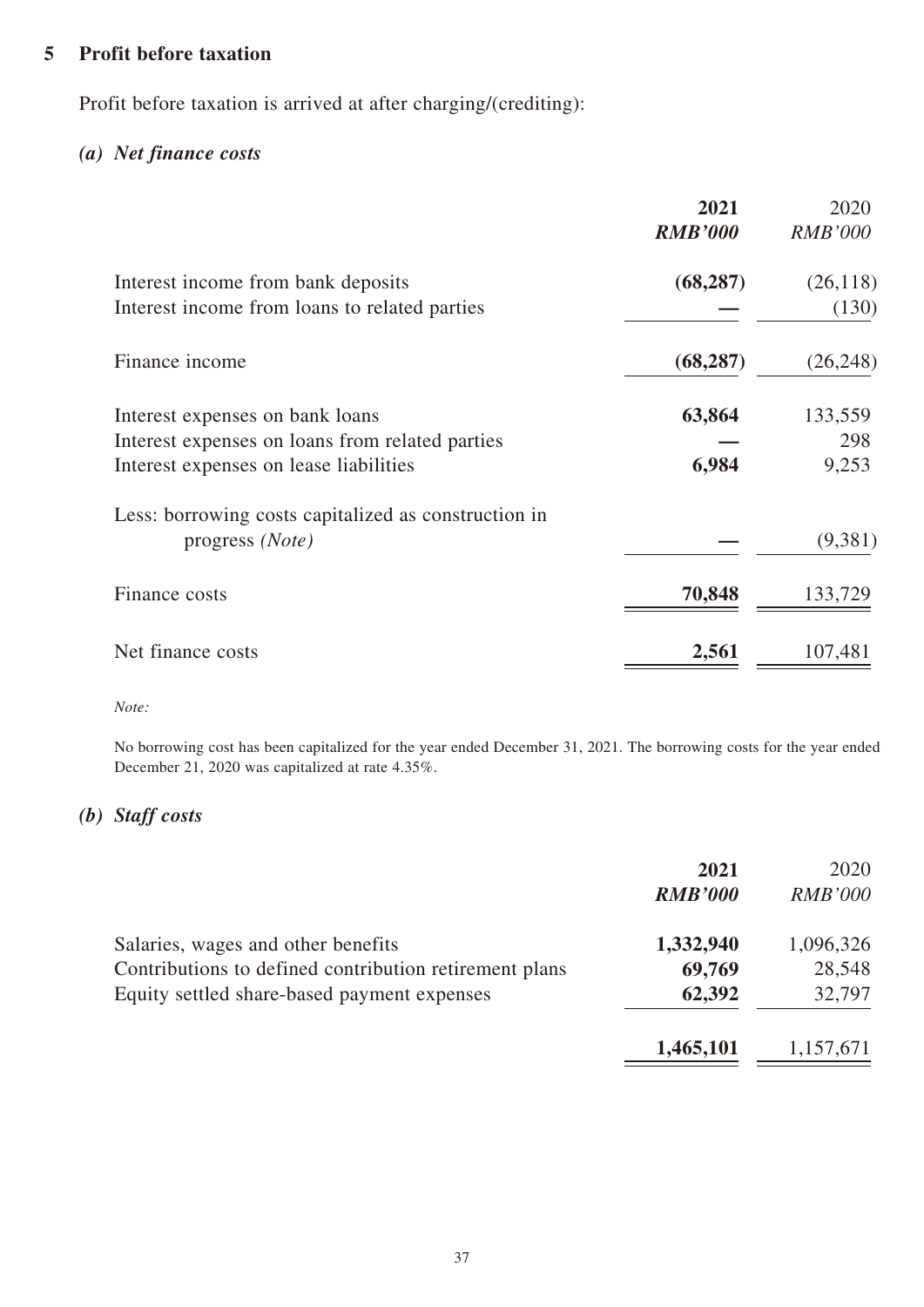|                                                     | 2021           | 2020           |
|-----------------------------------------------------|----------------|----------------|
|                                                     | <b>RMB'000</b> | <b>RMB'000</b> |
| Cost of inventories recognized as expenses (Note i) | 763,015        | 679,972        |
| Depreciation charge                                 |                |                |
| — owned property, plant and equipment               | 189,120        | 158,634        |
| — right-of-use assets                               | 45,270         | 46,335         |
| Amortization of intangible assets                   | 17,417         | 17,360         |
| Research and development costs (Note ii)            | 1,416,721      | 1,141,996      |
| Provision for impairment losses on trade and        |                |                |
| other receivables                                   | 15,828         | 6,735          |
| Auditors' remuneration                              |                |                |
| — audit services                                    | 4,000          | 3,820          |
| — non-audit services (Note iii)                     | 241            | 4,520          |
| Listing expenses                                    |                | 26,653         |

*Notes:*

- (i) Cost of inventories recognized as expenses includes amounts relating to staff costs, depreciation and amortization expenses, provision for write-down of inventories, which are also included in the respective total amounts disclosed separately above or in Note 5(b) for each of these types of expenses.
- (ii) Research and development costs include amounts relating to staff costs, depreciation and amortization expenses, which are also included in the respective total amounts disclosed separately above or in Note 5(b) for each of these types of expenses.
- (iii) During the year ended December 31, 2020, the Group recognized auditors' remuneration for non-audit services in respect of initial public offering of RMB4,300,000, which is also included in the listing expenses disclosed separately above.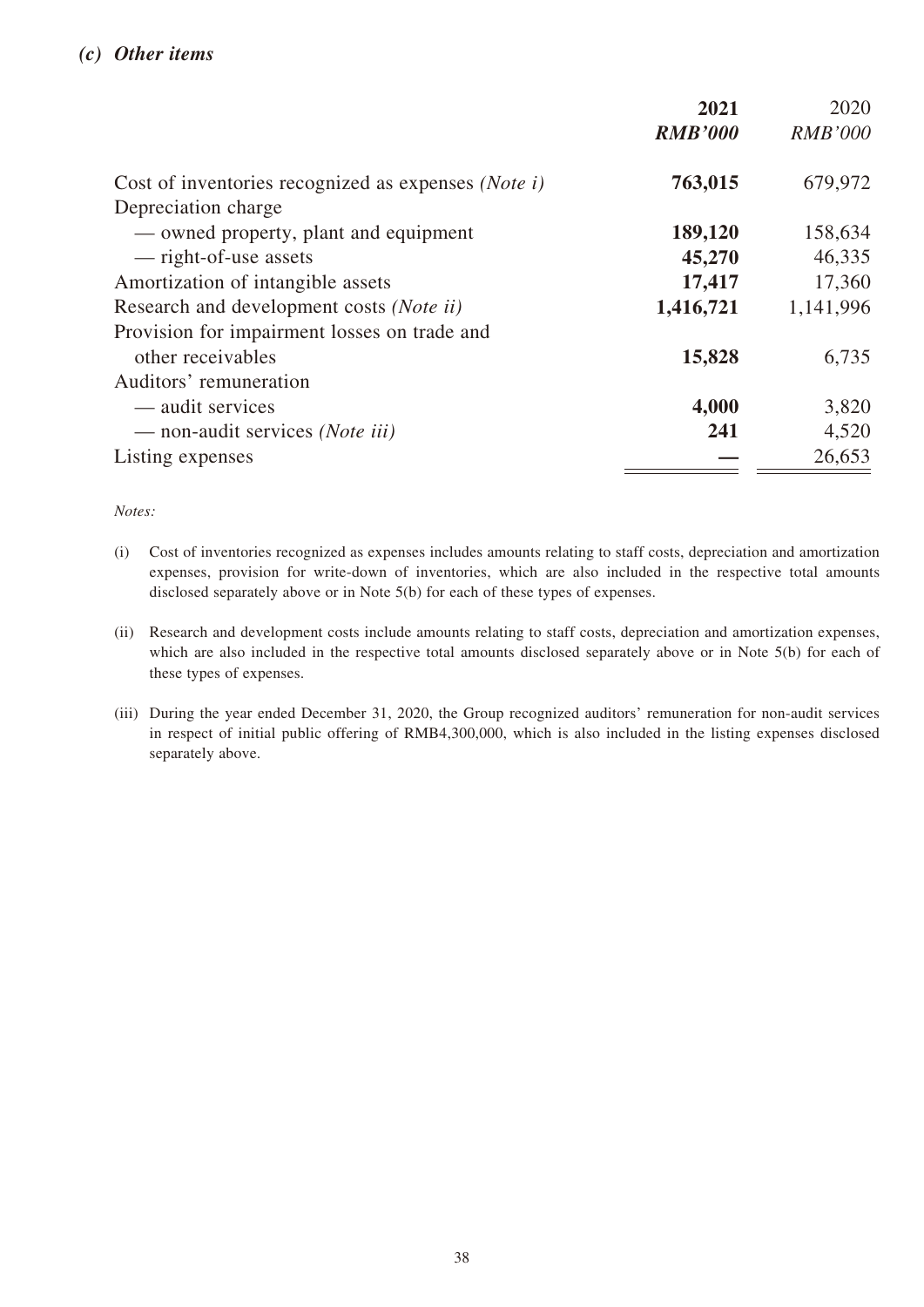#### **6 Income tax in the consolidated statements of profit or loss**

#### *Taxation in the consolidated statements of profit or loss represents:*

|                                                   | 2021           | 2020           |
|---------------------------------------------------|----------------|----------------|
|                                                   | <b>RMB'000</b> | <b>RMB'000</b> |
| <b>Current tax</b>                                |                |                |
| <b>PRC</b> Corporate Income Tax                   |                |                |
| Provision for the year                            | 17,858         | 50,215         |
| Under/(over)-provision in respect of prior years  | 4,791          | (4,158)        |
|                                                   | 22,649         | 46,057         |
| Overseas Corporate Income Tax                     |                |                |
| Provision for the year                            | 7,294          |                |
| Deferred tax                                      |                |                |
| Origination and reversal of temporary differences | (127,067)      | 94,744         |
| <b>Total income tax</b>                           | (97, 124)      | 140,801        |

Income tax for the PRC operations is charged at the statutory rate of 25% of the assessable profits under tax rules and regulations in the PRC. Certain PRC subsidiaries are subject to a preferential income tax of 15% under the relevant tax rules and regulations.

Taxation in other jurisdiction is calculated at the rates prevailing in the relevant jurisdictions.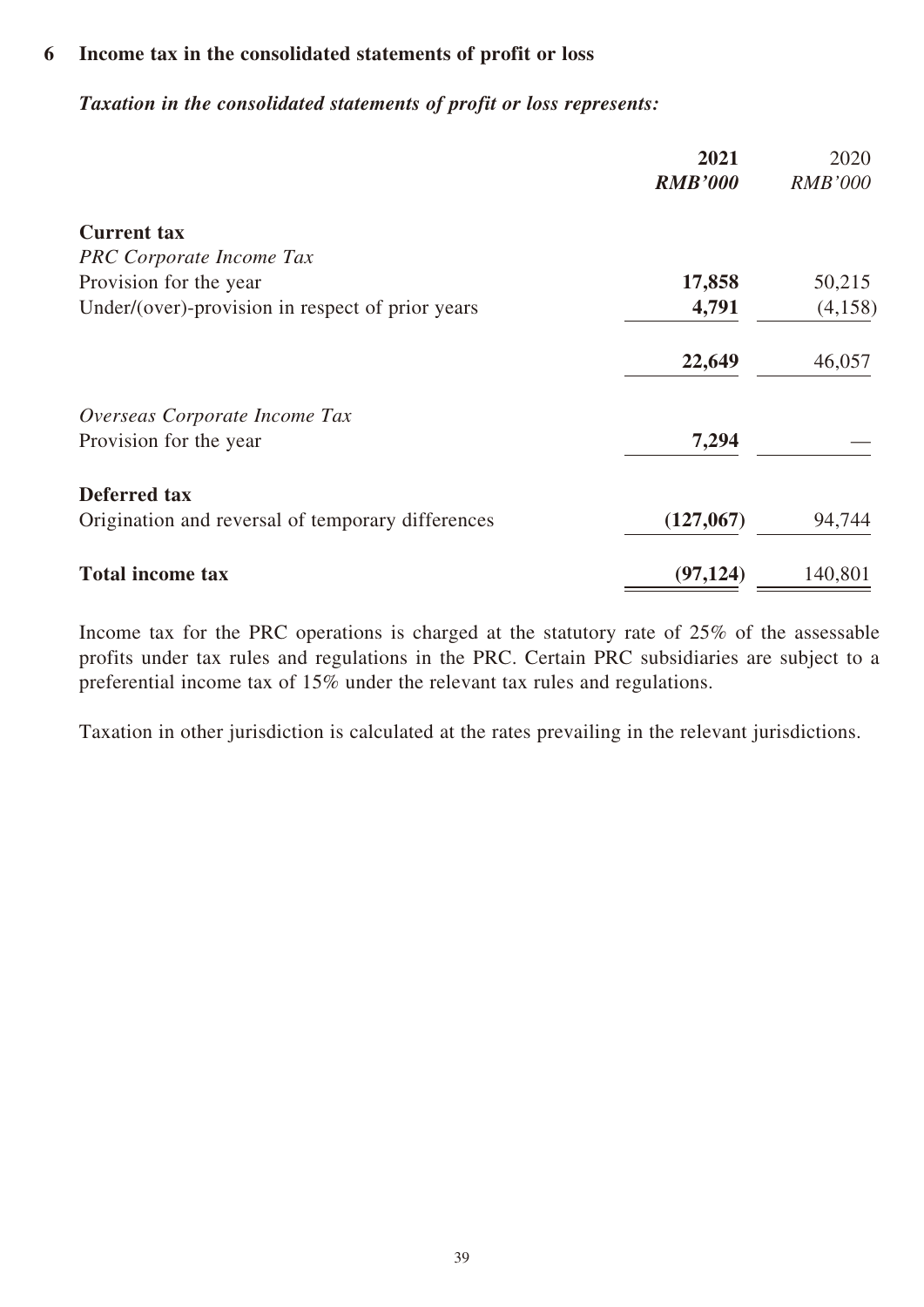# **7 Other comprehensive income**

# *Tax effects relating to each component of other comprehensive income*

|                                      | <b>Exchange</b><br>differences on<br>translation<br>statements<br><b>RMB'000</b> | <b>Financial</b><br>assets at<br>fair value<br>through other<br>comprehensive<br>income — net<br>movement<br>in fair value<br>of financial reserves (non-<br>recycling)<br><b>RMB'000</b> | <b>Total</b><br><b>RMB'000</b> |
|--------------------------------------|----------------------------------------------------------------------------------|-------------------------------------------------------------------------------------------------------------------------------------------------------------------------------------------|--------------------------------|
| For the year ended December 31, 2020 |                                                                                  |                                                                                                                                                                                           |                                |
| Before-tax amount                    | (94, 954)                                                                        | 248,328                                                                                                                                                                                   | 153,374                        |
| Tax benefit                          |                                                                                  | (37, 041)                                                                                                                                                                                 | (37, 041)                      |
| Net-of-tax amount                    | (94, 954)                                                                        | 211,287                                                                                                                                                                                   | 116,333                        |
| For the year ended December 31, 2021 |                                                                                  |                                                                                                                                                                                           |                                |
| Before-tax amount                    | (59, 356)                                                                        | 19,212                                                                                                                                                                                    | (40, 144)                      |
| Tax expense                          |                                                                                  | (2,840)                                                                                                                                                                                   | (2,840)                        |
| Net-of-tax amount                    | (59,356)                                                                         | 16,372                                                                                                                                                                                    | (42, 984)                      |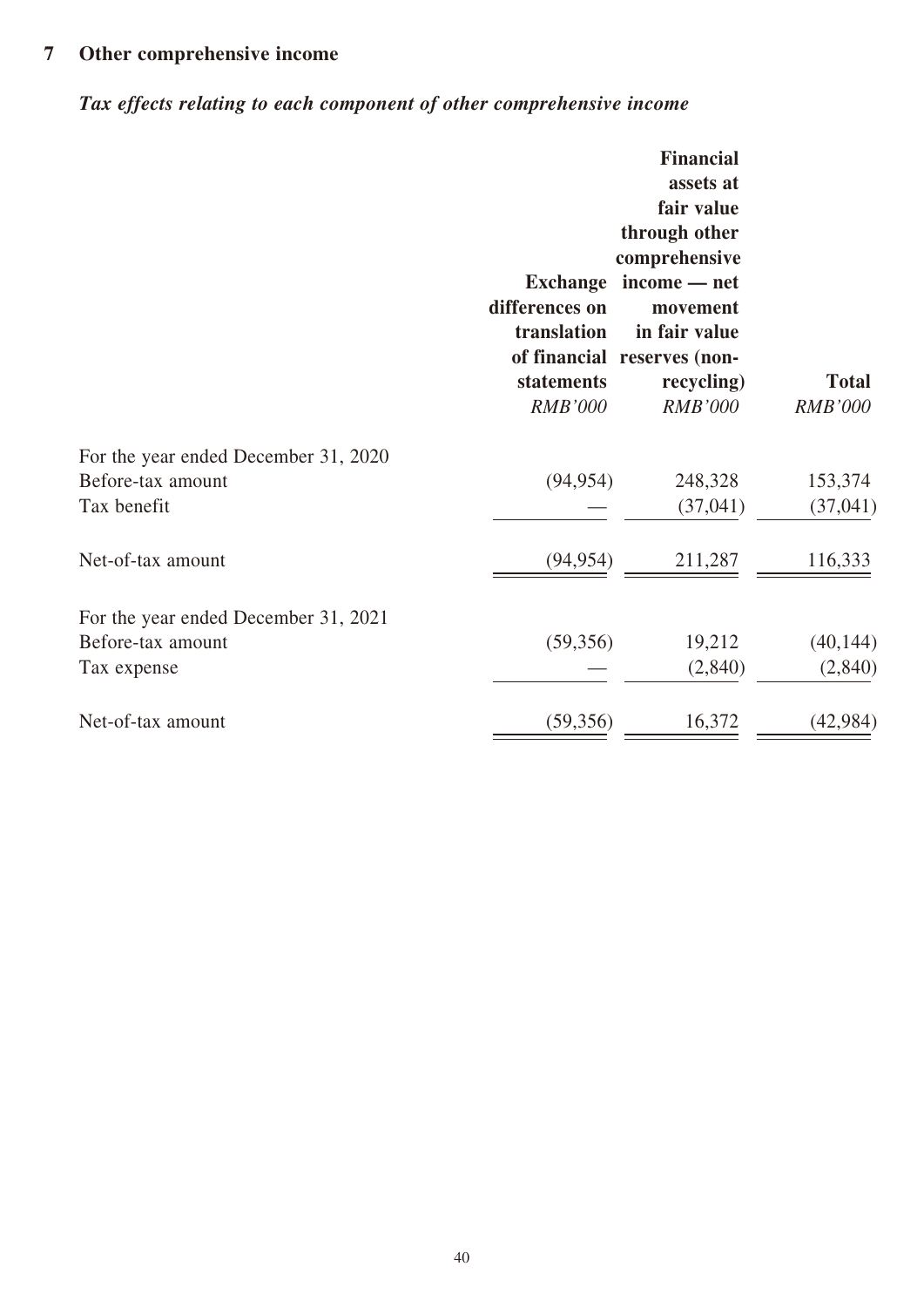#### **8 Earnings per share**

#### *(a) Basic earnings per share*

The calculation of basic earnings per share is based on the profit attributable to equity shareholders of the Company of RMB1,507,096,000 (2020: RMB669,534,000) and the weighted average of 2,608,641,618 ordinary shares (2020: 2,392,638,339 after adjusting the share issue by initial public offering of the Company on October 27, 2020) in issue during the year, calculated as follows:

#### **Weighted average number of ordinary shares**

|                                                    | 2021          | 2020          |
|----------------------------------------------------|---------------|---------------|
| Issued ordinary shares at January 1                | 2,608,641,618 | 2,345,117,618 |
| Effect of shares issued by initial public offering |               | 47,520,721    |
| Effect of shares issued to Trustee                 | 5,844,000     |               |
| Effect of unvested shares under 2021 RSU Scheme    | (5,844,000)   |               |
| Weighted average number of ordinary shares at      |               |               |
| December 31                                        | 2,608,641,618 | 2,392,638,339 |

#### *(b) Diluted earnings per share*

The calculation of diluted earnings per share is based on the profit attributable to equity shareholders of the Company of RMB1,507,096,000 (2020: RMB669,534,000) and the weighted average of ordinary shares of 2,611,357,884 (2020: 2,392,638,339 shares), calculated as follows:

*Weighted average number of ordinary shares (diluted)*

|                                                                                               | 2021          | 2020          |
|-----------------------------------------------------------------------------------------------|---------------|---------------|
| Weighted average number of ordinary shares at<br>31 December                                  | 2,608,641,618 | 2,392,638,339 |
| Effect of deemed issue of shares under the Company's<br>2021 RSU scheme for nil consideration | 2,716,266     |               |
| Weighted average number of ordinary shares (diluted)<br>at December 31                        | 2,611,357,884 | 2,392,638,339 |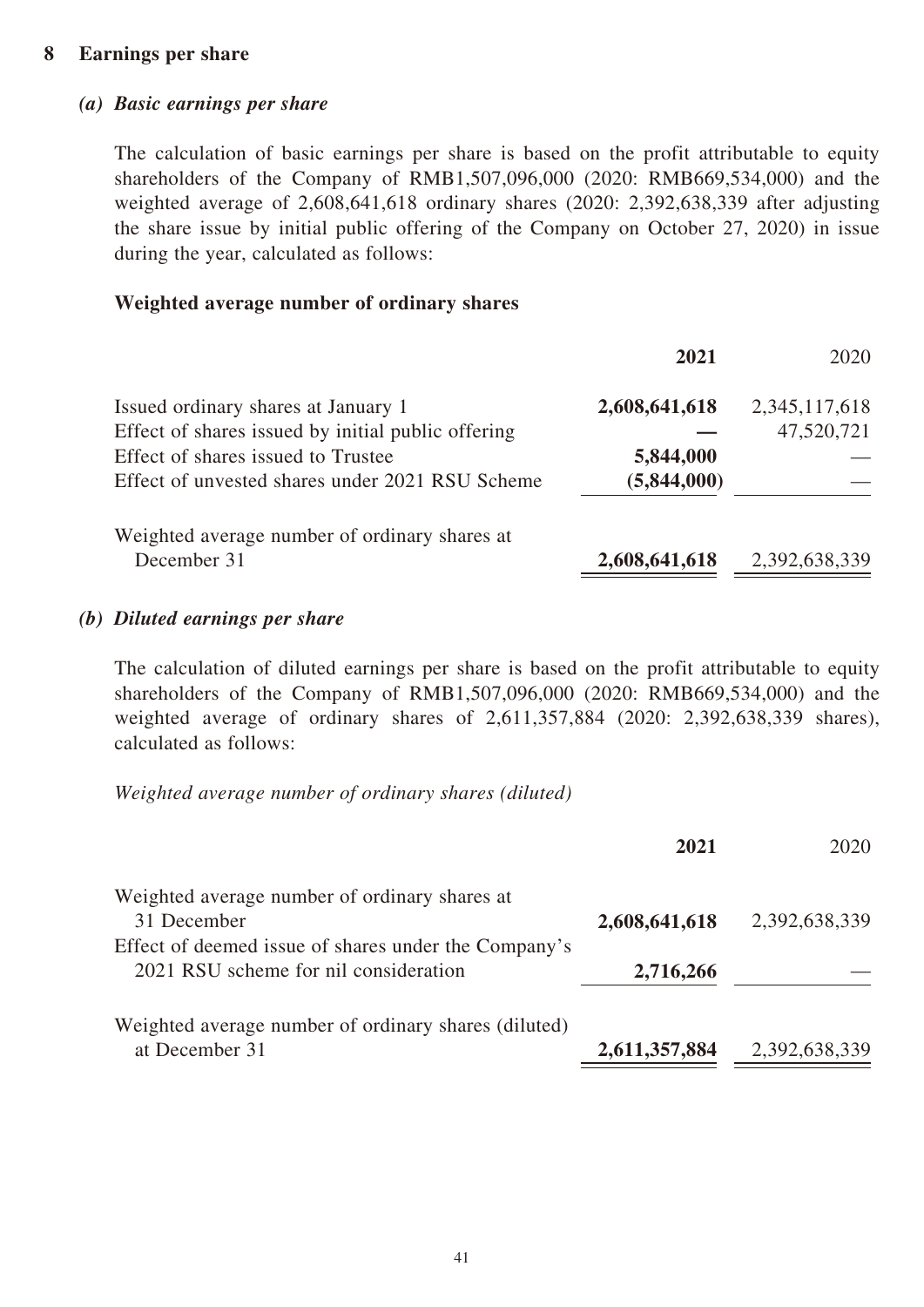|                      | 2021<br><b>RMB'000</b> | 2020<br><b>RMB'000</b> |
|----------------------|------------------------|------------------------|
| Trade receivables    | 2,017,320              | 1,522,578              |
| Bills receivable     | 419,635                | 369,275                |
|                      | 2,436,955              | 1,891,853              |
| Less: loss allowance | (38, 188)              | (20, 841)              |
|                      | 2,398,767              | 1,871,012              |

All of the trade and bills receivables are expected to be recovered within one year.

As at December 31, 2021, bills receivable of RMB80,786,000 were pledged for issuance of bills payable.

#### *Aging analysis*

As of the end of the reporting period, the aging analysis of trade and bills receivables, based on the invoice date and net of loss allowance, is as follows:

|                                    | 2021<br><b>RMB'000</b> | 2020<br><b>RMB'000</b> |
|------------------------------------|------------------------|------------------------|
| Within 3 months                    | 1,561,742              | 1,379,987              |
| Over 3 months but within 12 months | 831,220                | 488,584                |
| Over 12 months                     | 5,805                  | 2,441                  |
|                                    | 2,398,767              | 1,871,012              |

Trade and bills receivables are due within 30–90 days from the date of billing.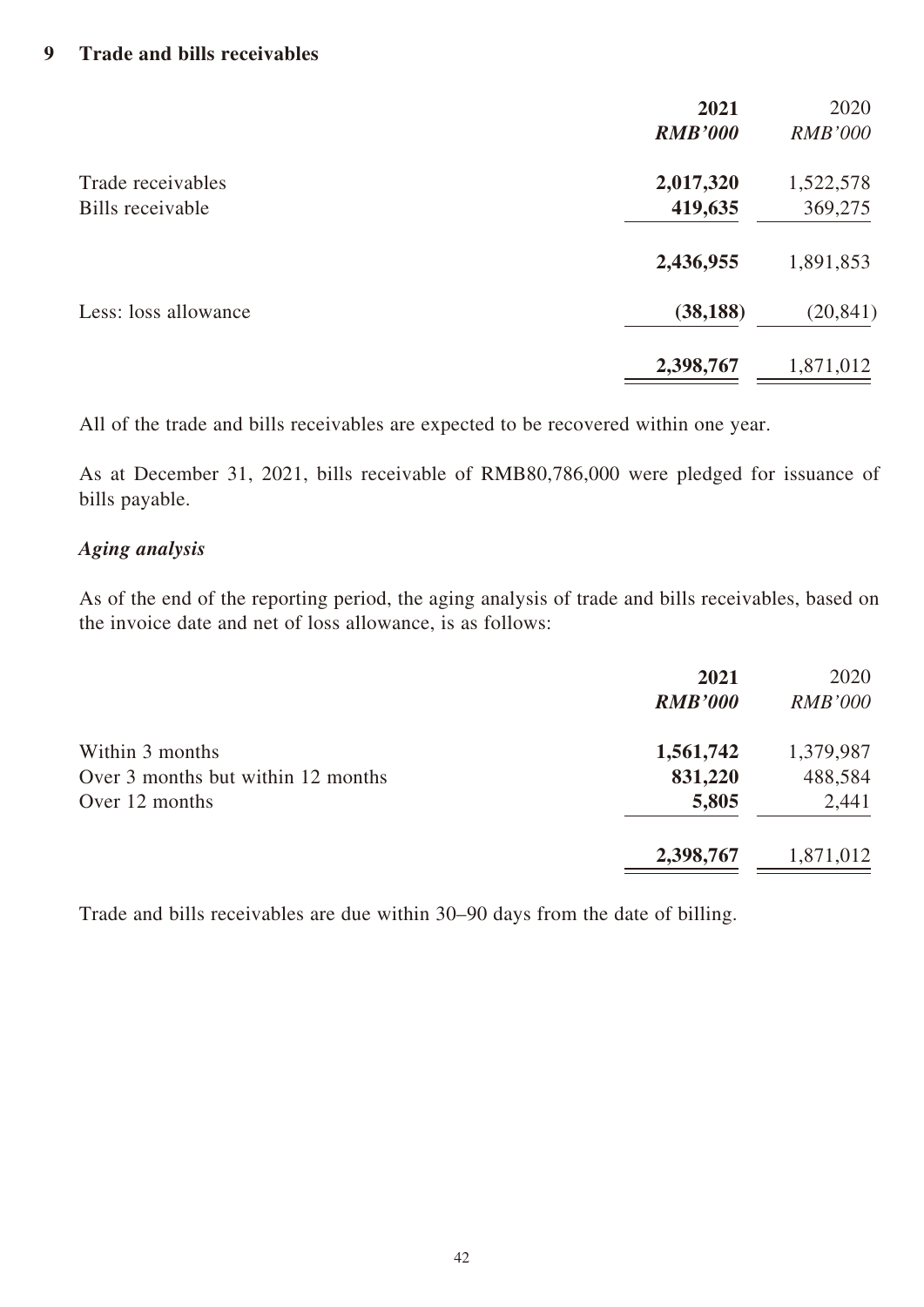# **10 Cash and cash equivalents, pledged deposits, restricted deposits, and time deposits**

*(a) Cash and cash equivalents comprise:*

|                                                        | 2021           | 2020           |
|--------------------------------------------------------|----------------|----------------|
|                                                        | <b>RMB'000</b> | <b>RMB'000</b> |
| Cash at bank                                           | 973,139        | 3,270,241      |
| (b) Pledged deposits and restricted deposits comprise: |                |                |
|                                                        | 2021           | 2020           |
|                                                        | <b>RMB'000</b> | <b>RMB'000</b> |
| Pledged deposits for                                   |                |                |
| - issuance of letter of guarantee                      | 1,580          | 1,777          |
| - bank loans                                           |                | 915,600        |
|                                                        | 1,580          | 917,377        |
|                                                        | 2021           | 2020           |
|                                                        | <b>RMB'000</b> | <b>RMB'000</b> |
| Restricted deposits for                                |                |                |
| - research and development projects                    | 4,005          | 3              |
| (c) Time deposits comprise:                            |                |                |
|                                                        | 2021           | 2020           |
|                                                        | <b>RMB'000</b> | <b>RMB'000</b> |
| <b>Current Portion</b>                                 | 1,210,078      |                |
| Non-current Portion                                    | 410,000        |                |
|                                                        | 1,620,078      |                |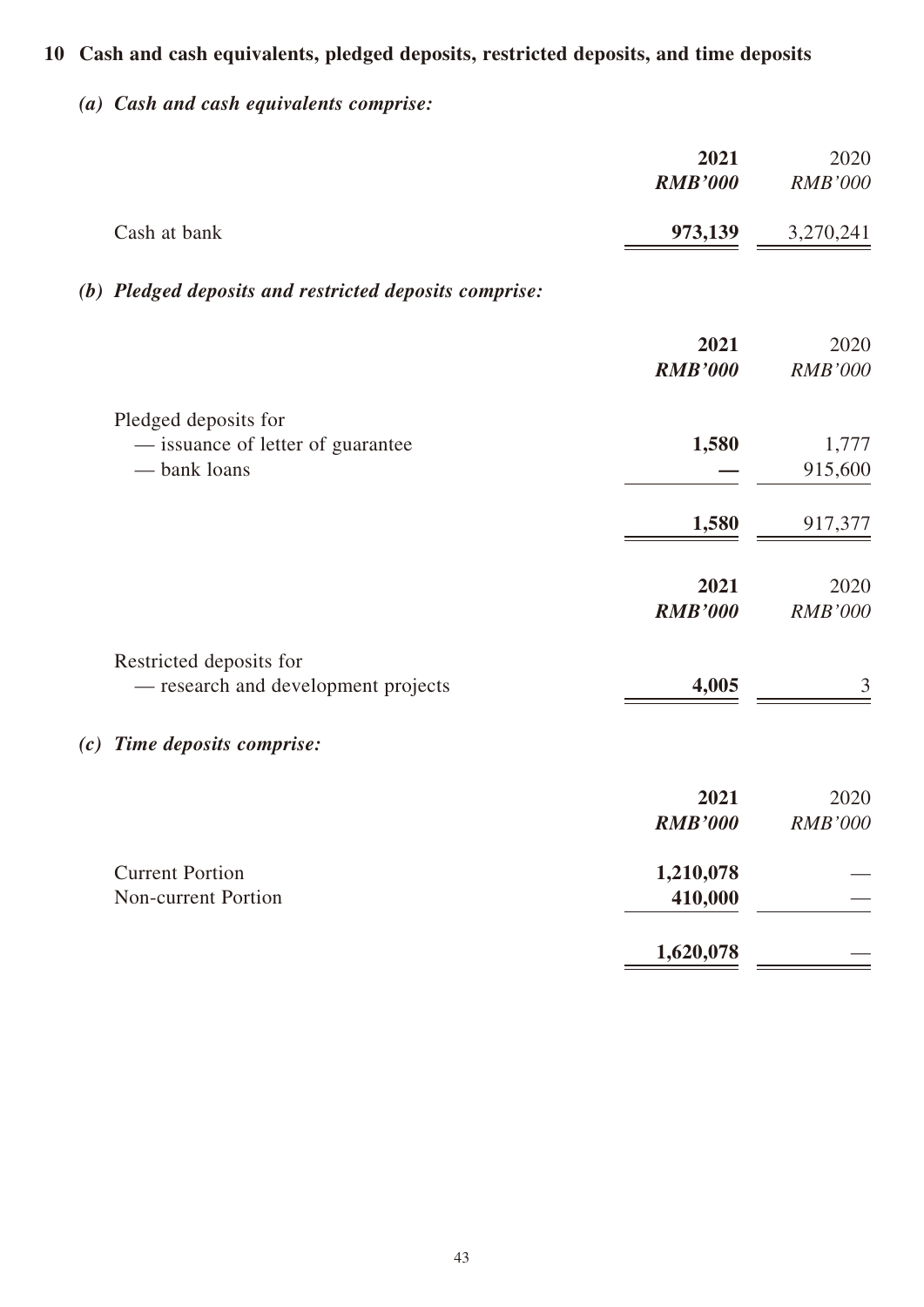#### **11 Bank loans**

The maturity profile for the interest-bearing bank loans of the Group at the end of each reporting period is as follows:

|                                         | 2021           | 2020           |
|-----------------------------------------|----------------|----------------|
|                                         | <b>RMB'000</b> | <b>RMB'000</b> |
| Short-term bank loans                   | 991,571        | 1,560,740      |
| Current portion of long-term bank loans | 538,514        | 232,200        |
| Within 1 year or on demand              | 1,530,085      | 1,792,940      |
| After 1 year but within 2 years         |                | 1,231,450      |
| After 2 years but within 5 years        |                | 44,100         |
|                                         |                | 1,275,550      |
|                                         | 1,530,085      | 3,068,490      |
| The bank loans were secured as follows: |                |                |
|                                         | 2021           | 2020           |
|                                         | <b>RMB'000</b> | <b>RMB'000</b> |
| <b>Bank loans</b>                       |                |                |
| - Secured                               | 1,134,596      | 1,992,450      |
| - Unsecured                             | 395,489        | 1,076,040      |
|                                         | 1,530,085      | 3,068,490      |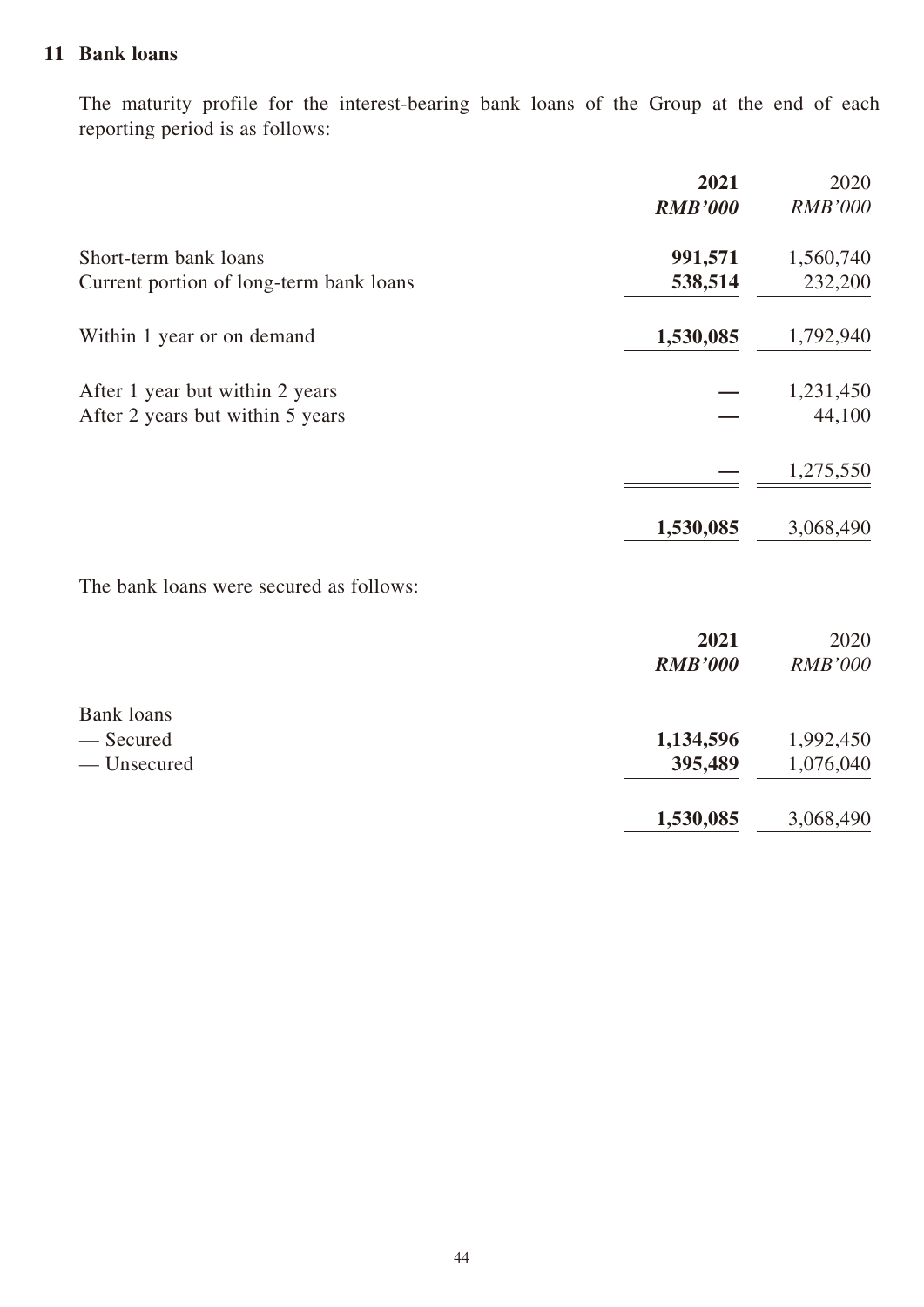|                                 | 2021<br><b>RMB'000</b> | 2020<br><b>RMB'000</b> |
|---------------------------------|------------------------|------------------------|
| Trade payables<br>Bills payable | 256,131<br>67,820      | 115,462<br>126,615     |
|                                 | 323,951                | 242,077                |

As of the end of the reporting period, the aging analysis of trade and bills payables, based on the invoice date, is as follows:

|                 | 2021<br><b>RMB'000</b> | 2020<br><i>RMB'000</i> |
|-----------------|------------------------|------------------------|
| Within 3 months | 252,556                | 191,610                |
| 3 to 12 months  | 70,567                 | 48,617                 |
| Over 12 months  | 828                    | 1,850                  |
|                 | 323,951                | 242,077                |

All of the trade and bills payables are expected to be settled within one year or repayable on demand.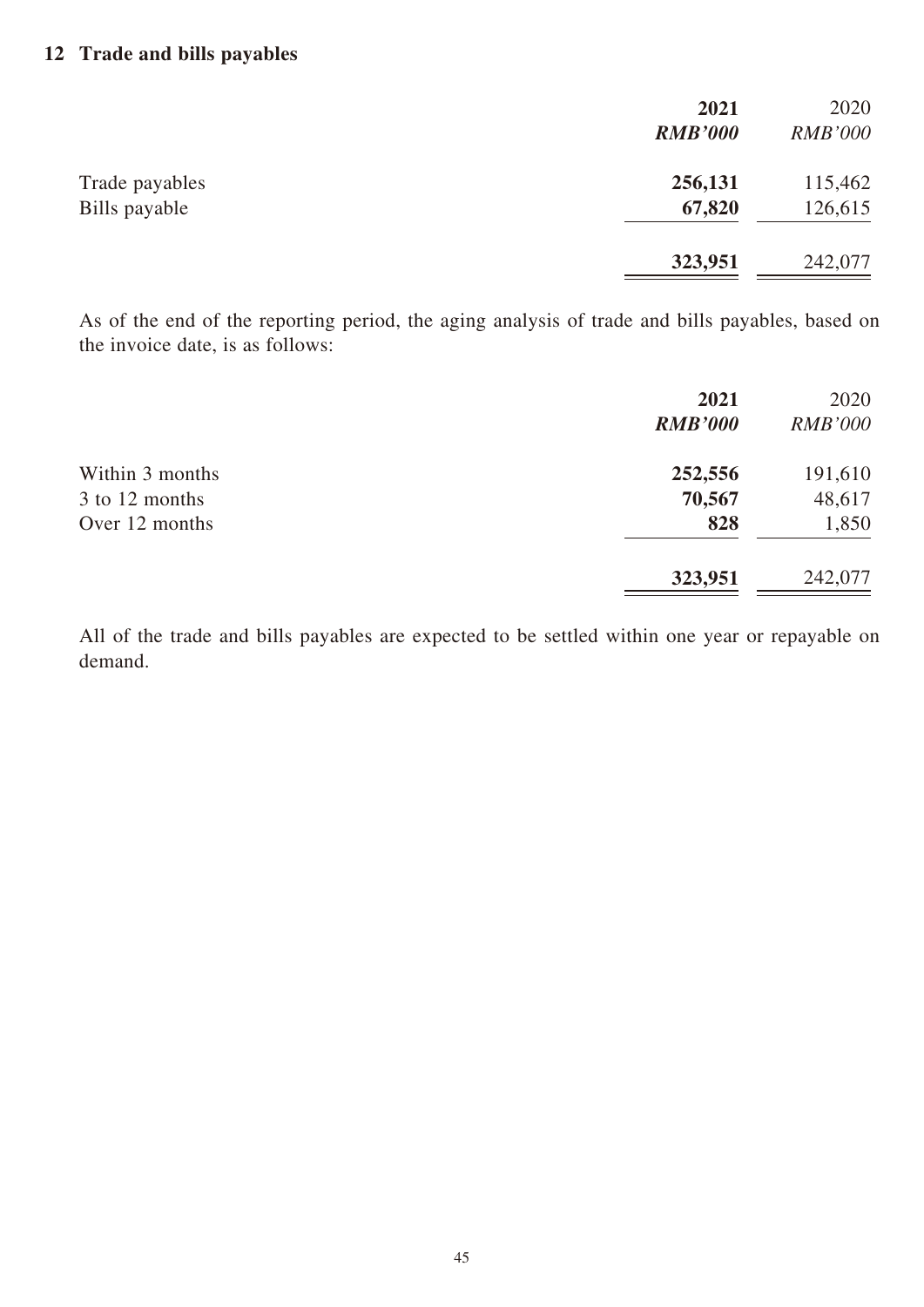#### **13 Other payables and accruals**

|                                                        | 2021           | 2020           |
|--------------------------------------------------------|----------------|----------------|
|                                                        | <b>RMB'000</b> | <b>RMB'000</b> |
| Accrued expenses (Note i)                              | 546,992        | 719,708        |
| Contract liabilities ( <i>Note ii</i> )                | 26,140         | 18,762         |
| Payable for employee reimbursements                    | 105,691        | 139,552        |
| Payables for staff related costs                       | 279,064        | 235,162        |
| Payables for purchase of property, plant and equipment | 35,334         | 58,469         |
| Other tax payables                                     | 76,667         | 60,950         |
| Others                                                 | 92,126         | 90,740         |
|                                                        | 1,162,014      | 1,323,343      |

All of the other payables and accruals are expected to be settled within one year or repayable on demand.

*Notes:*

(i) Accrued expenses primarily comprise marketing and promotion expenses, research and development costs and other expenses.

(ii) Contract liabilities represent customers' advances received for goods that have not yet been transferred to the customers.